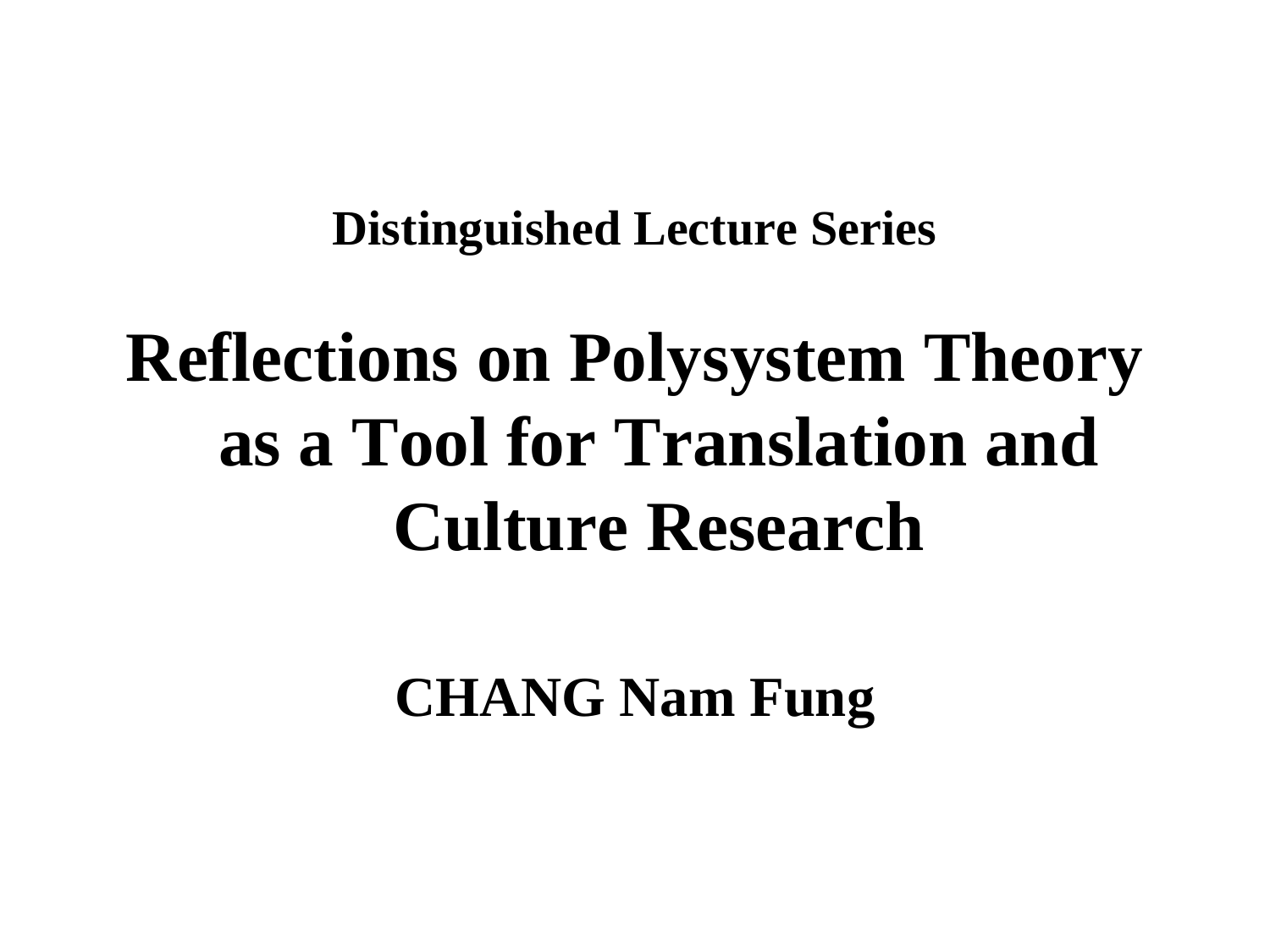# **Abstract**

Polysystem theory, by initiating the cultural turn, has played a key role in the establishment of translation studies as an academic discipline in its own right. It has taken us from prescriptive, text-centred translation studies into wider and wider fields, some of which have been untrodden and even forbidden.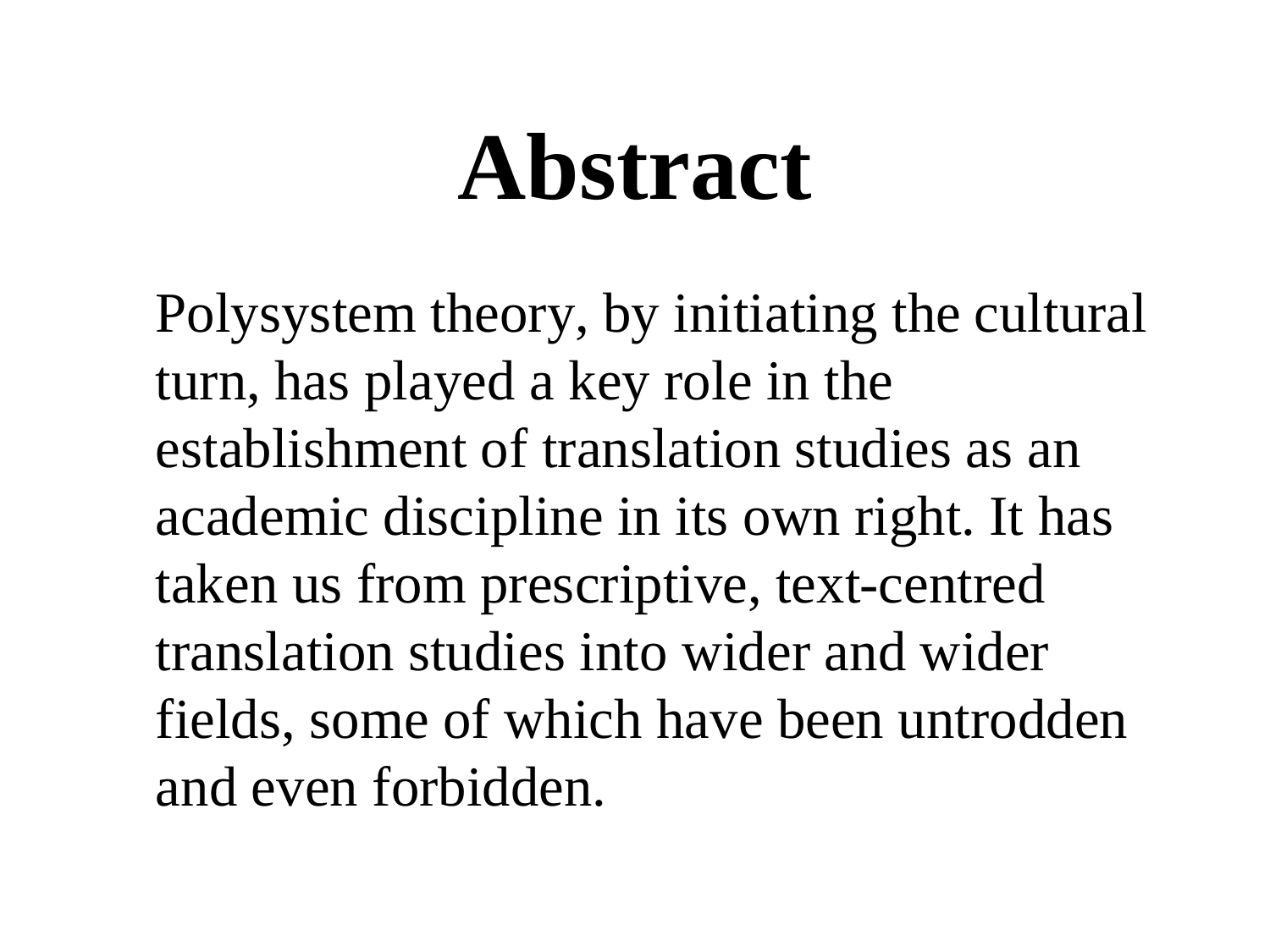The theory has enabled me, for example, to explore relations between translation norms, ideologies and other socio-cultural factors such as cultural self-image, explain the development of translation studies in China in terms of intercultural repertoire transfer, and touch on broader social issues such as academic freedom and human rights.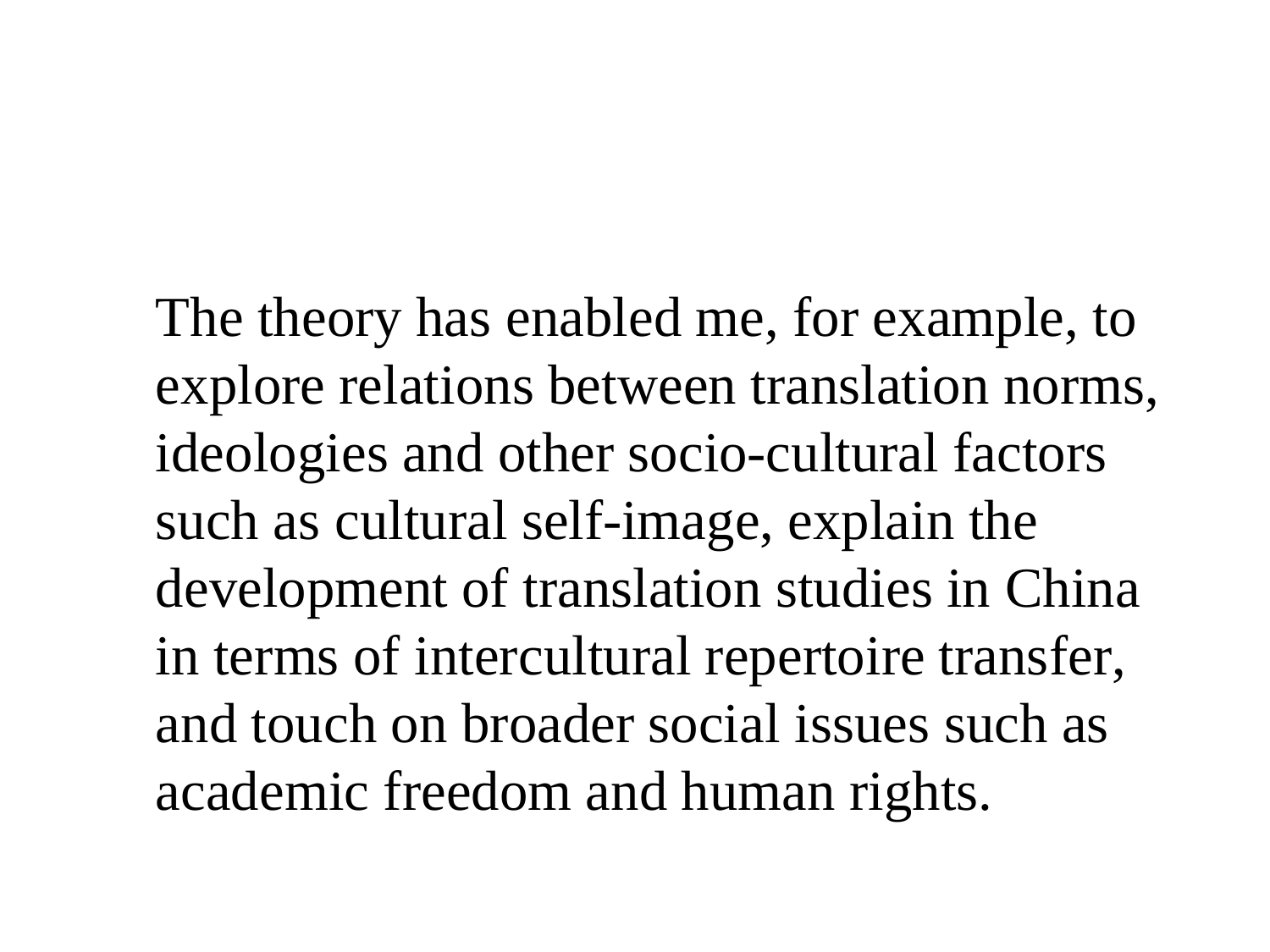In my opinion, the potential of polysystem theory remains largely untapped.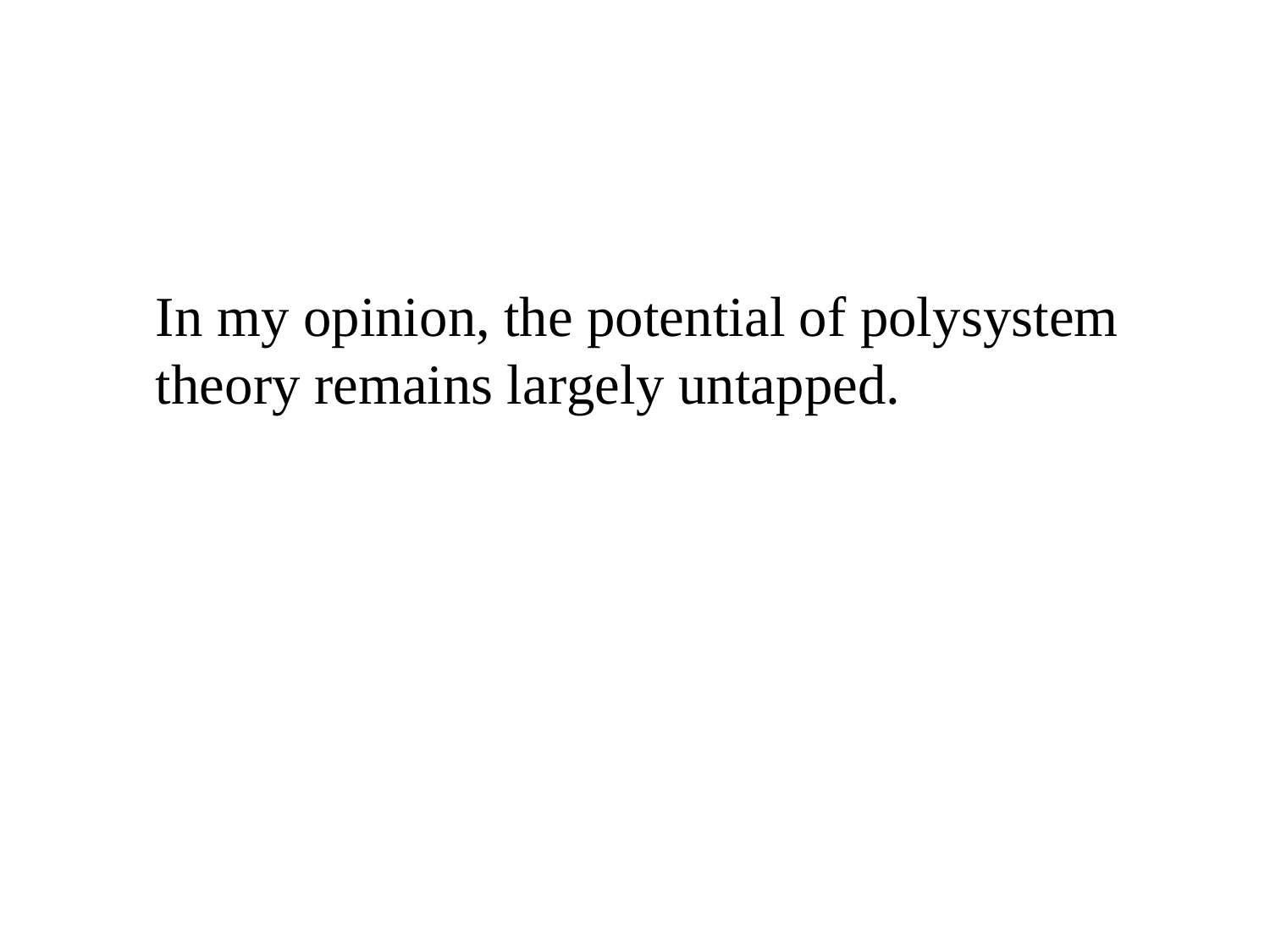#### Publications

- On polysystem theory:
- "Polysystem Theory: Its Prospect As a Framework" for Translation Research", *Target*, Vol. 13, Issue 2, pp. 317-332, 2001. (translated into Italian in 2009 and into Vietnamese in 2014)
- "A Missing Link in Even-Zohar's Theoretical Thinking", *Target*, Vol. 20, Issue 1, pp. 135-148, 2008.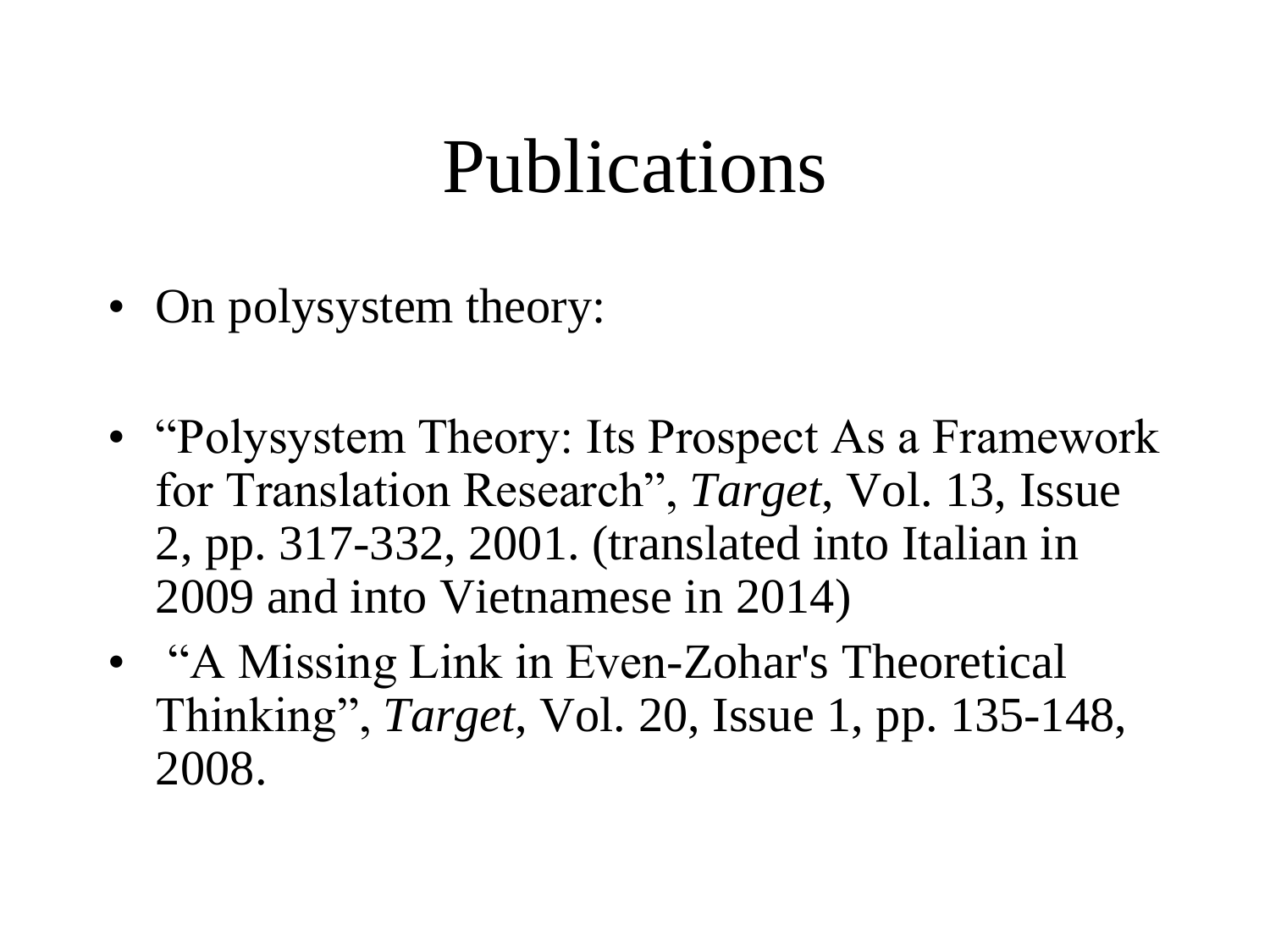- "Polysystem Theory and Translation", *Handbook of Translation Studies*: Volume 1, Yves Gambier and Luc van Doorslaer (ed.), pp. 257-263, Amsterdam: John Benjamins, 2010.
- "In Defence of Polysystem Theory", *Target*, Vol. 23, Issue 2, pp. 311-347, 2011.
- 《多元系統翻譯研究──理論、實踐與回應》 (*Polysystem Studies of Translation: Theory, Practice and Response*), Changsha: Hunan People's Press, 2012.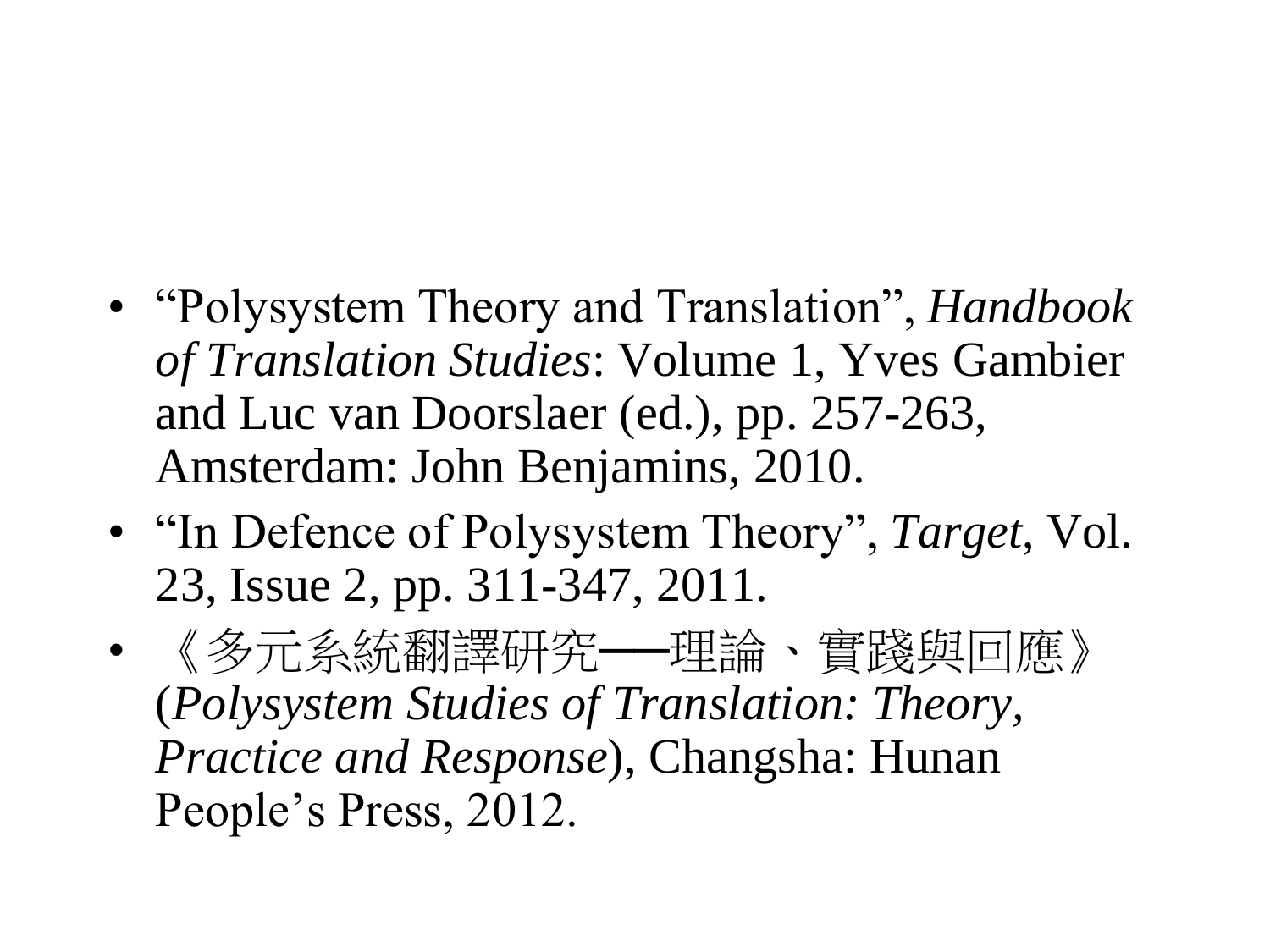- On other theories:
- "A Polysystemist's Response to Prescriptive Cultural Relativism and Postcolonialism", *Across Languages and Cultures*, Vol. 18, Issue 1, pp. 133-154, 2017.
- "Voices from the Periphery: Further Reflections on Universalism versus Relativism in Translation Studies". *Perspectives*, Vol. 26, Issue 4, pp. 463- 477, 2018.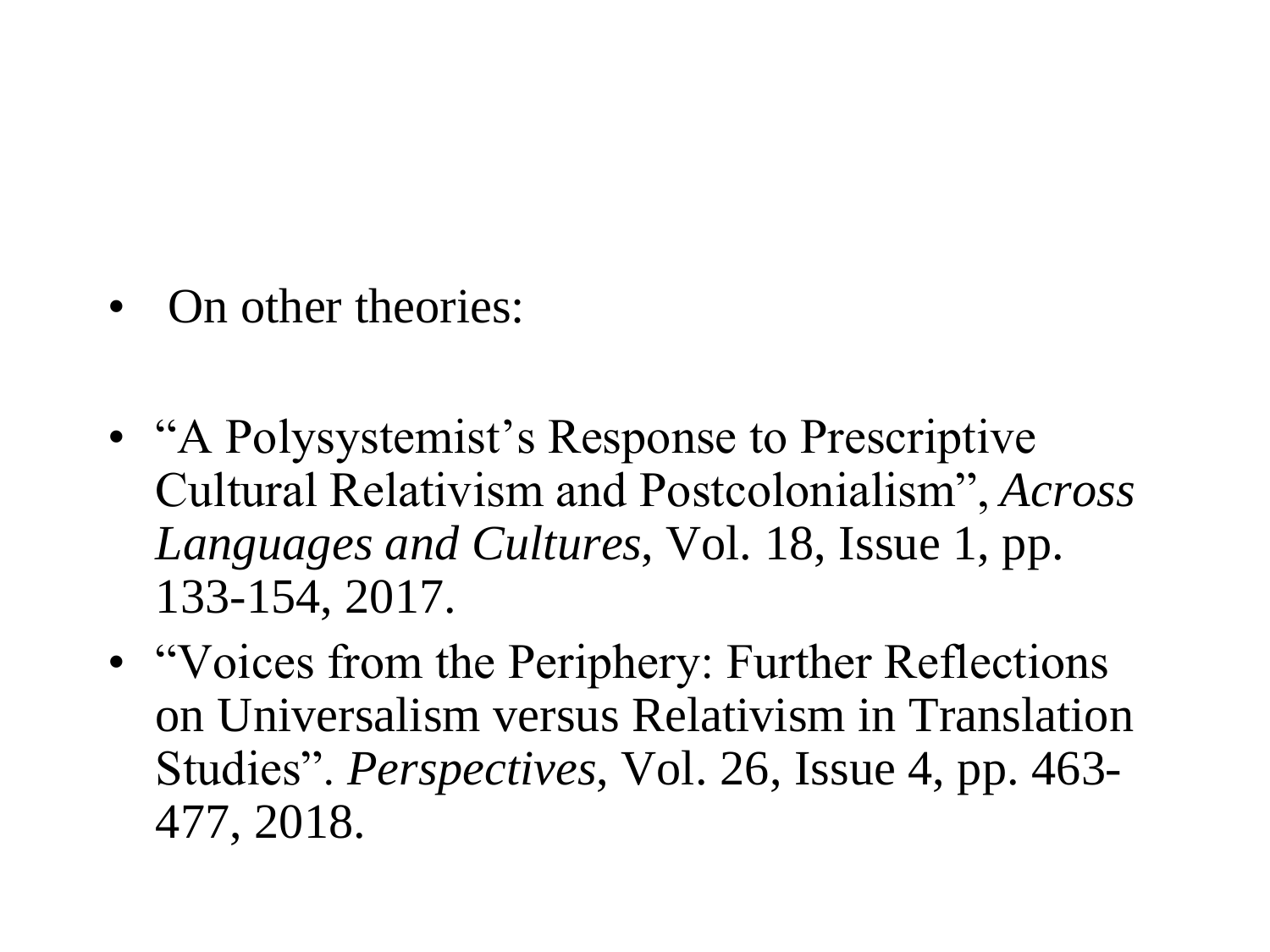- Case studies:
- "Repertoire Transfer and Resistance: The Westernization of Translation Studies in China", *The Translator*, Vol. 15, Issue 2, pp. 305-325, 2009.
- "翻譯研究﹑學術規範與文化傳統 (Translation Studies, Academic Norms and Cultural Traditions)," ,《中國翻譯》, Vol. 31, Issue 2, pp. 73-80, 2010.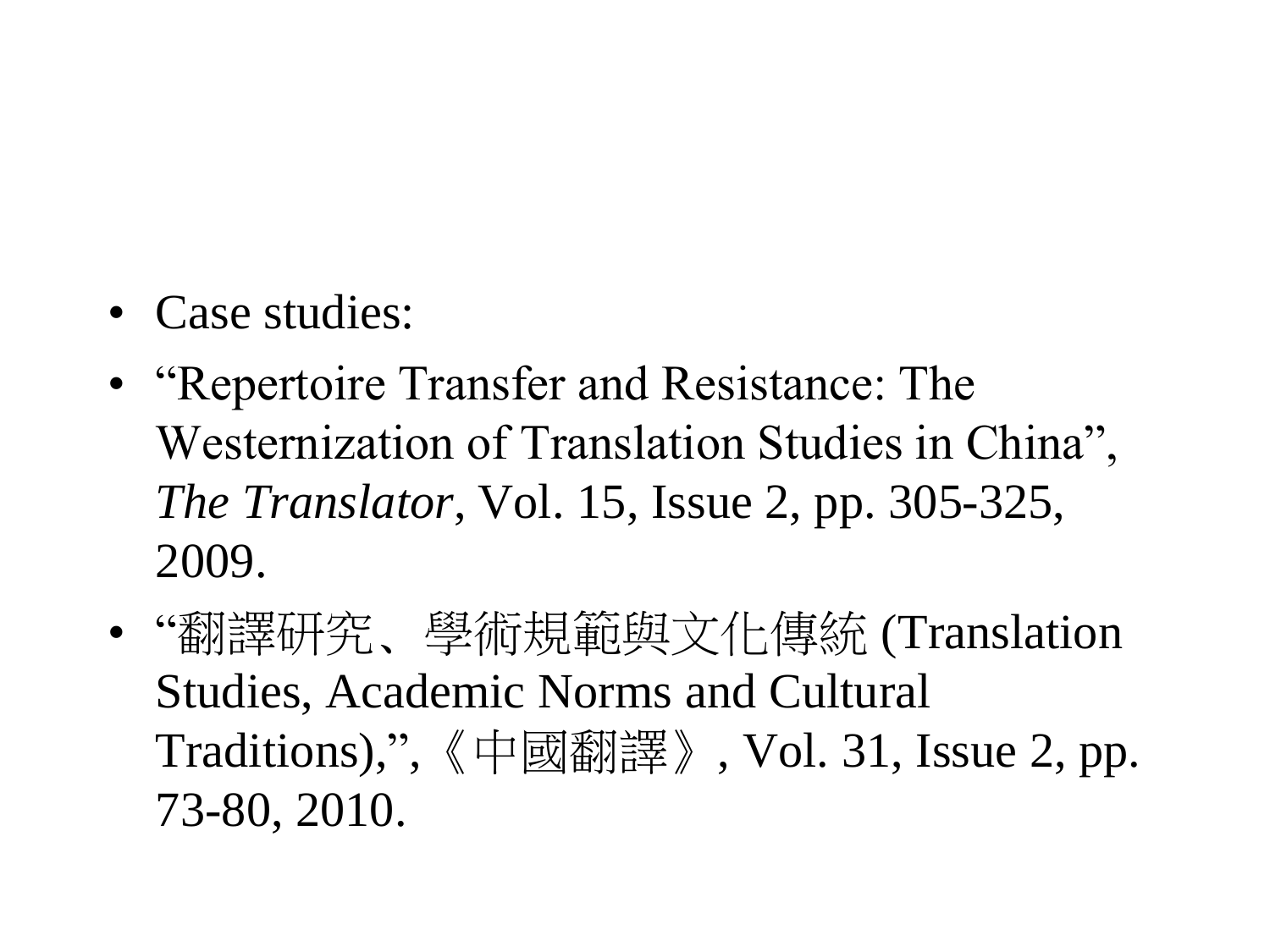- "Does 'Translation' Reflect a Narrower Concept" Than 'Fanyi'?--On the Impact of Western Theories on China and the Concern about Eurocentrism", *Translation and Interpreting Studies*, Vol. 10, Issue 2, pp. 223-242, 2015.
- "Auto-Image and Norms in Source-Initiated Translation in China", *Asia Pacific Translation and Intercultural Studies*, Vol. 2, Issue 2, pp. 96- 107, 2015.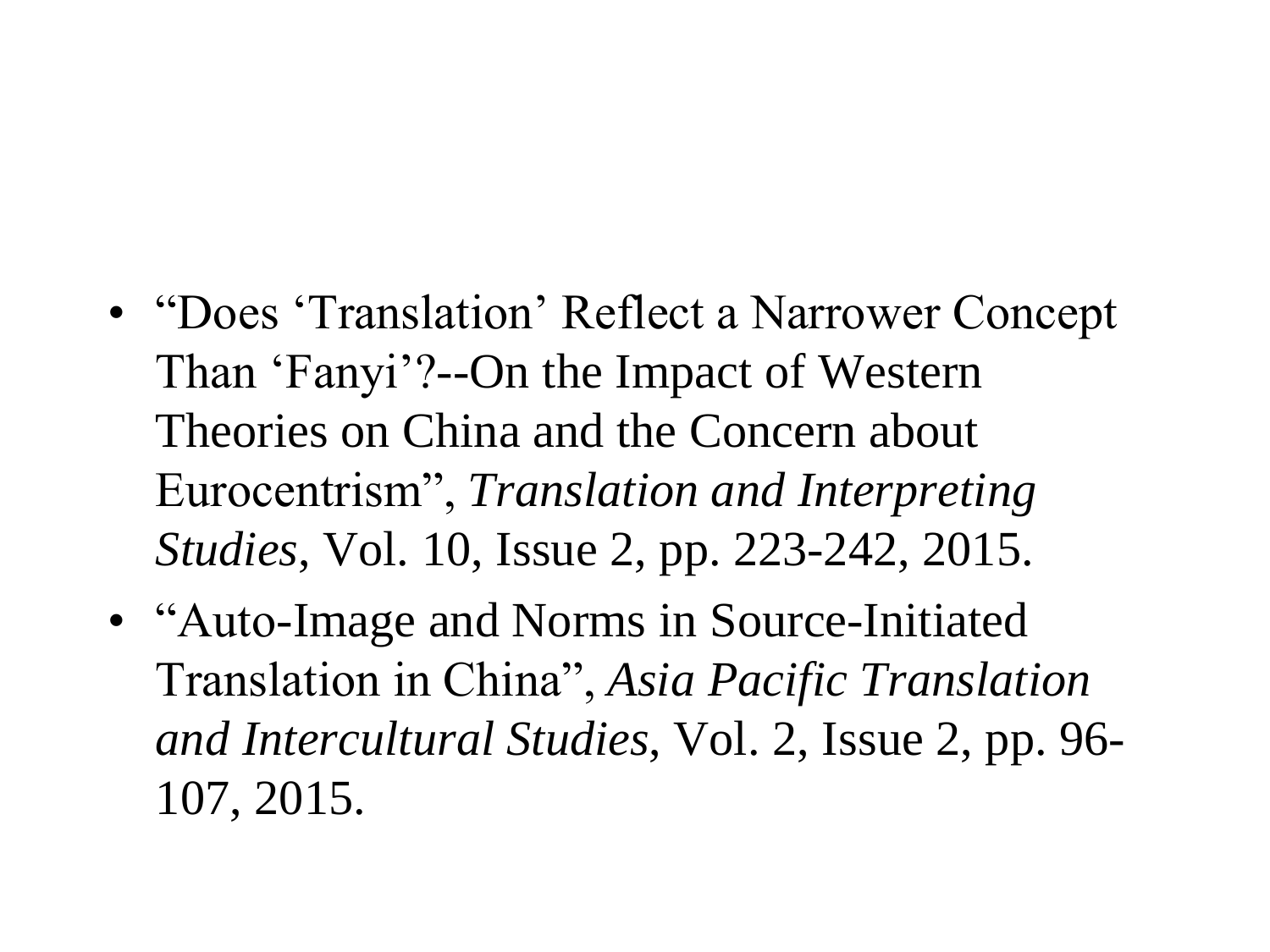• "Self-image and Self-reflection: From China's Outbound Translation Strategies to Her Cultural Export Policy". *Babel*, Vol. 63, Issue 5, pp. 643-666, 2017.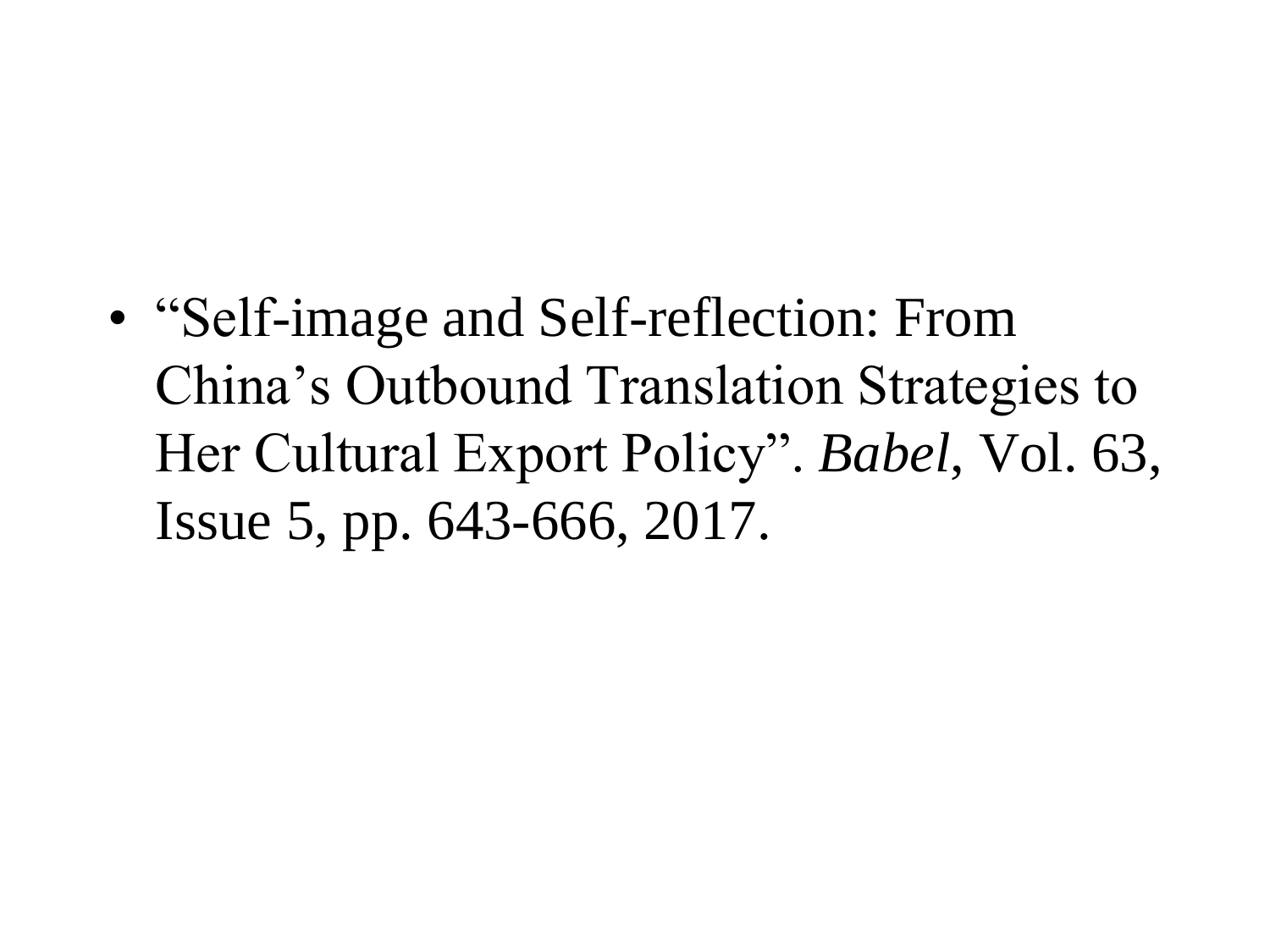- Monographs:
- 2004. 《中西譯學批評》 [Criticism of Chinese and Western Translation Theories]. Beijing: Tsinghua University Press.
- 2012.《多元系統翻譯研究──理論、實踐與回 應》(*Polysystem Studies of Translation: Theory, Practice and Response*), Changsha: Hunan People's Press.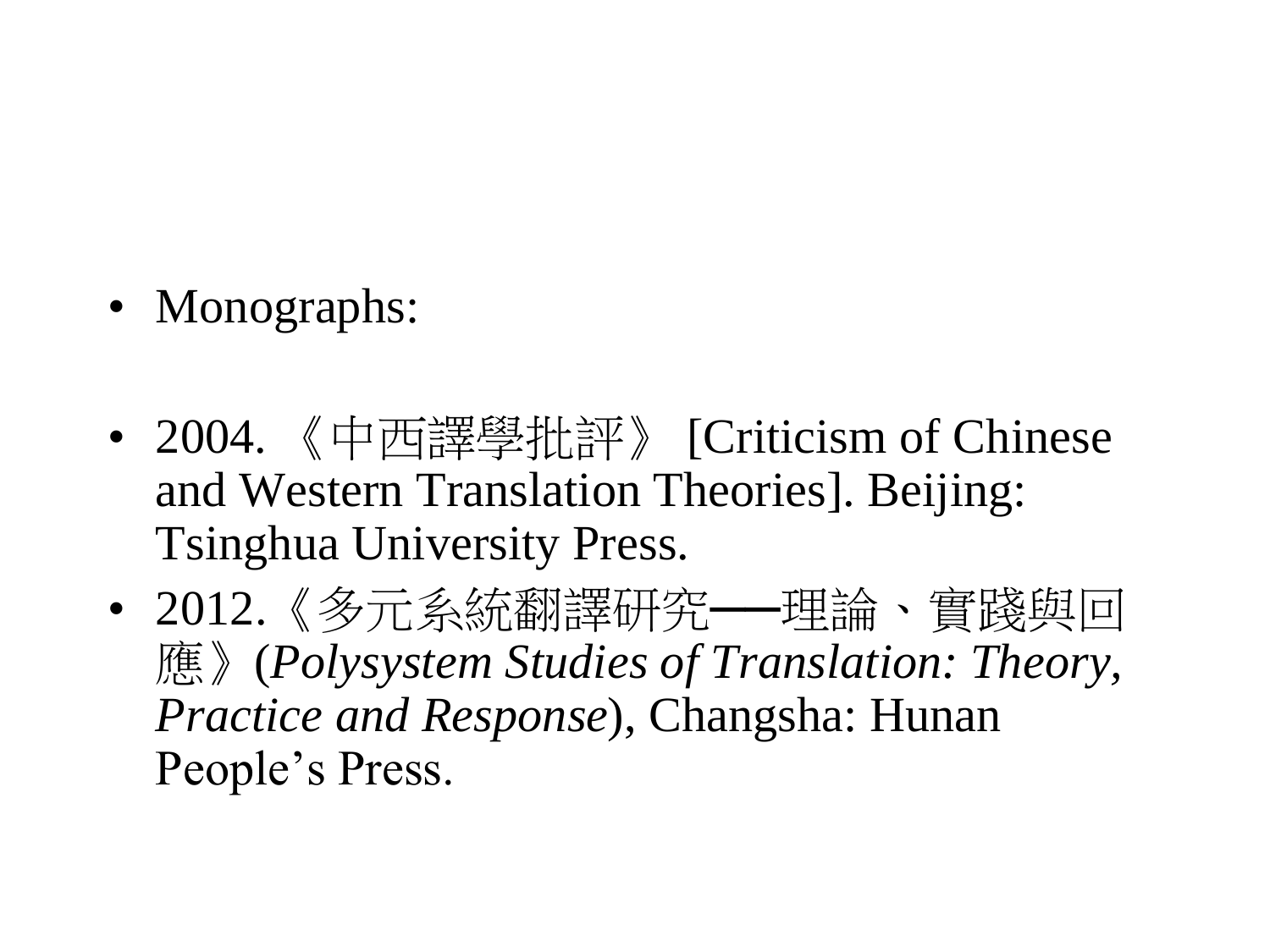#### Relations between cultural phenomena

- Source-initiated efforts to disseminate Chinese literature
- Anxiety about lack of success
- Foreignizing/source-oriented translation strategies in the C-E direction
- $\frac{d}{dx}$   $\frac{d}{dx}$   $\frac{d}{dx}$  translated into "Xiqu Centre" in Hong Kong and Taiwan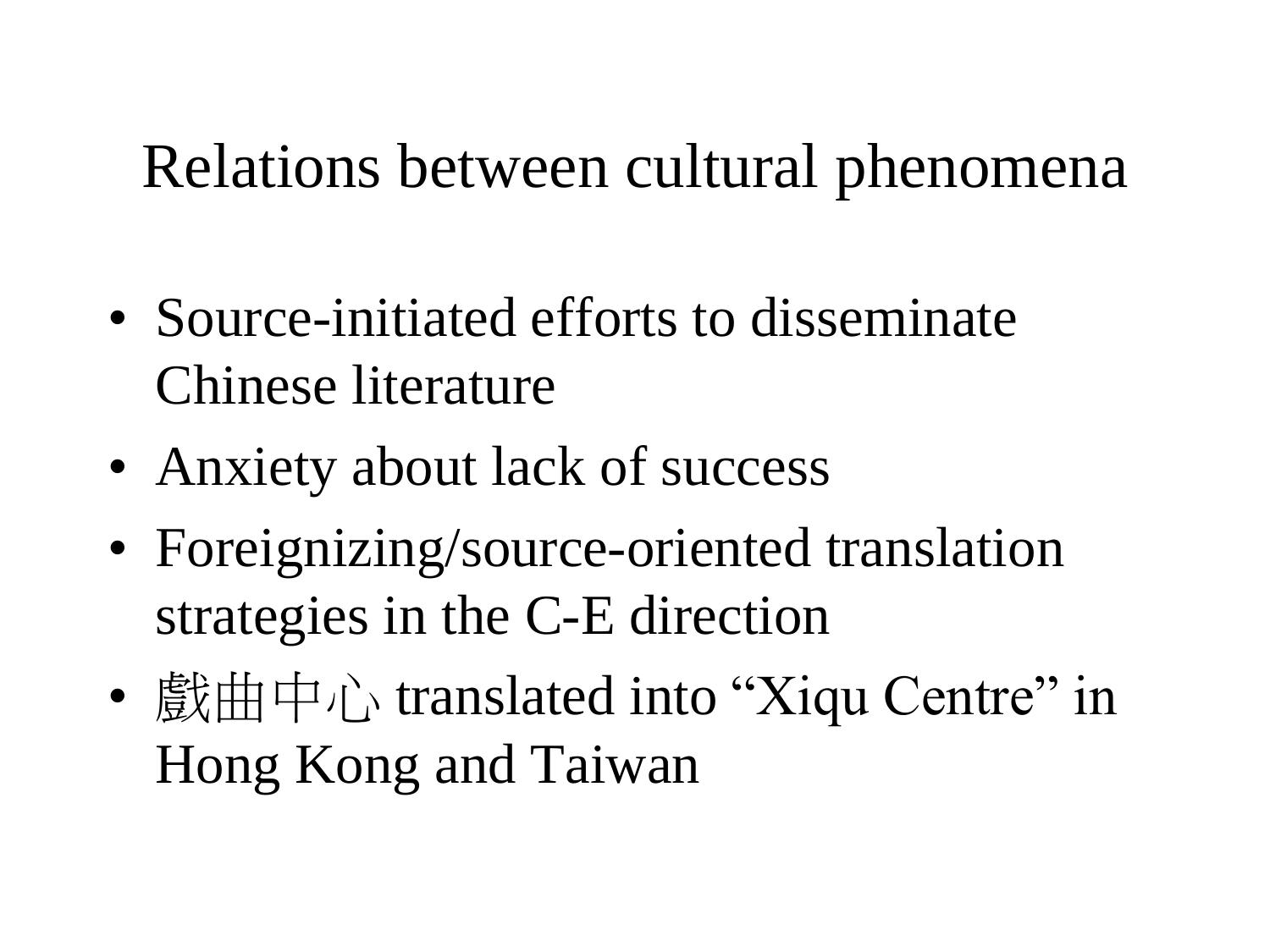- Proliferation of Confucius Institutes
- Chinese "dancing grannies" in Western landmarks
- Foreign Minister lecturing Canadian reporter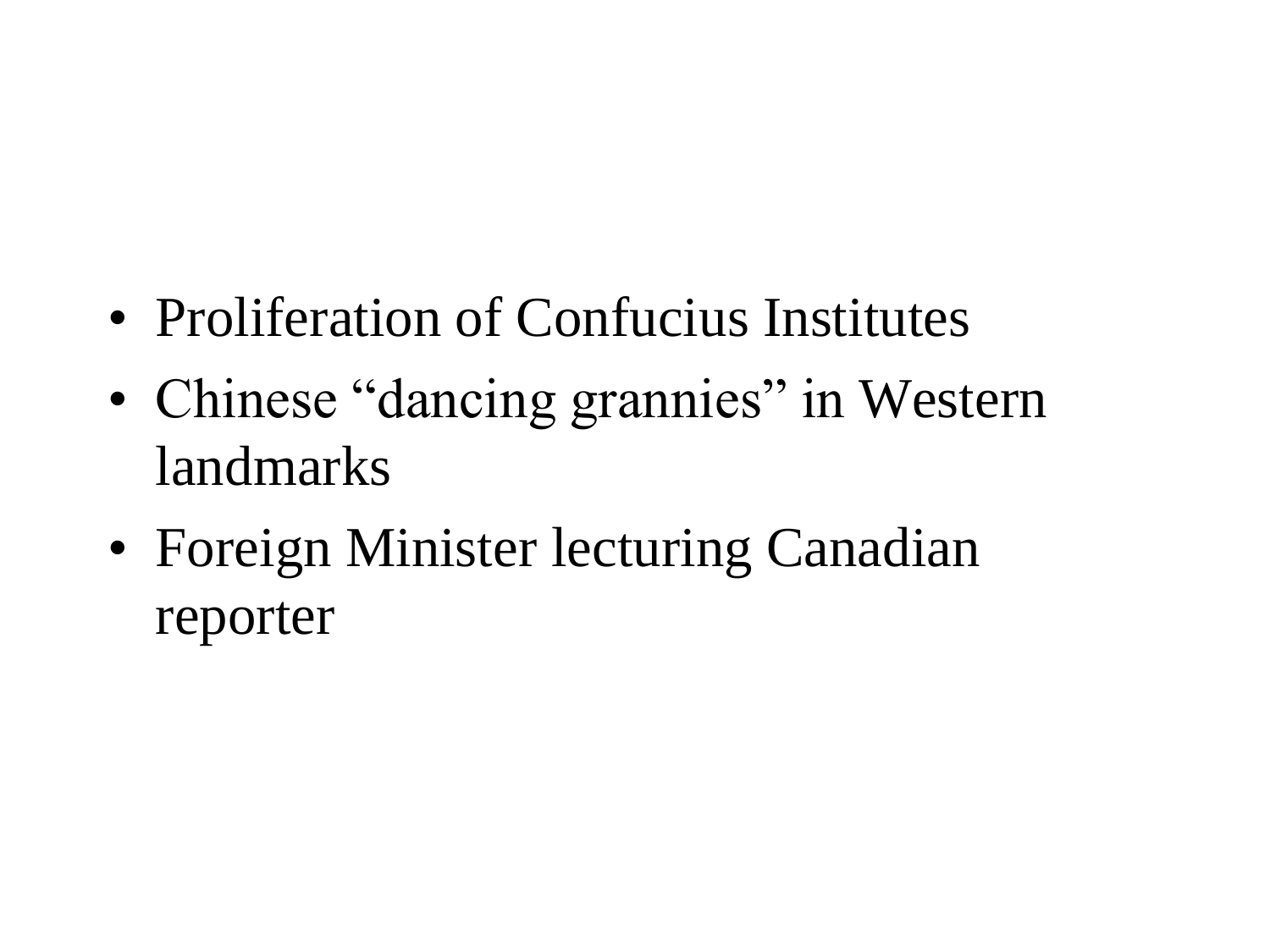#### Polysystem Theory

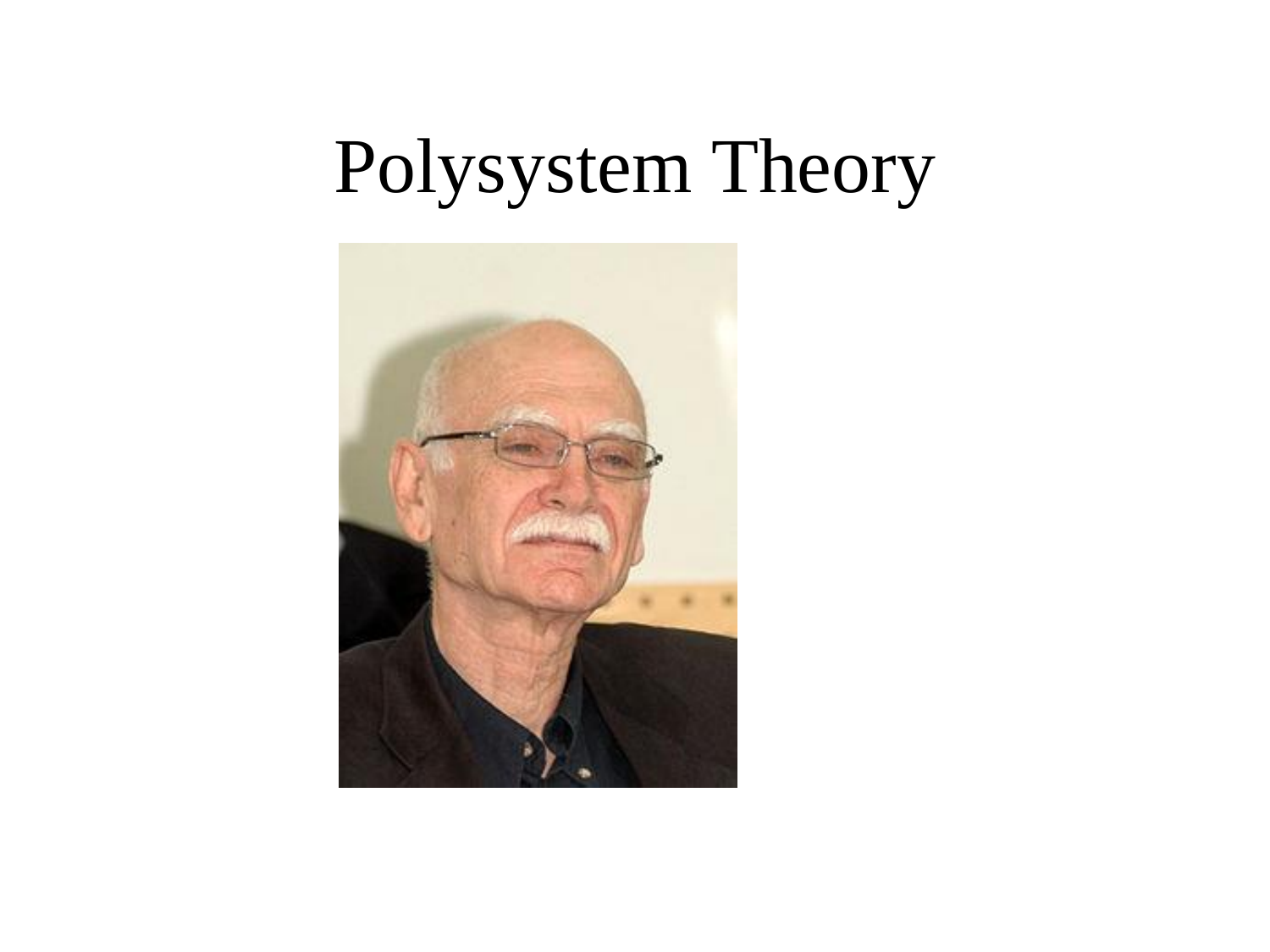- Itamar Even-Zohar (1939- )
- Unit of Culture Research
- University of Tel Aviv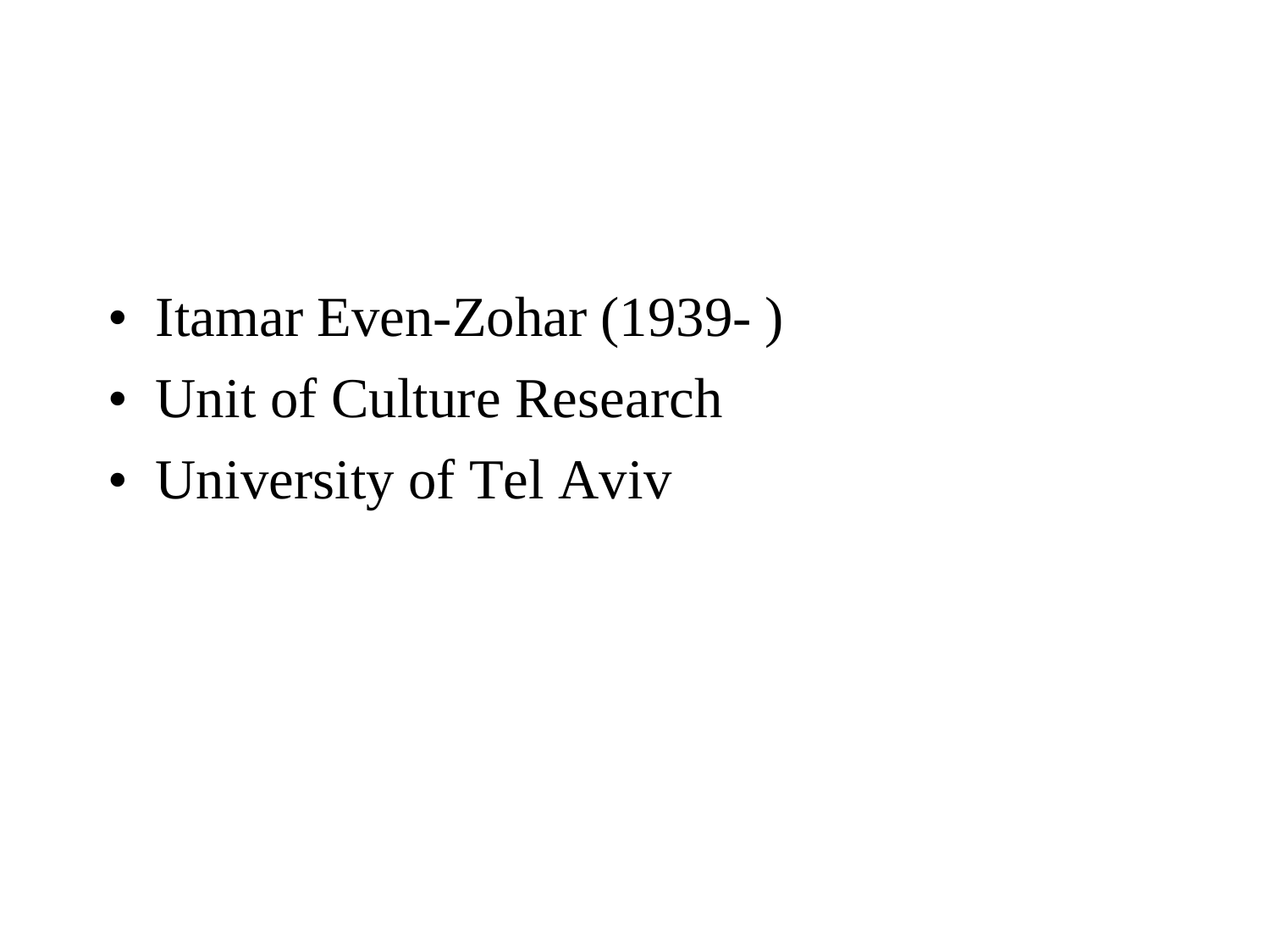#### Background

- 1960s: Linguistic turn in the study of translation:
- Catford, J. C. (1965) *A Linguistic Theory of Translation: An Essay in Applied Linguistics,*  Oxford: Oxford University Press.
- Nida, Eugene A. (1964) *Toward A Science of Translating: With Special Reference to Principles and Procedures Involved in Bible Translating*, Leiden: E. J. Brill.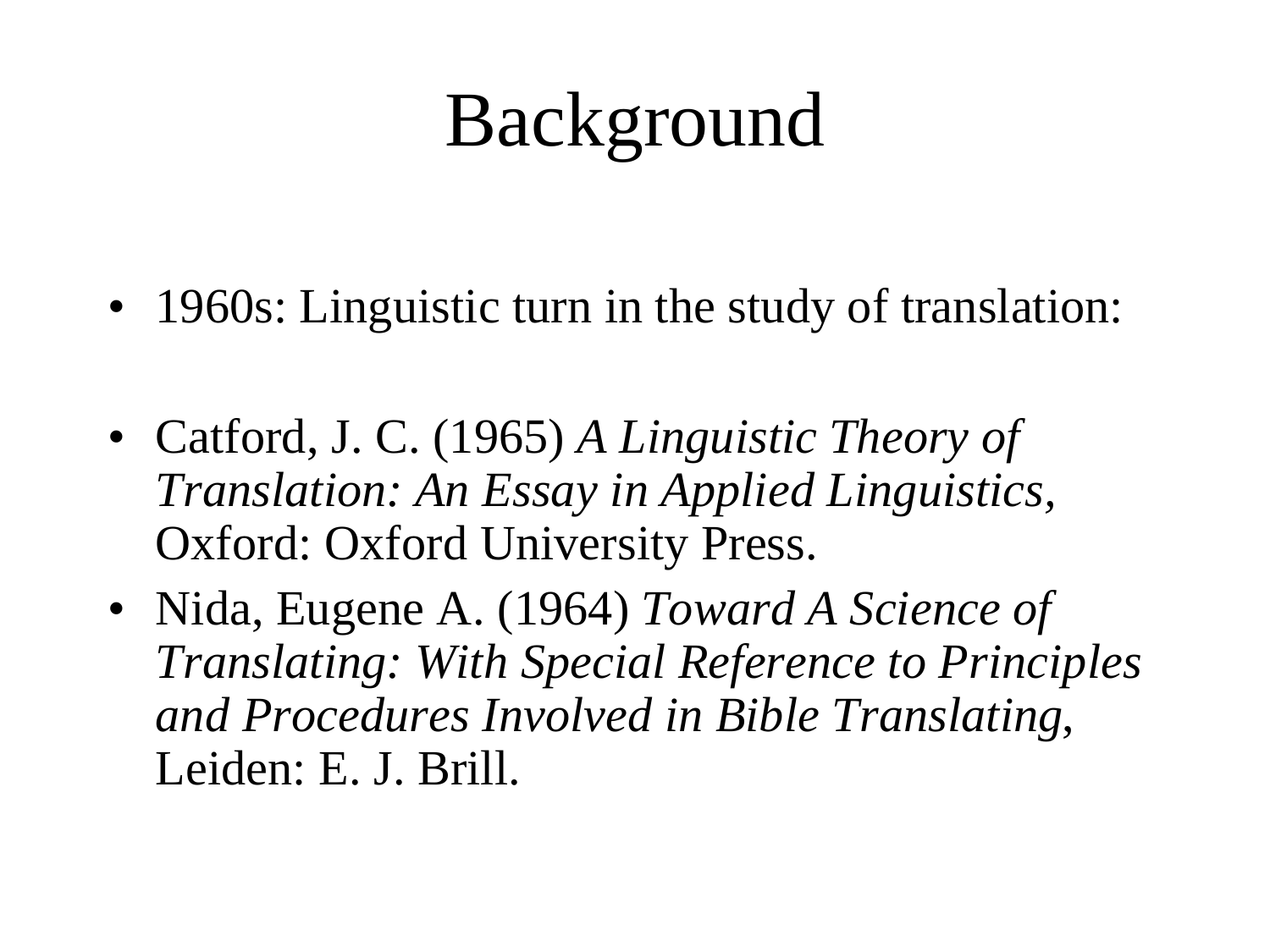## Problems perceived by some scholars

- Treating translation as purely or primarily a matter of linguistic operation is a perspective too narrow for "the complex of problems clustered round the phenomenon" (Holmes 1988: 67)
- The linguistic paradigms have provided no theoretical tools for the description of translational norms without value judgements (Toury 2000: 279)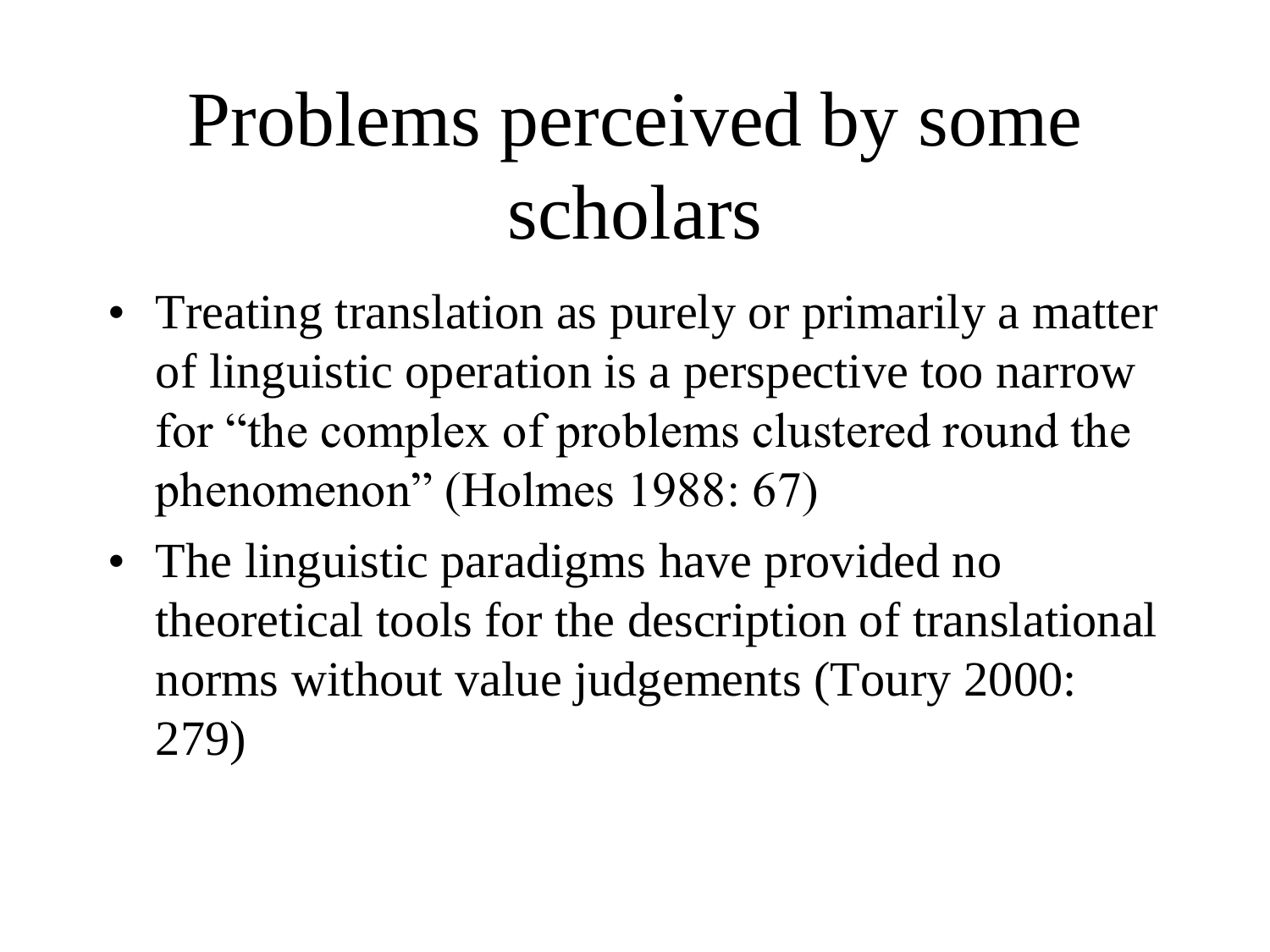#### The Theory:

- Developed in the early 1970s for the study of literary translation
- Evolved into a general theory of culture in the 1990s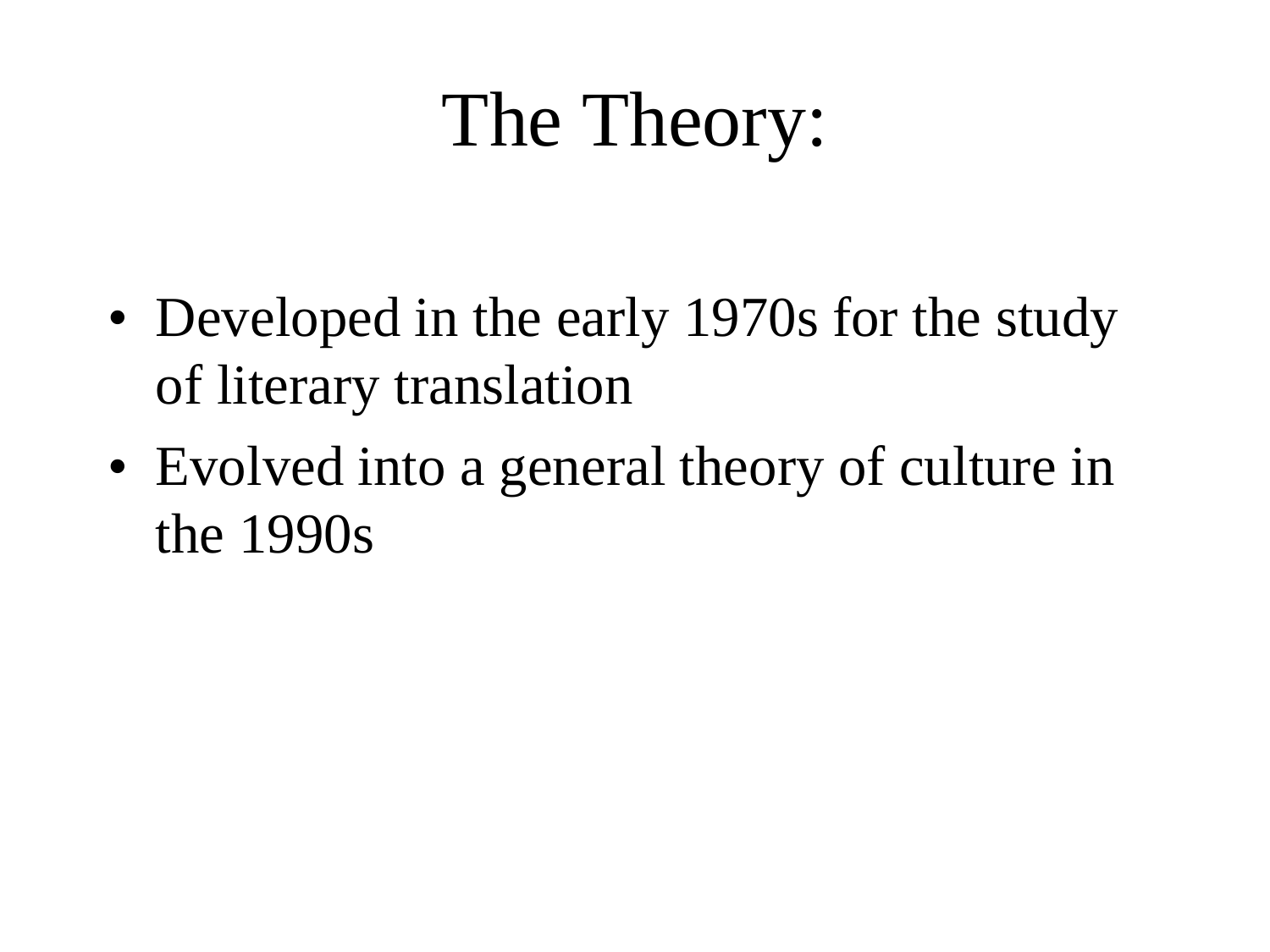• polysystem theory is intended to "eliminate" *all* sorts of biases" (Even-Zohar 1979: 292– 293) and to serve as a framework for seeking less simplistic explanations to the complicated questions of how literature or translation is correlated with other sociocultural factors such as economics, politics and ideology.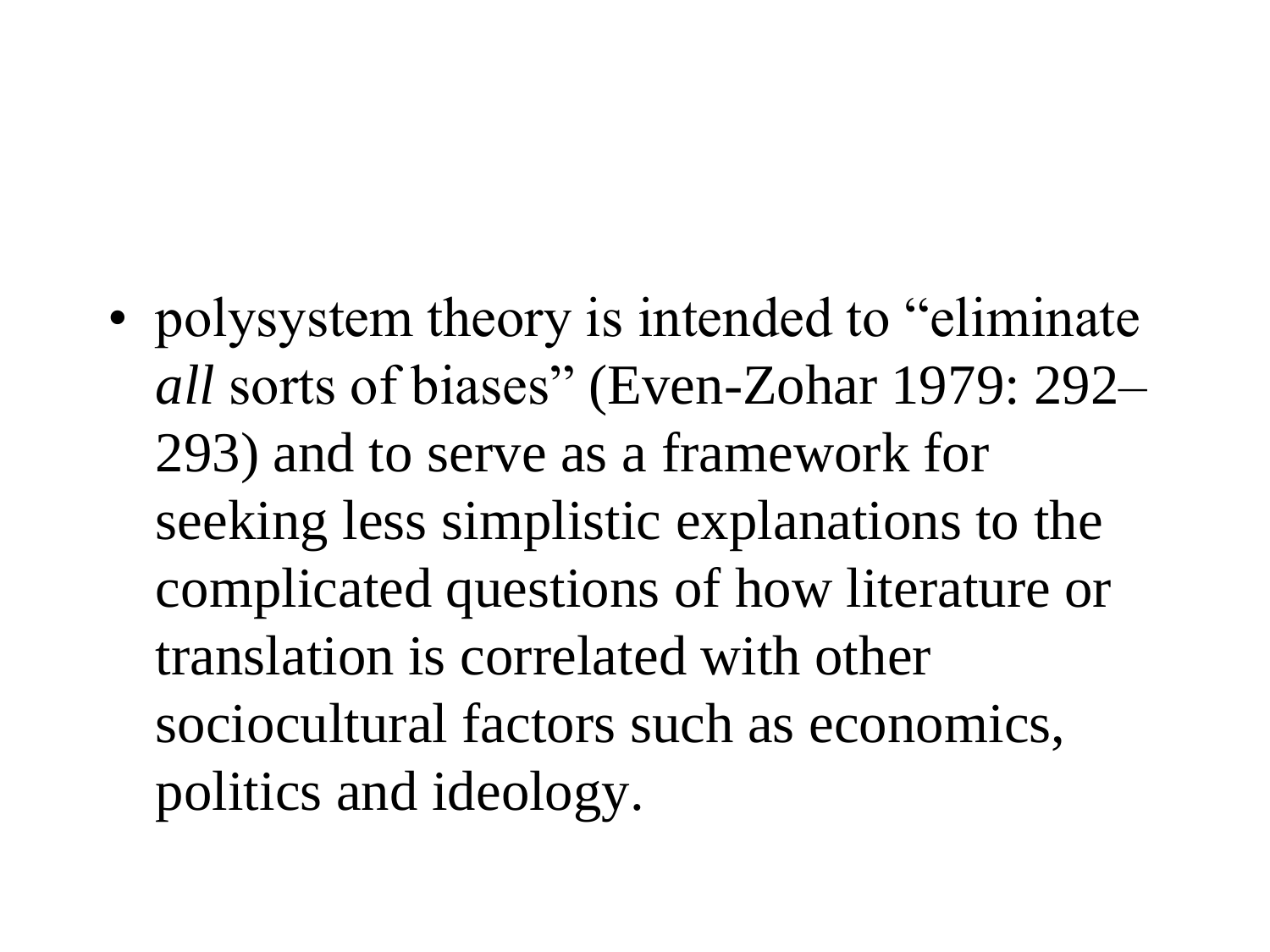• Constituents of culture (such as language, literature and technology) as systems rather than conglomerates of disparate elements.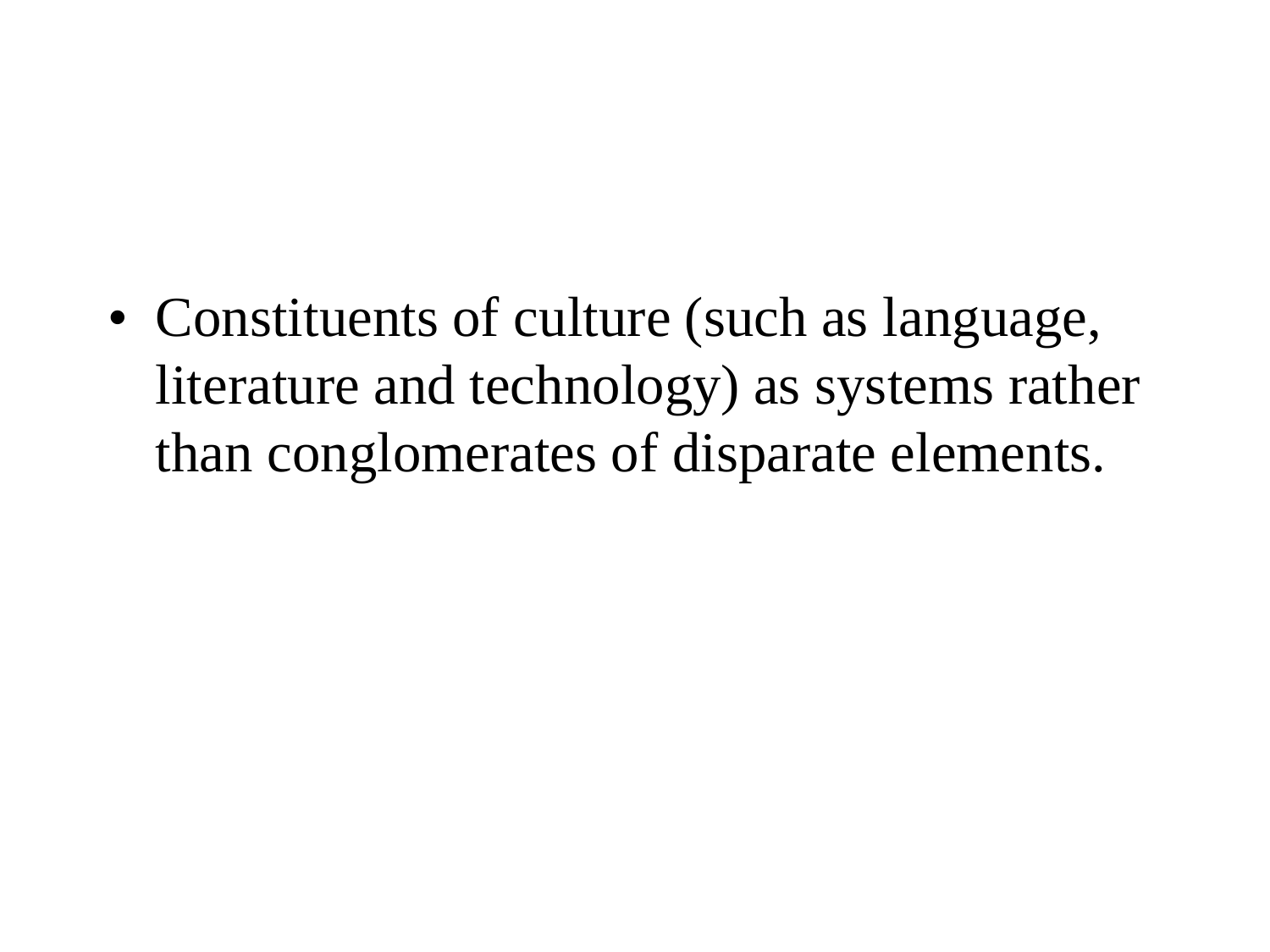• These elements are inter-related and that their relations are not haphazard but largely determined by their position in the whole to which they belong.

• (A basic assumption in systems thinking: everything is related to everything else.)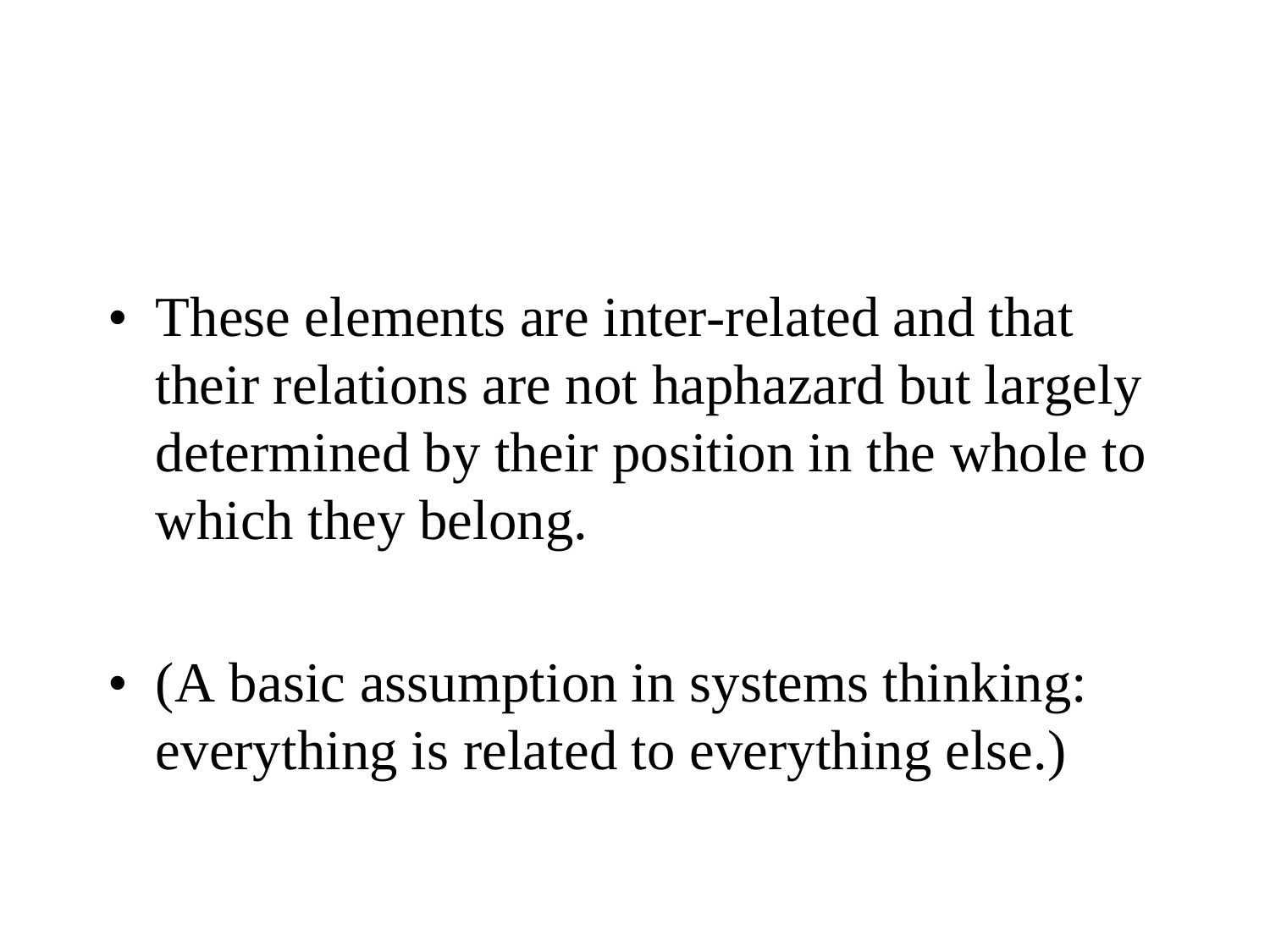• Such a system is conceived of as a heterogeneous, open structure, "a multiple system, a system of various systems which intersect with each other and partly overlap, using concurrently different options, yet functioning as one structured whole" (Even-Zohar 1990: 11).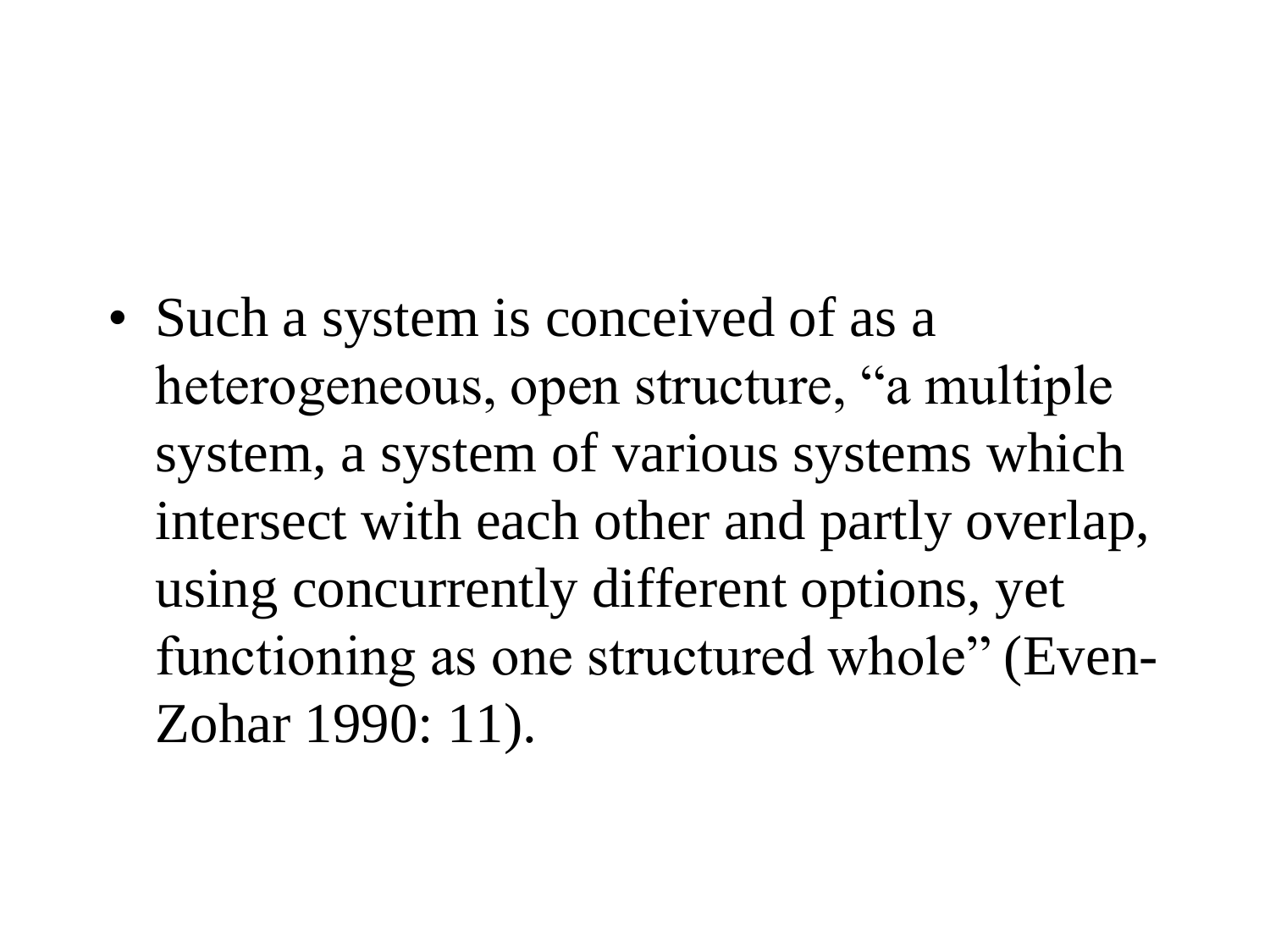• Even-Zohar coined the term "polysystem" to counter the traditional notion that a system is a closed, single set of relations.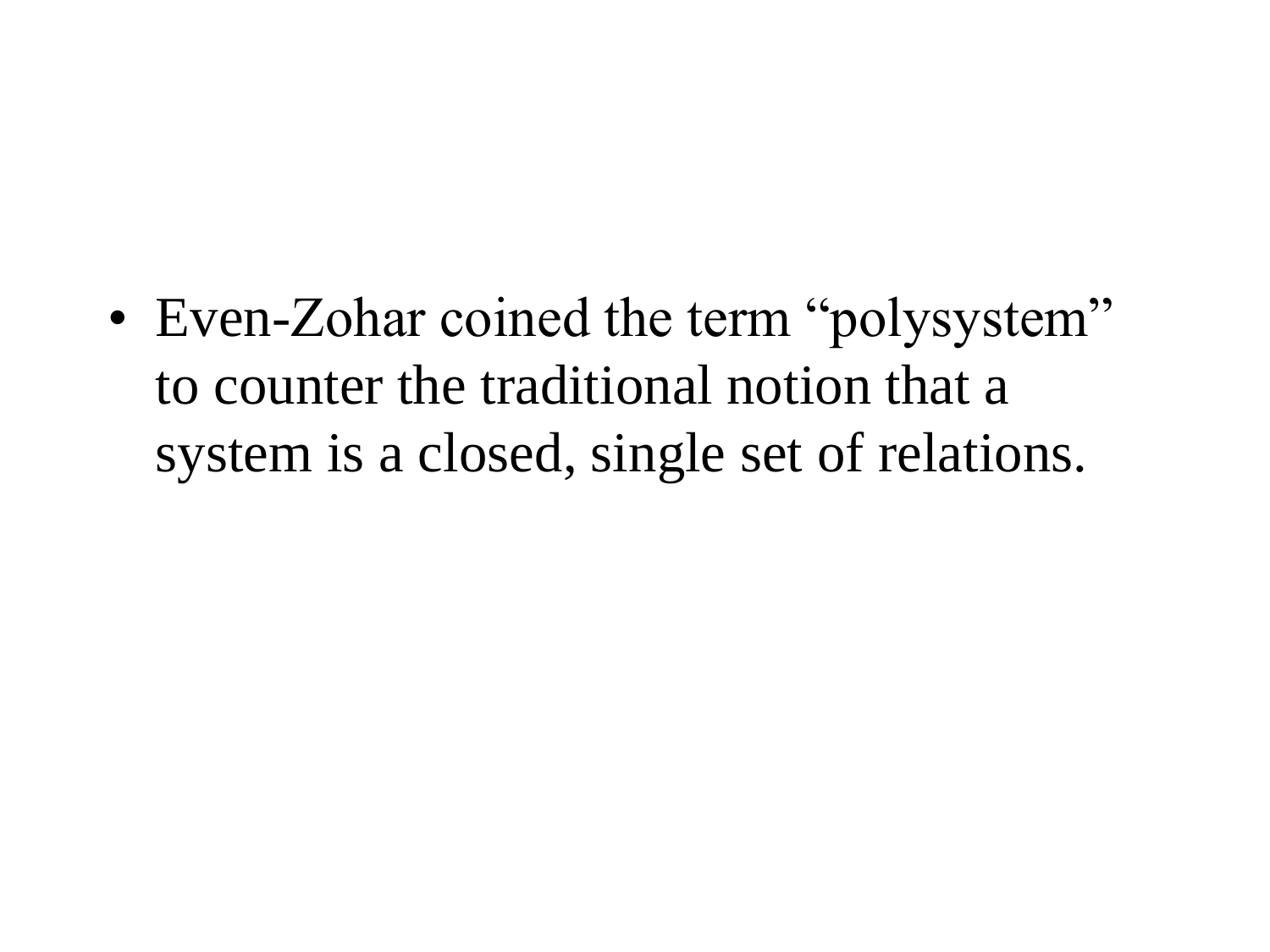• On the one hand, each cultural system consists of various sub-systems that are themselves polysystems. On the other hand, each is a part of a larger polysystem – the whole culture, and thus related to all other co-systems within that whole.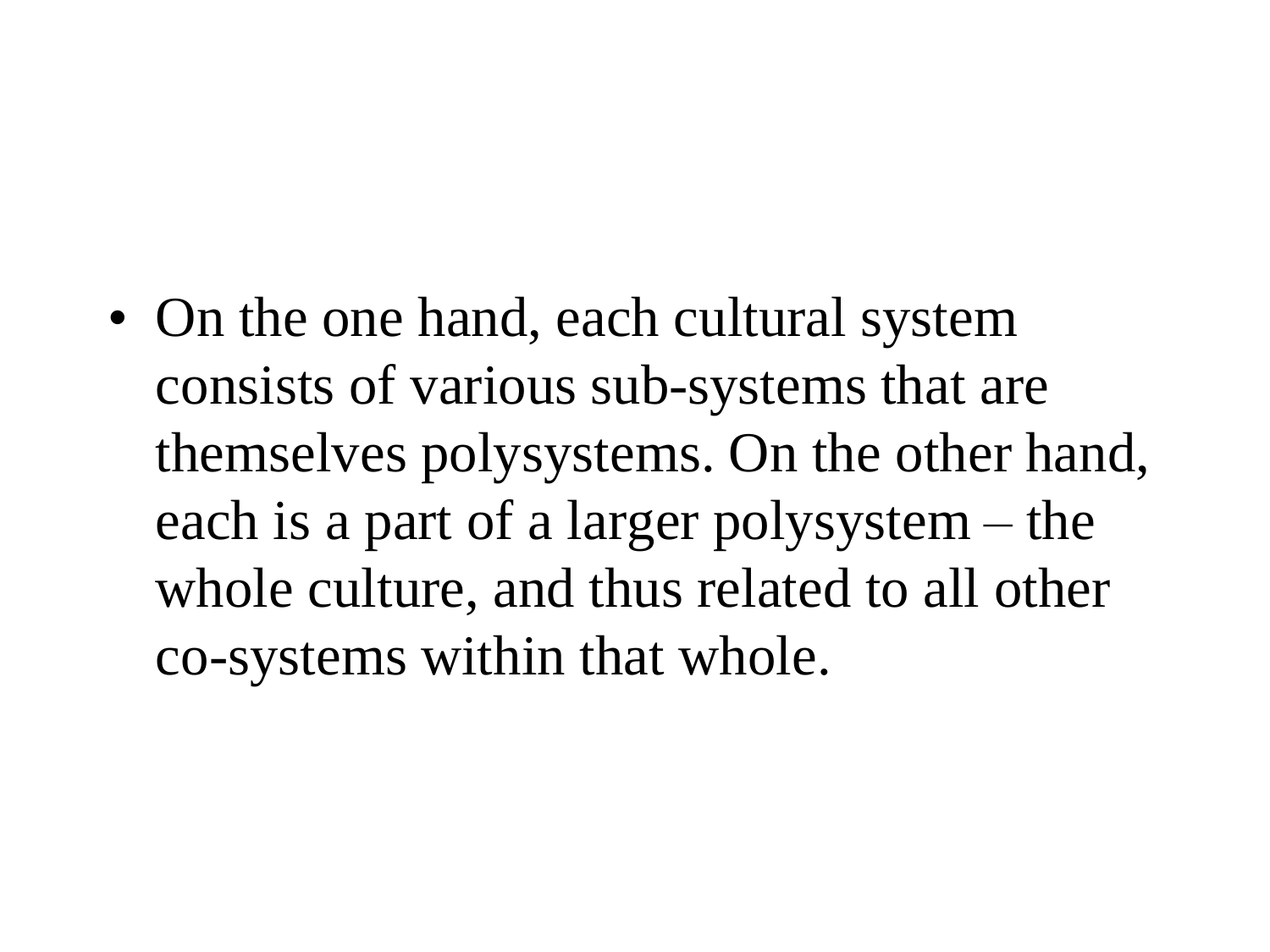• In other words, a system is simultaneously autonomous and heteronomous, as the activities within the system are governed by the norms originating from that particular system and others.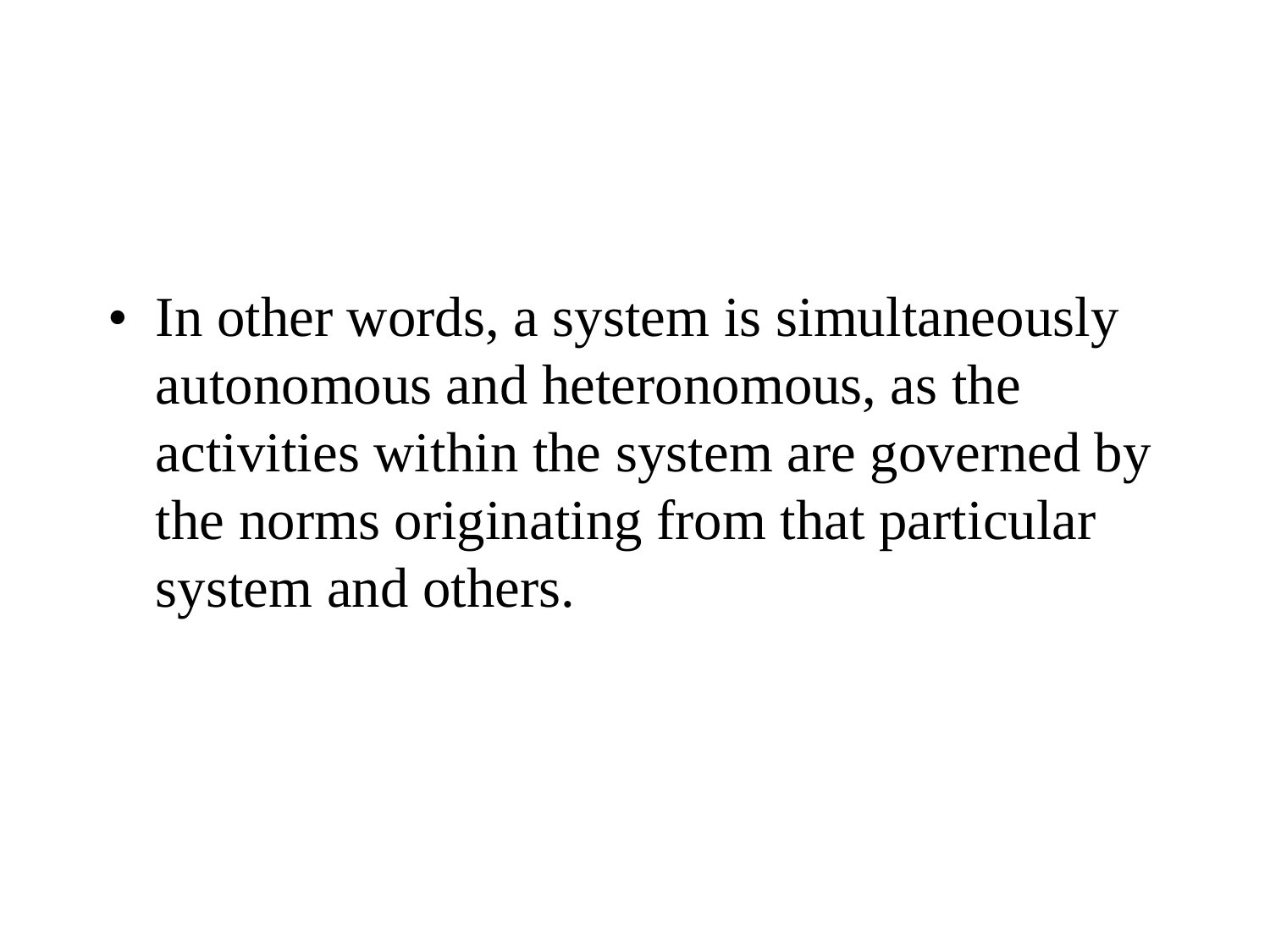• Consequently, phenomena in a system can rarely be fully accounted for by aspects of that system alone, but must often be placed in the context of the whole culture, and sometimes even of world culture, the largest polysystem in human society.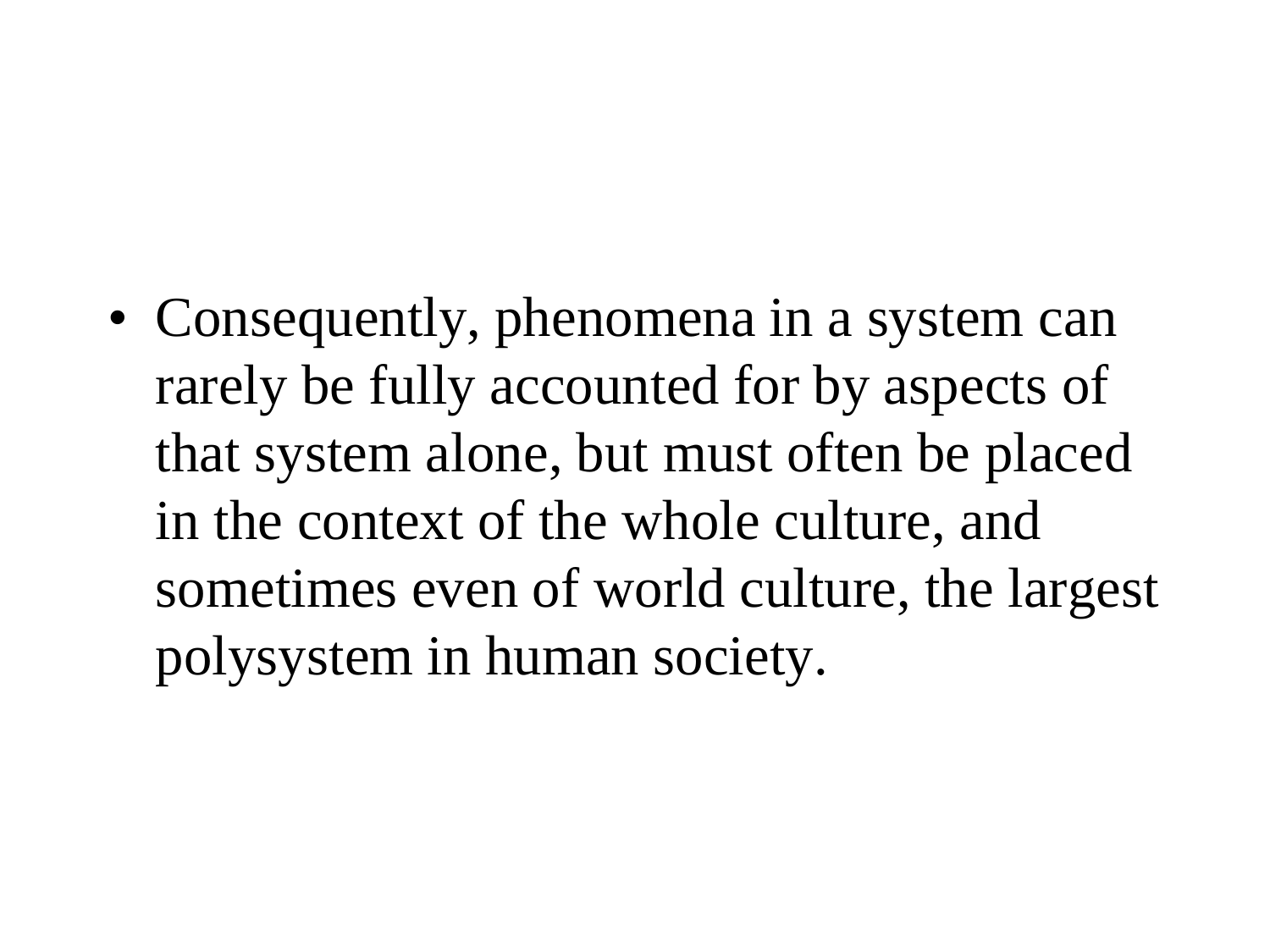• Inter-systemic relations:

- Hierarchical: centres and peripheries
- Dynamic: systemic positions constantly changing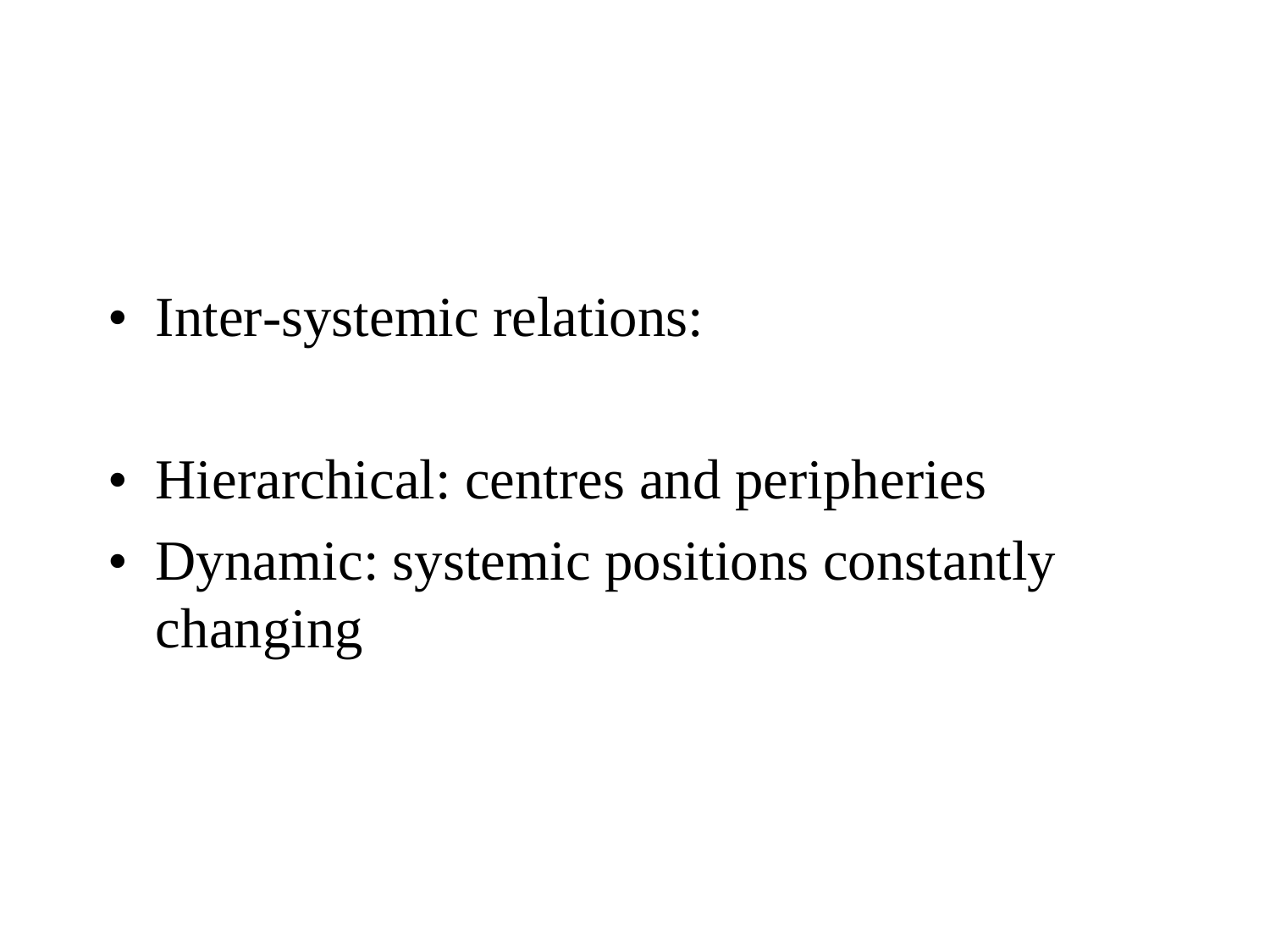## Three hypotheses on translated **literature**

• 1. Translated literature is a (poly-)system (within the literary polysystem)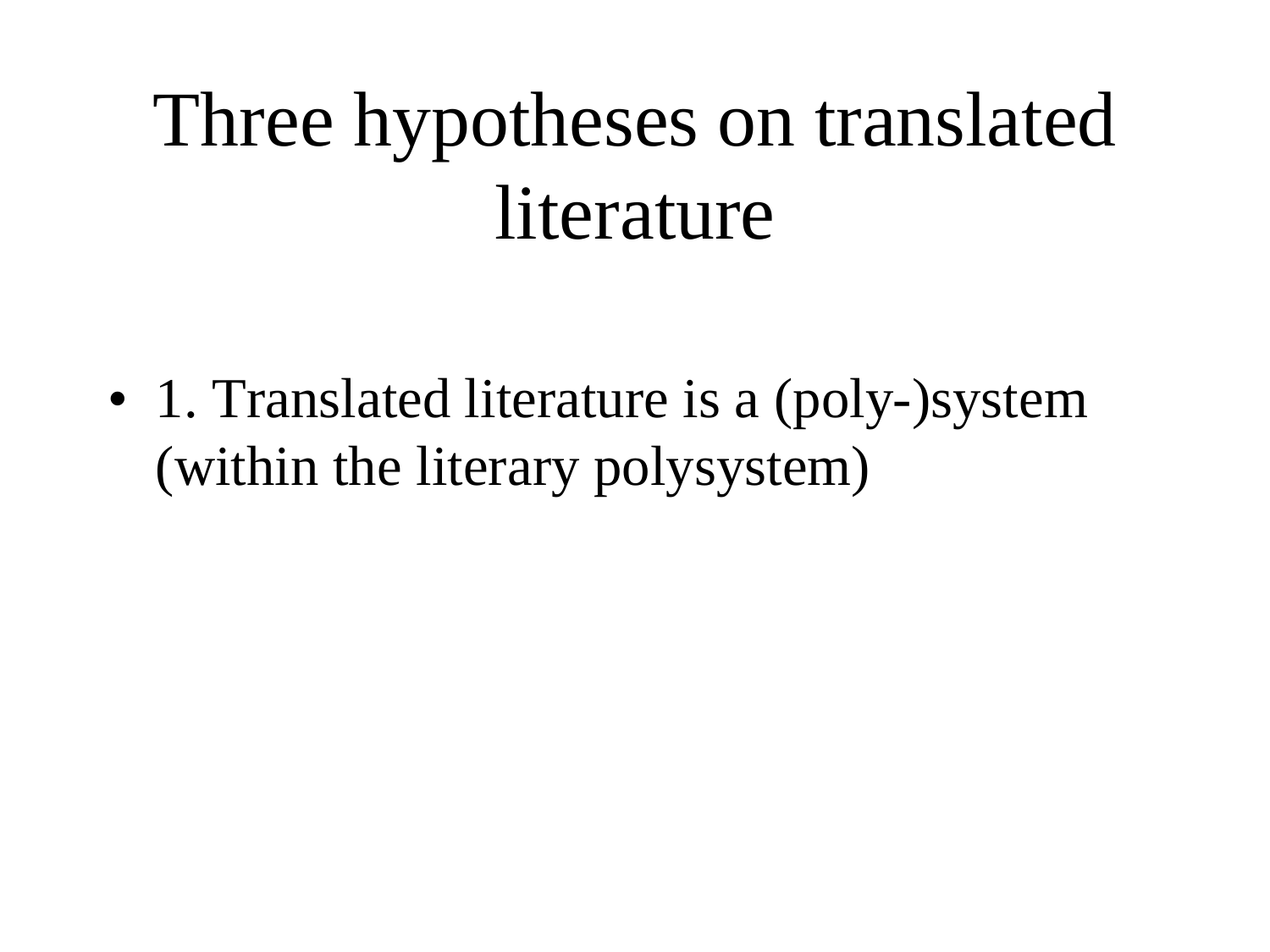- 2. Translated literature normally occupies a peripheral position in the literary polysystem. Nevertheless, it may become a part of the centre, acting as a vehicle for introducing new repertoires into a certain target literature.
- Three typical cases :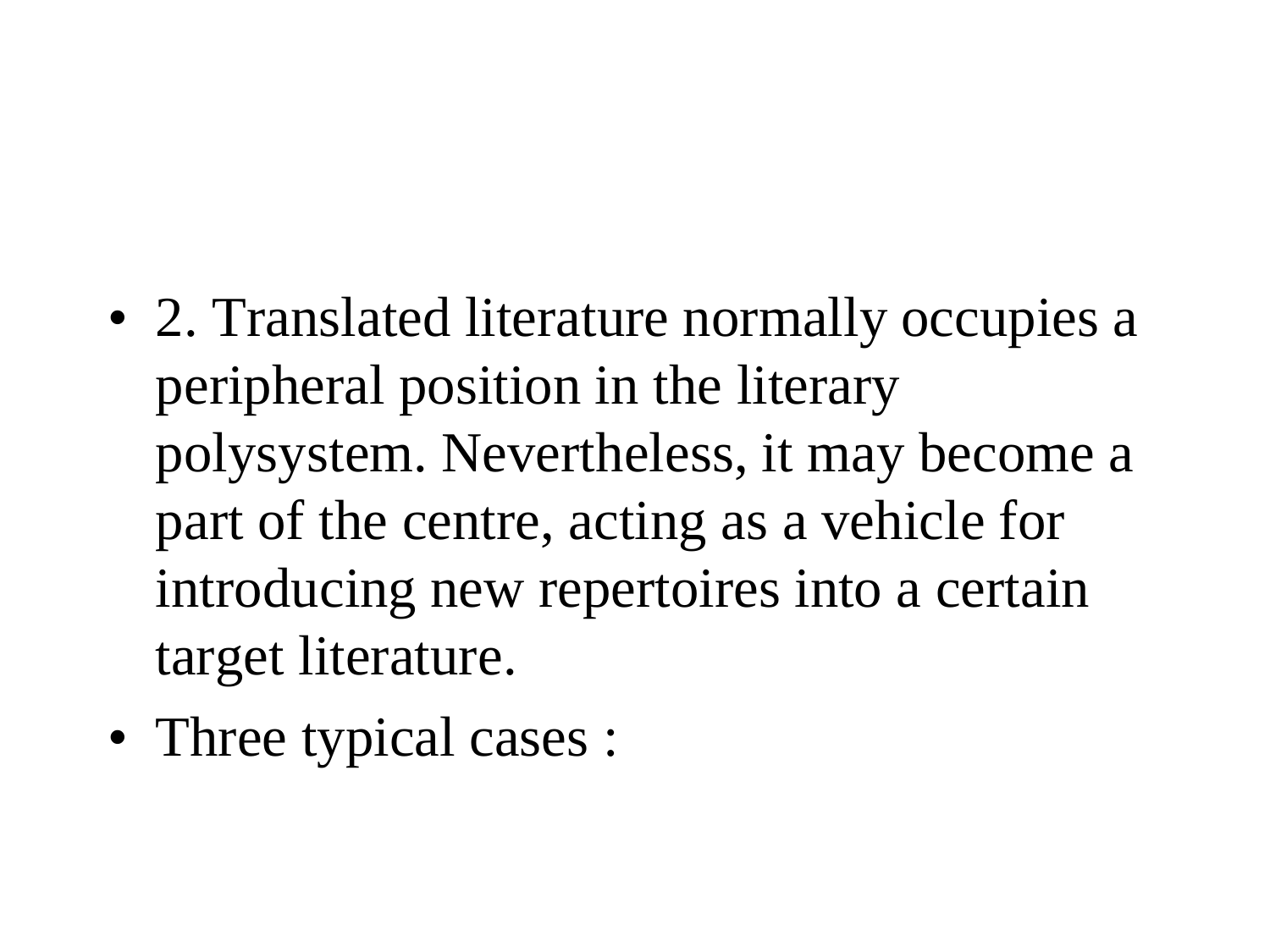- a. when a literature is "young", that is, in the process of being developed into a fullfledged polysystem;
- b. when a literature is either peripheral (in the macro-polysystem of a group of correlated literatures) or weak; and
- c. when there are turning points, crises or vacuums in a literature.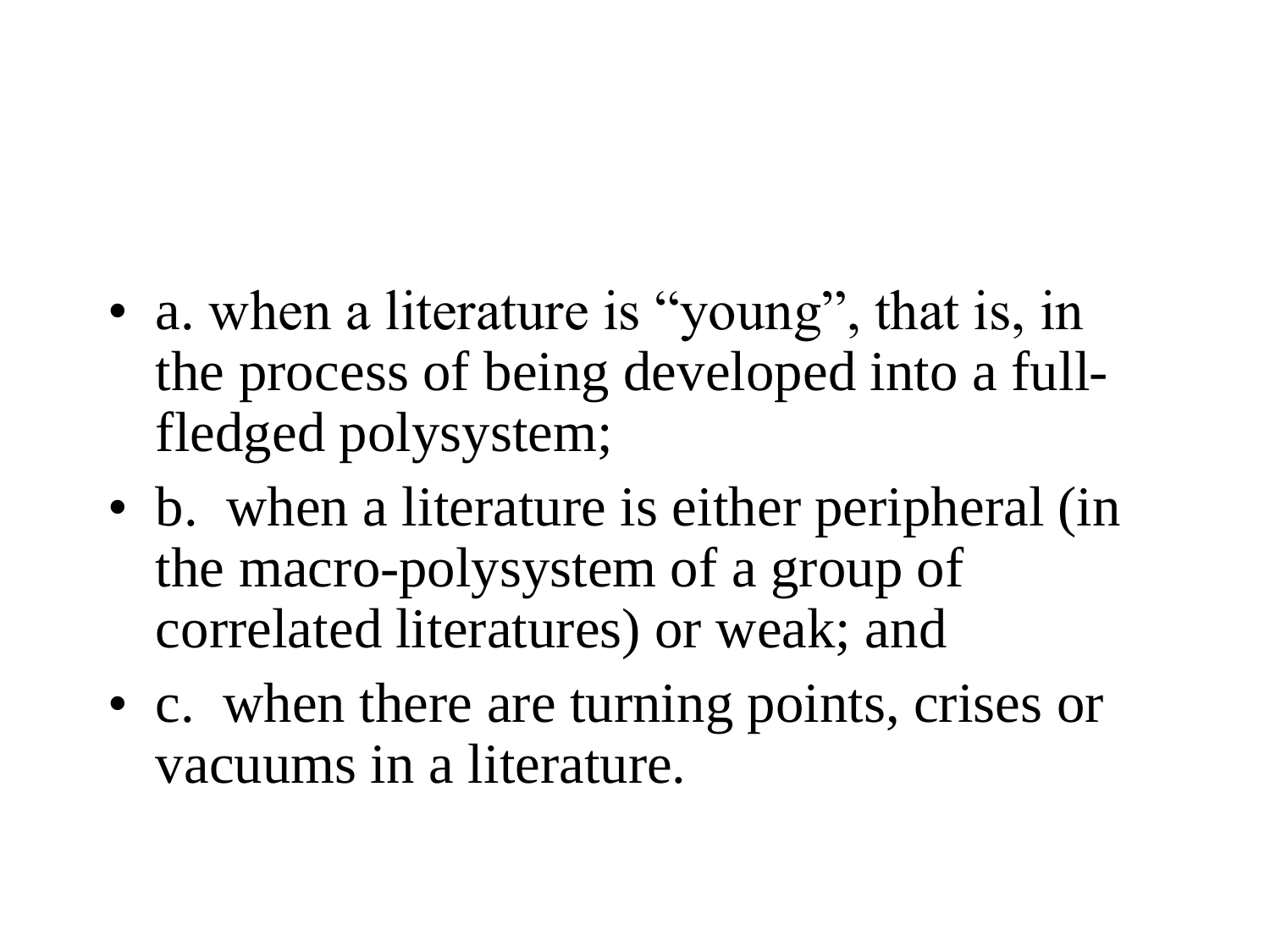- 3. Translation norms depends on the position of translated literature:
	- Central: adequate (source-oriented, foreignizing)
	- Peripheral: non-adequate (target-oriented, domesticating)

(Even-Zohar 1990a)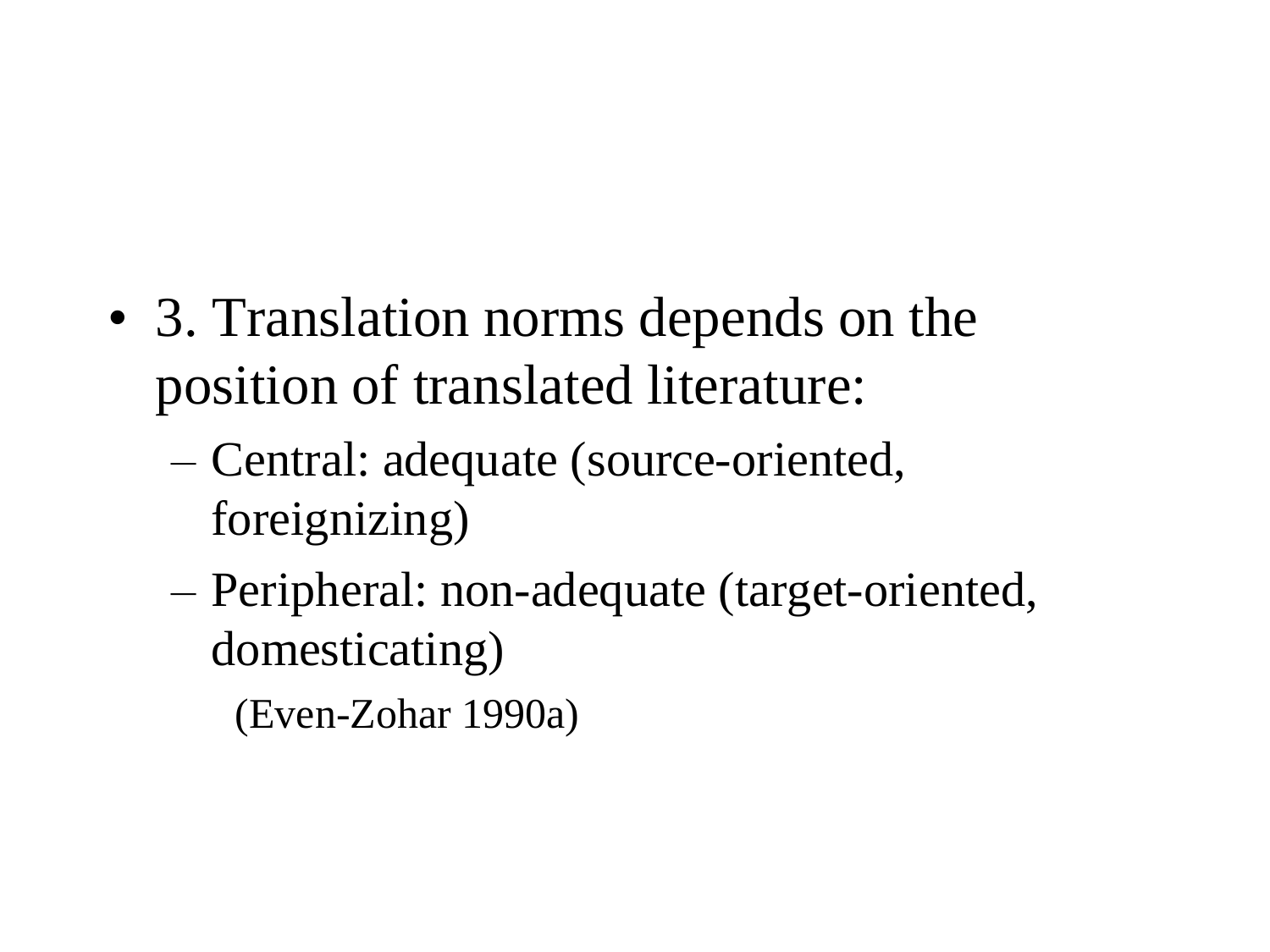# Values behind (Even-Zohar's) PS theory

• **1. Descriptivism**: against value judgements; distinction between criticism and research;

- Toury: DTS (Descriptive Translation Studies):
- to study norms, not to set norms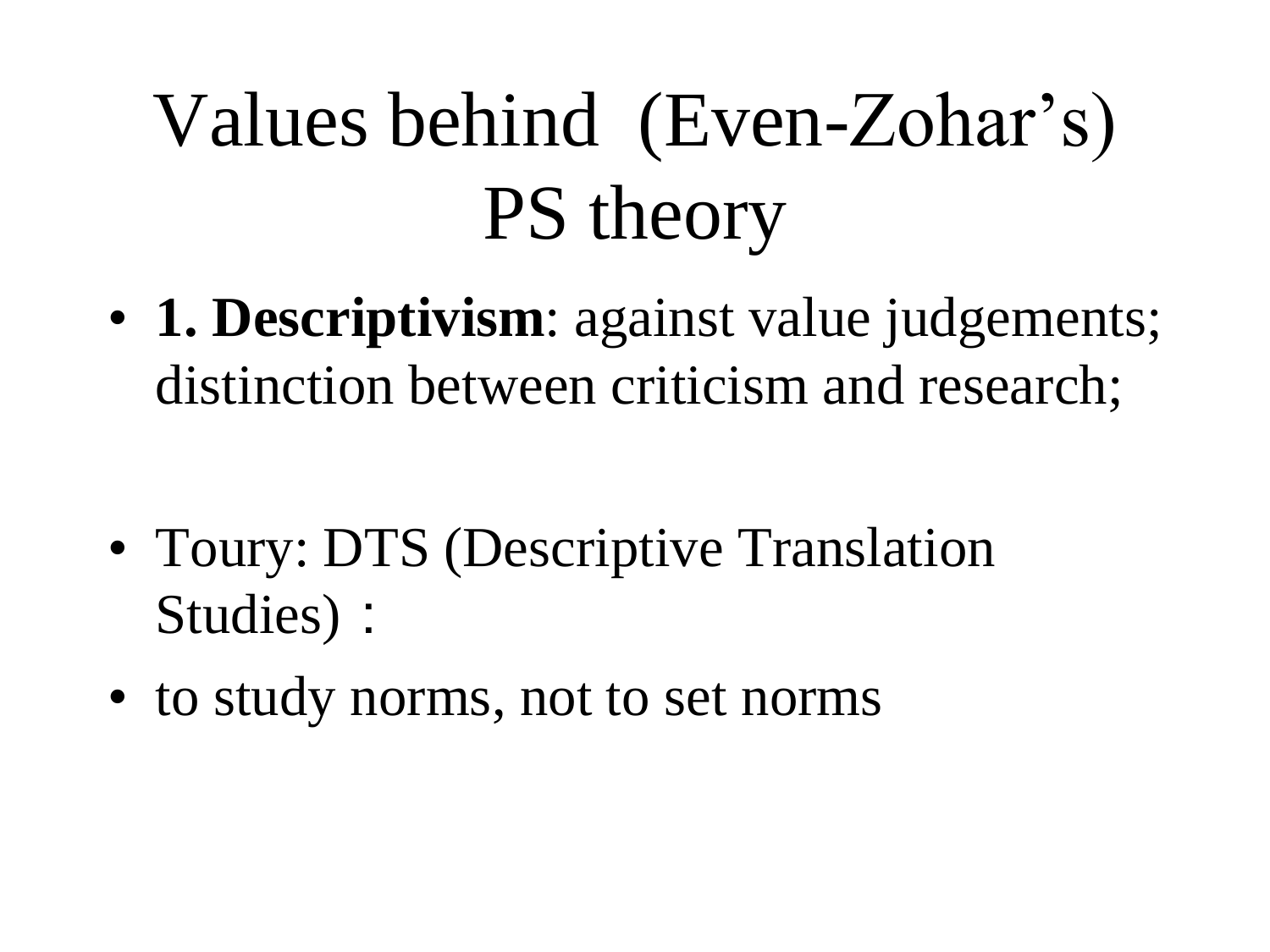• **2. Neutrality**: against both elitism and democratic ideas (reverse elitism)

• The concept of system allows us to describe power in its various ramifications… in a fairly 'neutral' way (Lefevere 1987)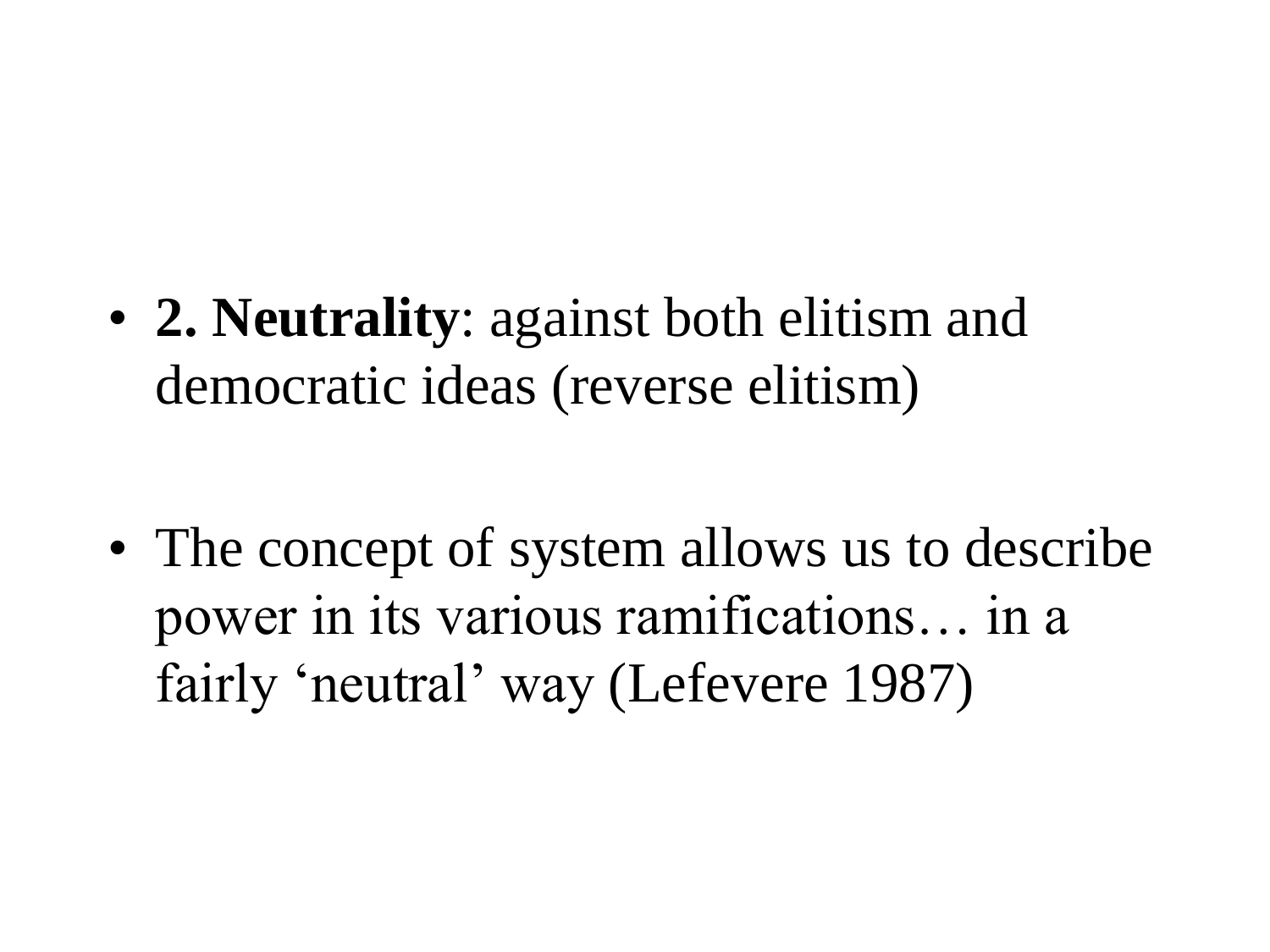• **3. Detachment** (warns against taking the "inside view" of the "people-in-the-culture")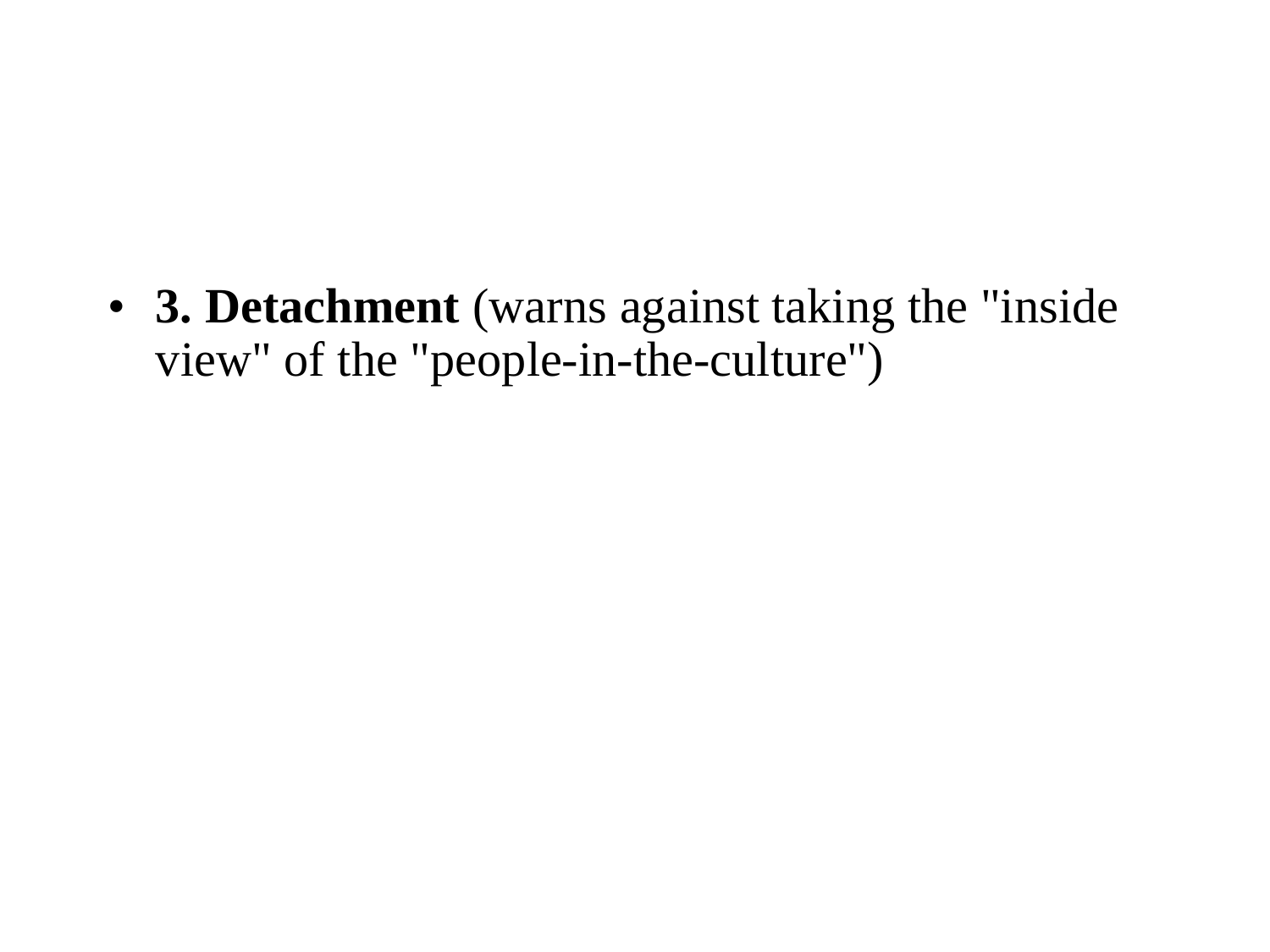#### Impact

• As with Pandora's box, the PS hypothesis may let loose many questions the answers for which are neither easy nor always pleasant. (Even-Zohar 1978: 35)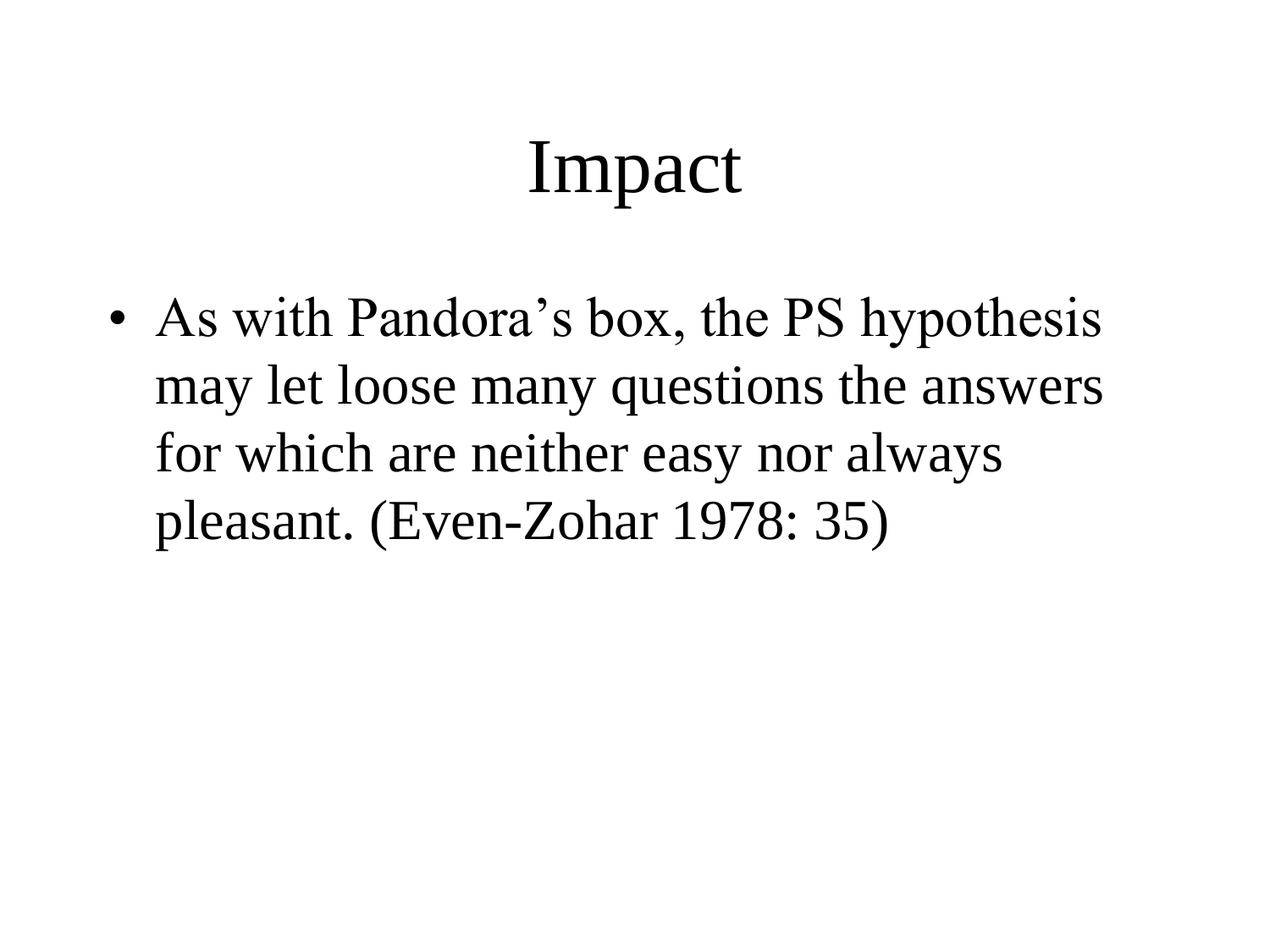- Provide a framework for translation research
- Widen the scope of translation studies by:
- including texts that were not regarded as translations previously
- focusing on the relations of translation to the cultures in which it took place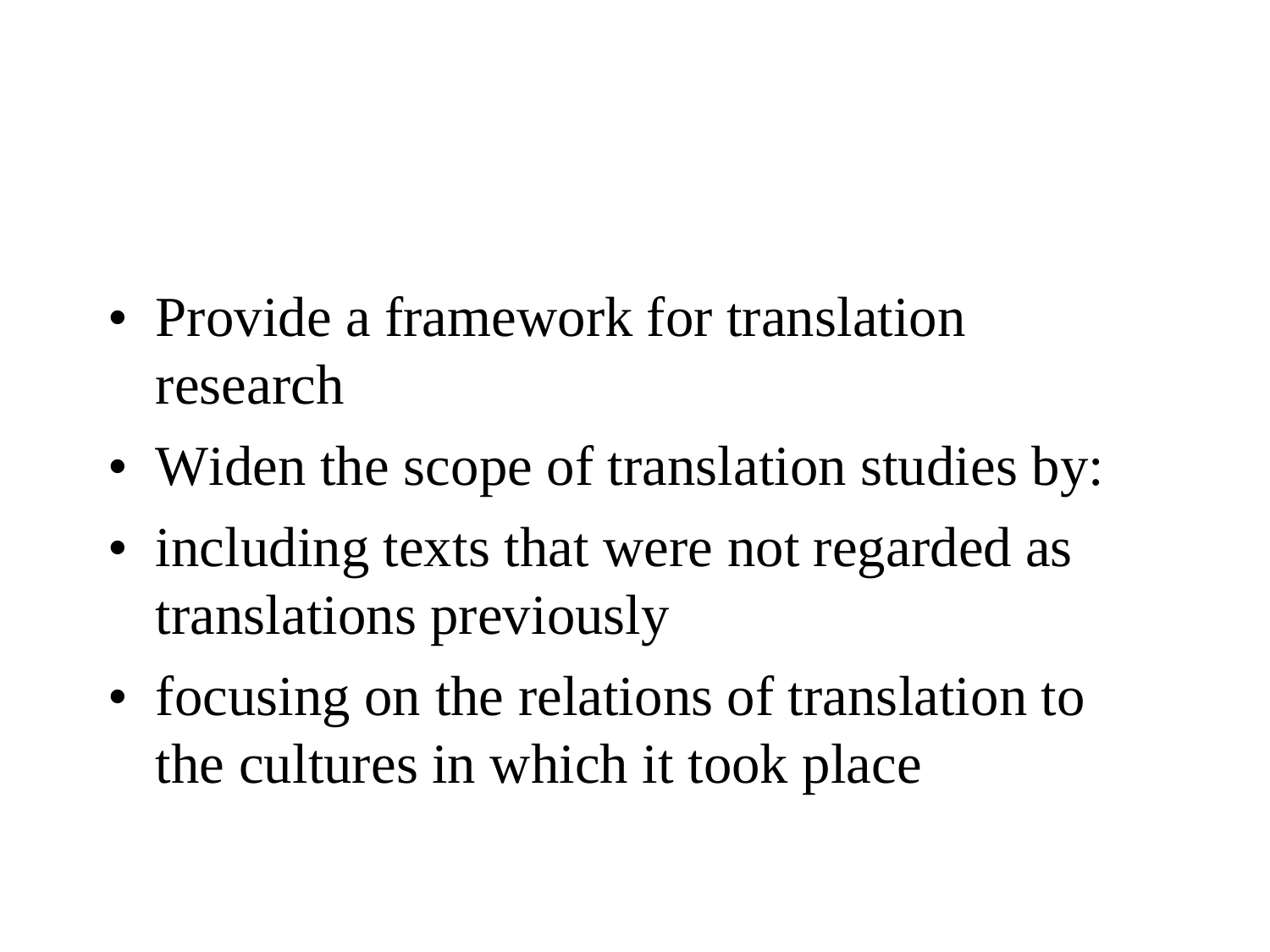- Led to a dramatic change in direction—the cultural turn
- Led to a boom in research
- Contributed to the establishment of translation studies as an academic discipline in its own right, on a par with linguistics and comparative literature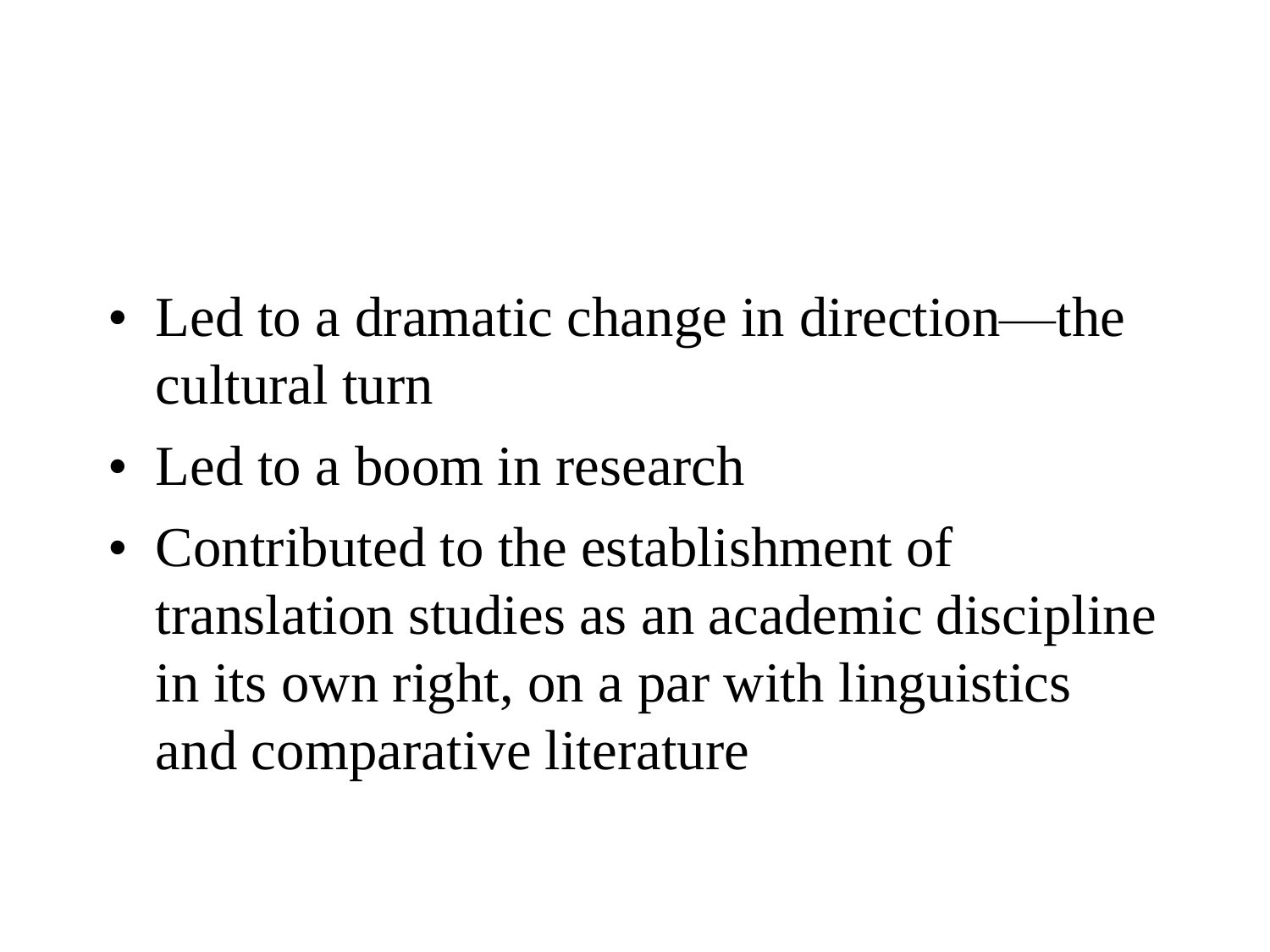- Even-Zohar's polysystem theory has been embraced by students of literature and culture all over the world.The theory has proven particularly relevant in Spain and China.
	- [https://en.wikipedia.org/wiki/Itamar\\_Even-Zohar](https://en.wikipedia.org/wiki/Itamar_Even-Zohar)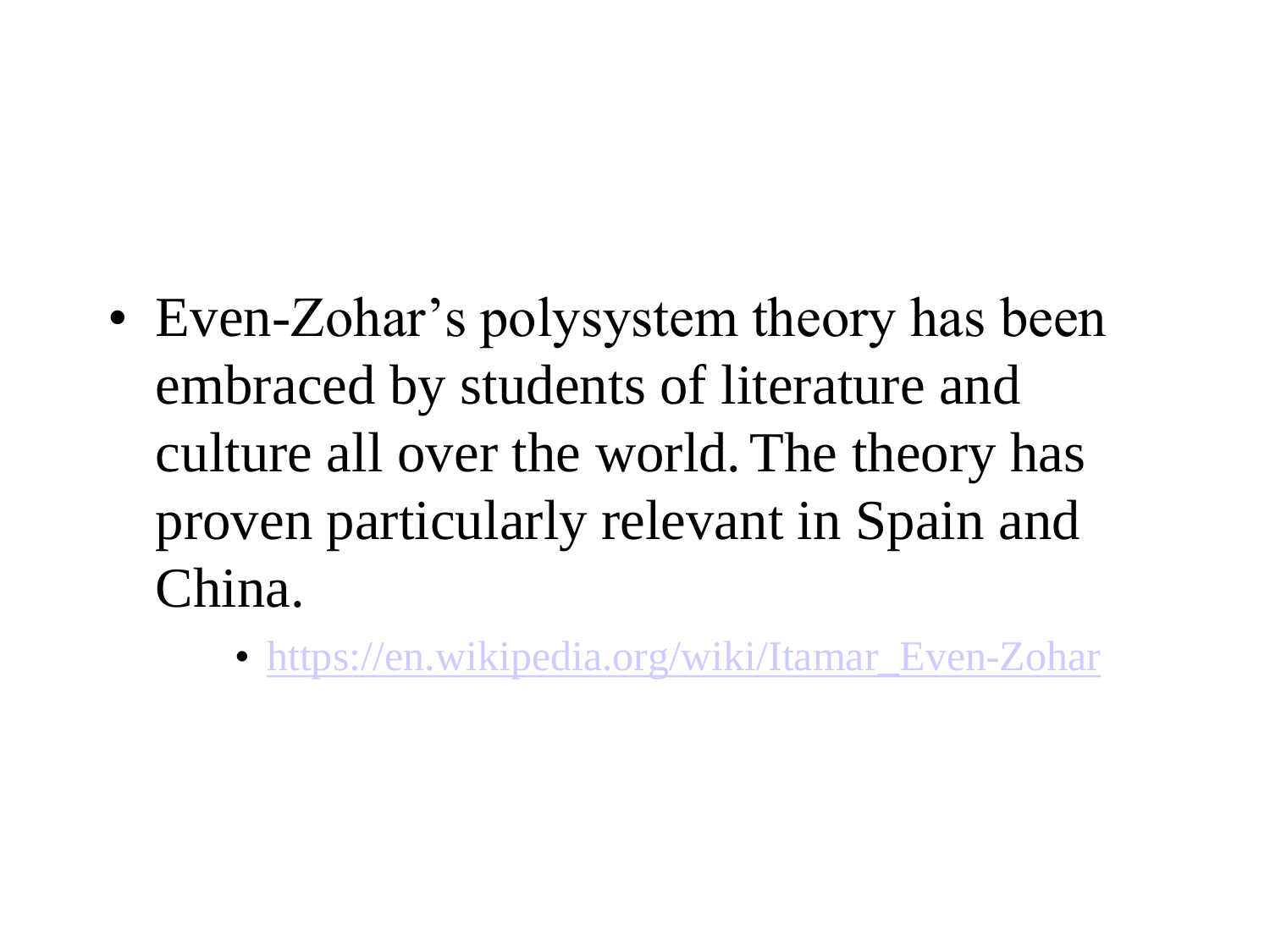• **The International Society for Polysystem Studies** (ISPS) is dedicated to strengthening and extending the application of rigorously grounded "relational thinking" to the study of culture. The prime theoretical point of departure for our efforts is the body of cultural theory generated […] by Itamar Even-Zohar.

– https://polysystemstudies.wordpress.com/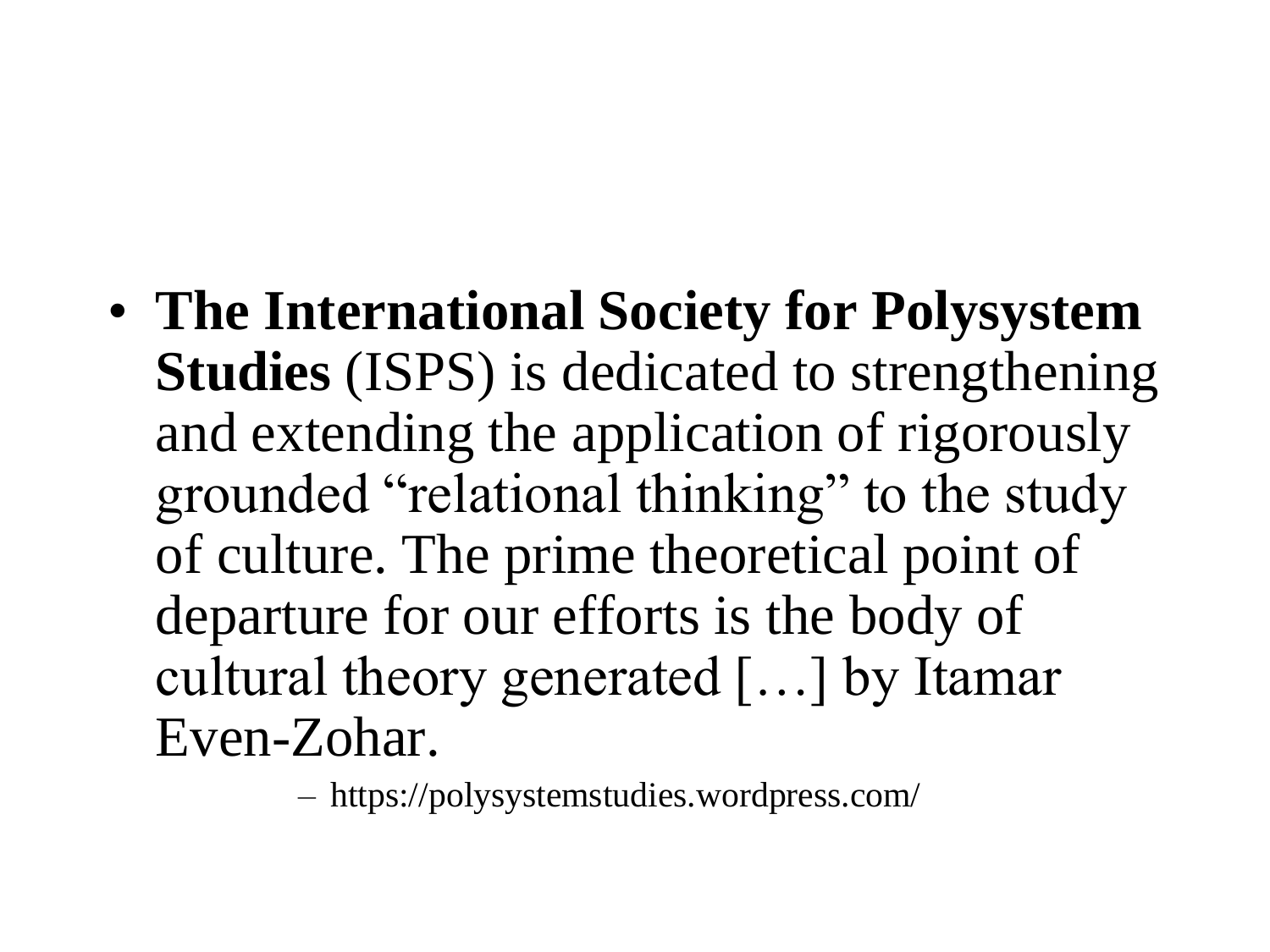• Research focusing on norms and power without trying to support them will always be perceived as a threat. (Lambert 1995: 134-135).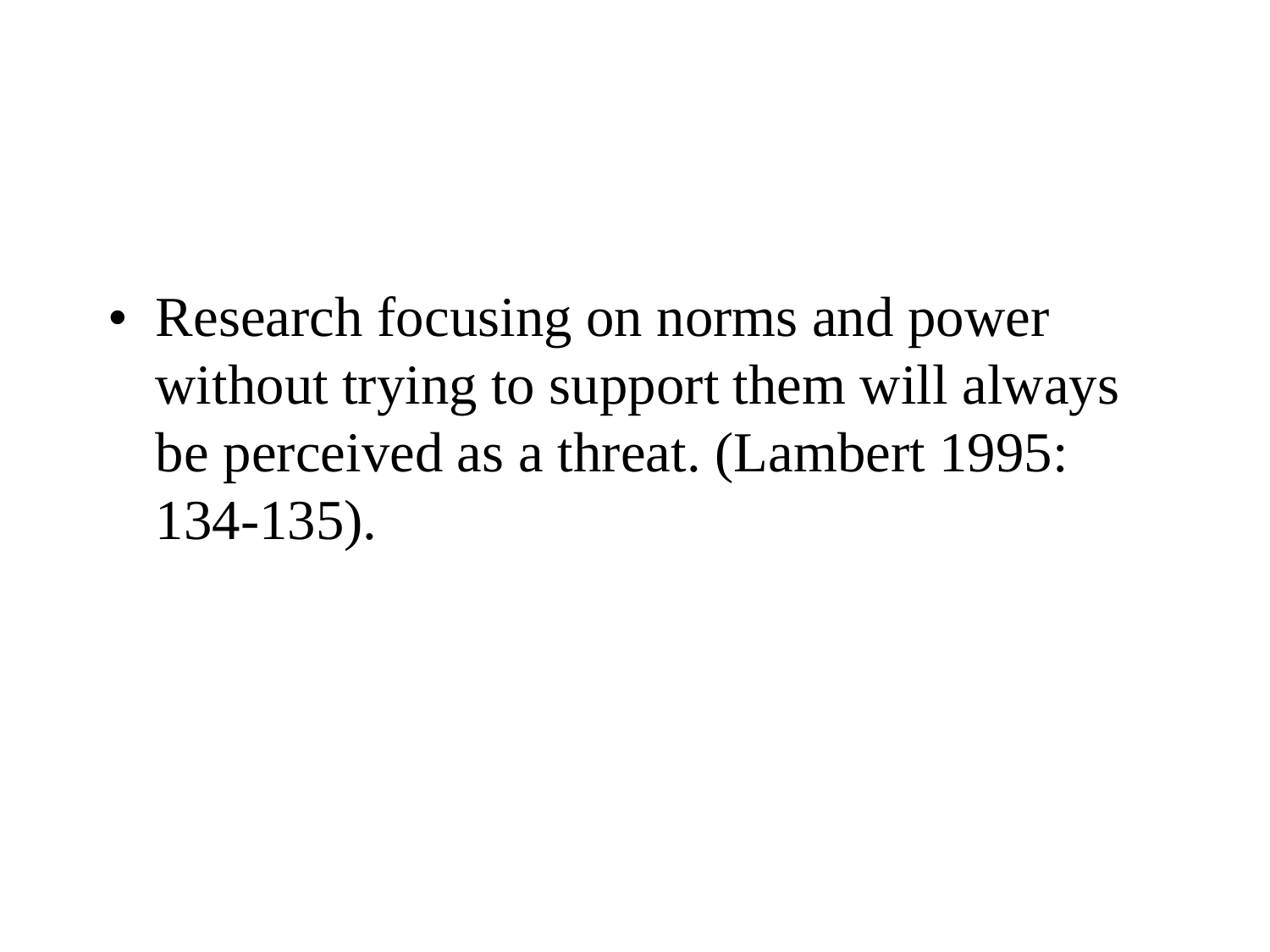## Dissemination of Chinese literature

- Literary translation into English initiated in China from 1949 to the early 1980s:
	- Translated mostly by residents in China;
	- Published in Beijing by a state-run press;
	- Main Market: China
- Hence, governed by source-culture norms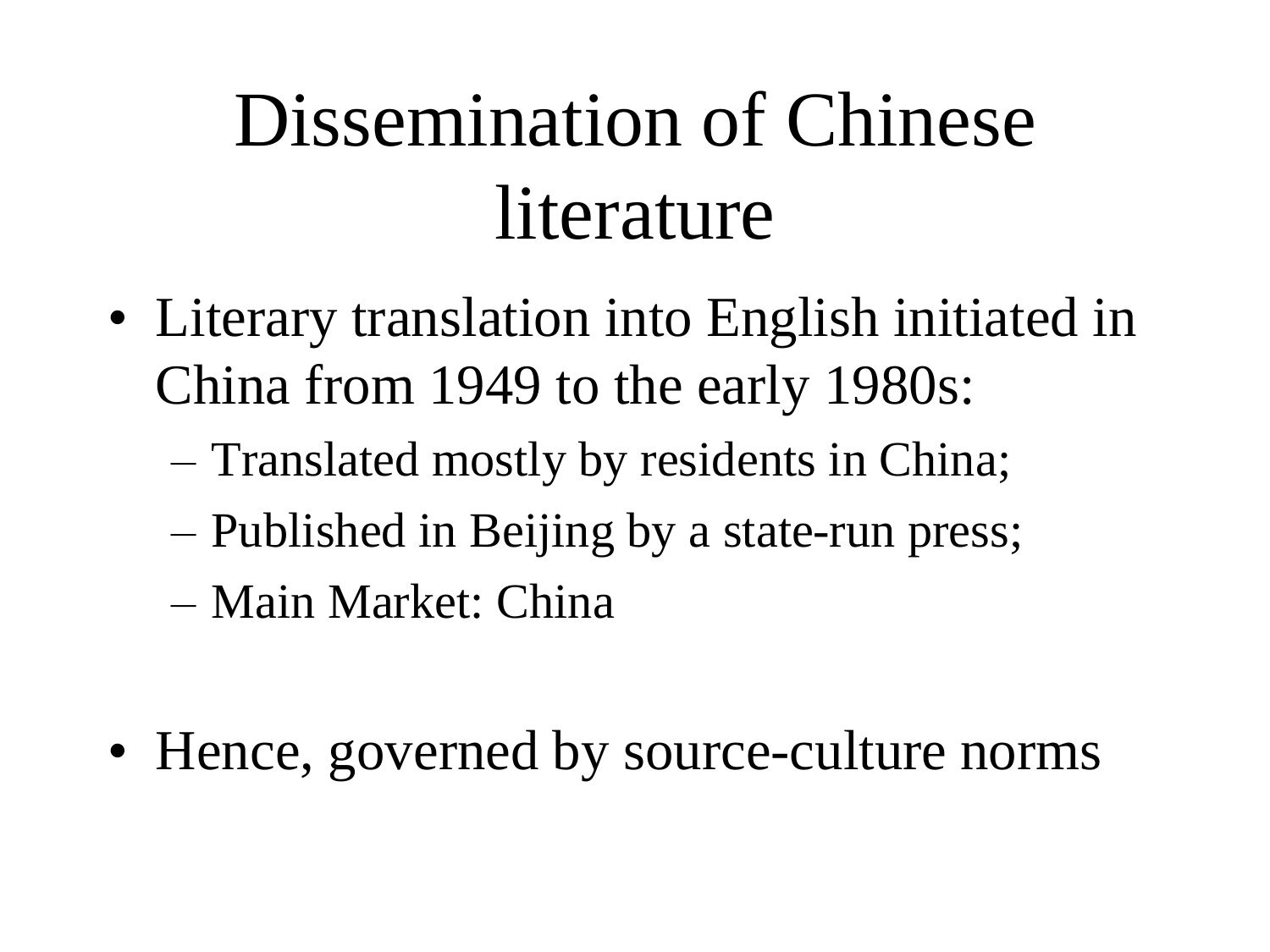- Lack of success in source-initiated efforts to disseminate Chinese literature
- Strategies adopted by translators of Chinese origin tend to be more source-oriented than those adopted by English-speaking translators working for Western publishers at least since the 1970s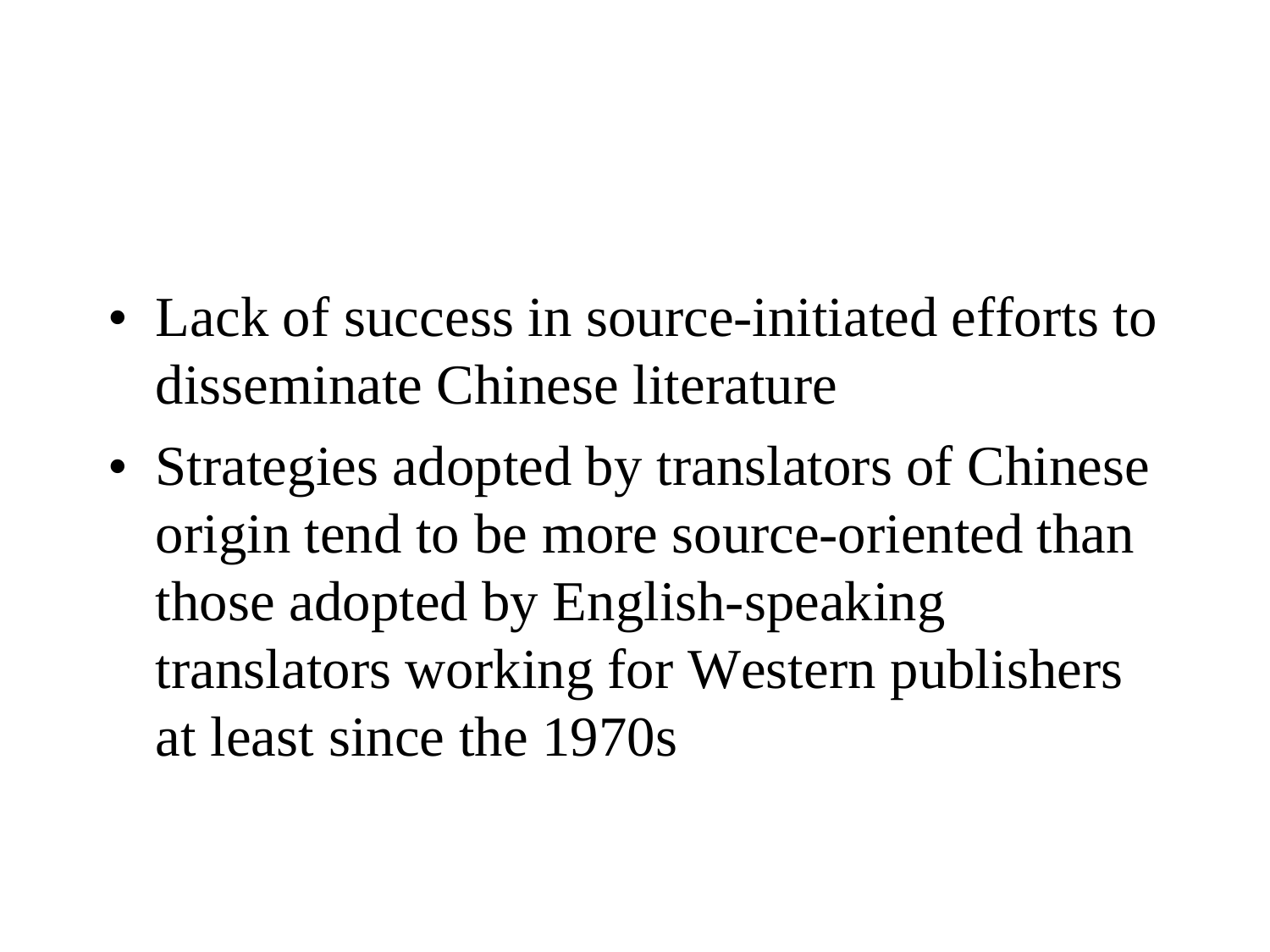- Lessons to be learn from PS theory:
- As Euro-American cultures of the present day are in central positions, target-oriented translation strategies can maximize the chance of the translation being accepted.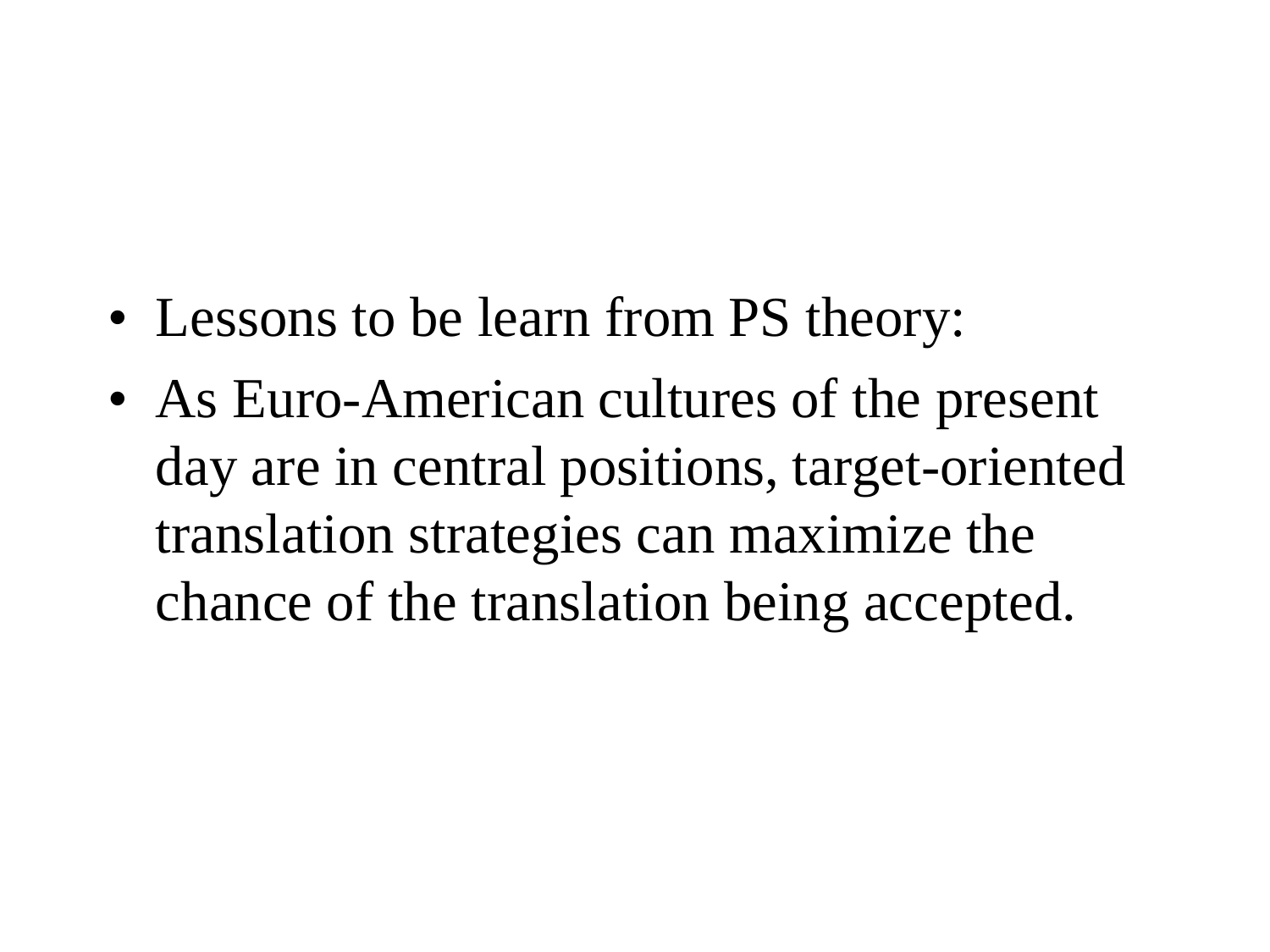• In other words, translation strategies have to be chosen in light of target conditions if the purpose is for the translated text to function in the target system.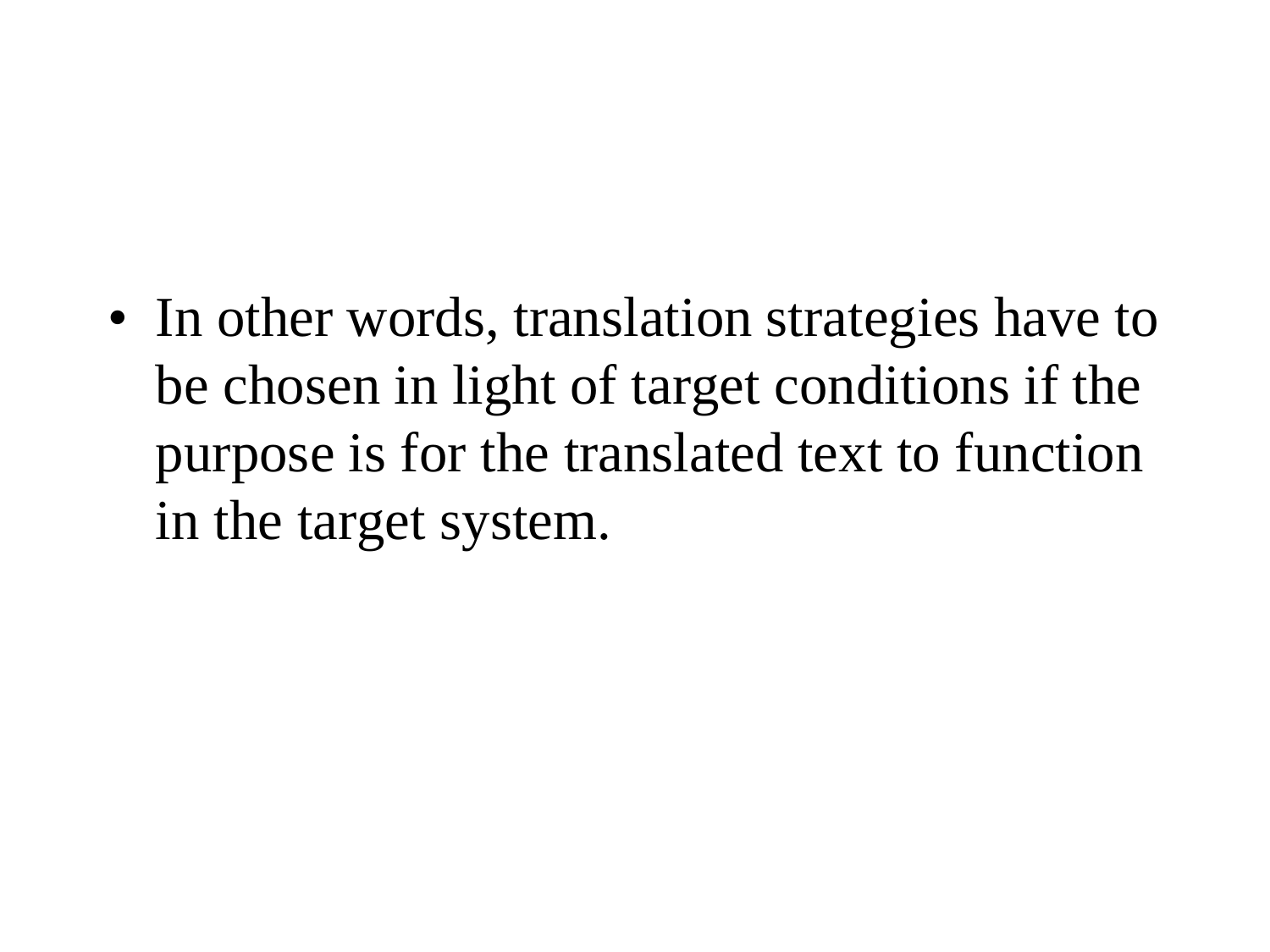• Some scholars blame the failure on inappropriate use of foreignizing strategies under the influence of the traditional concept of the "primacy of the original" (Xie Tianzhen)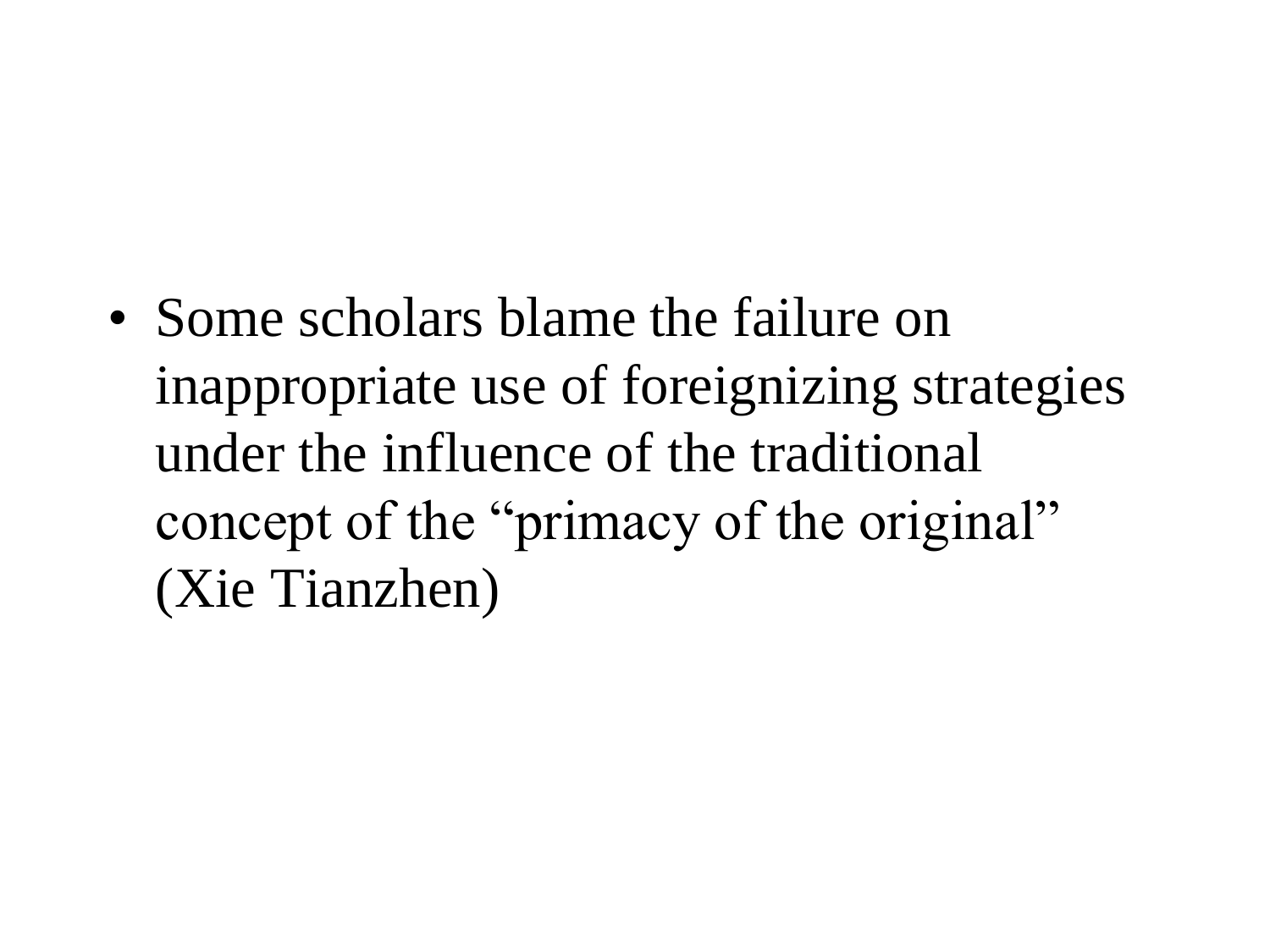• Certain concepts of translation that were derived from inbound translation practice in the past two thousand years […], such as "faithfulness to the original" as the sole translation criterion and the "primacy of the original", have taken root in the minds of the officials and translators involved.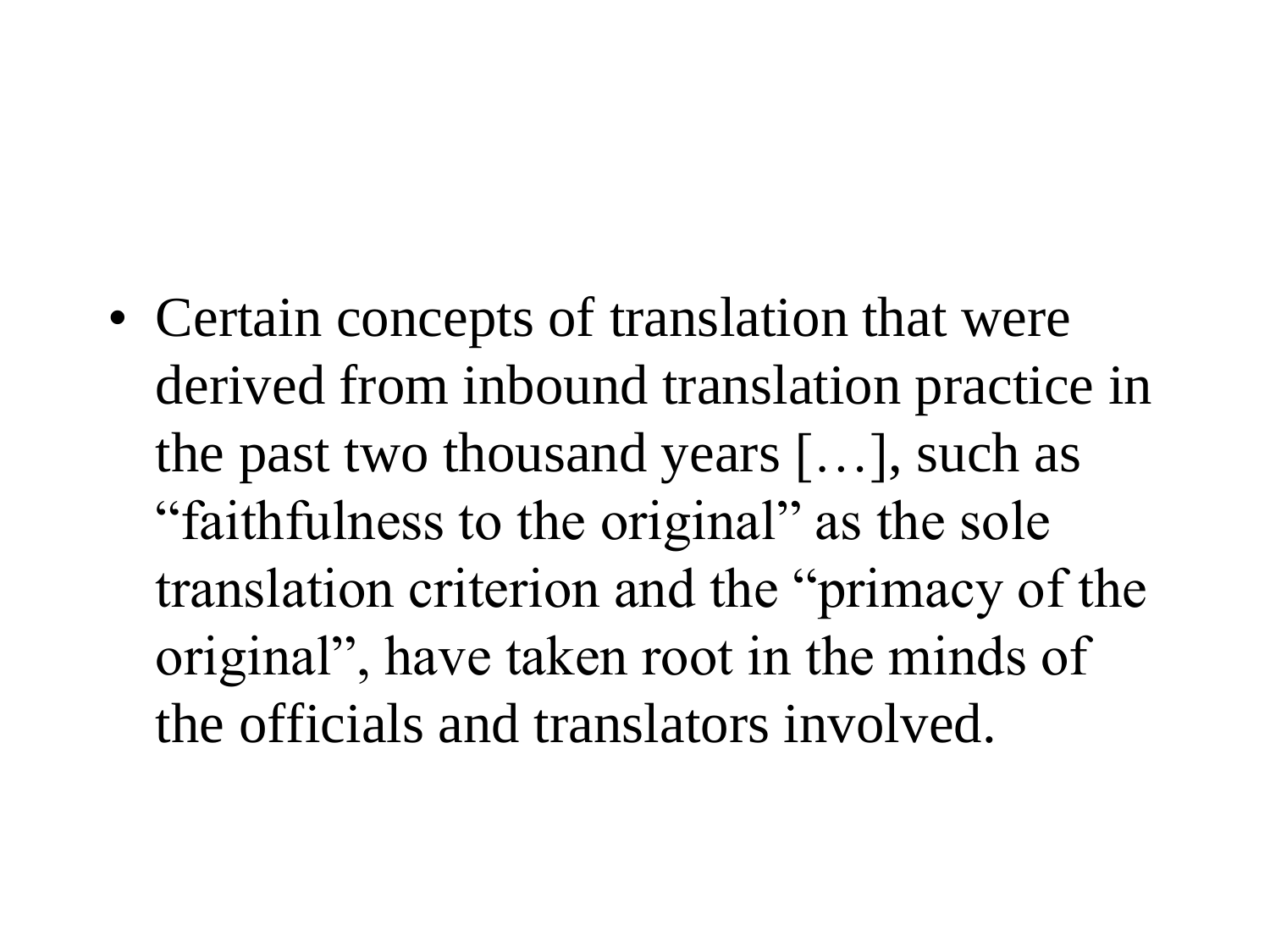• They use these concepts, criterion and methodology […] to guide today's outbound translation of Chinese literary and cultural classics, and continue to be concerned only about translation problems on the linguistic level […] (Xie 2014: 7)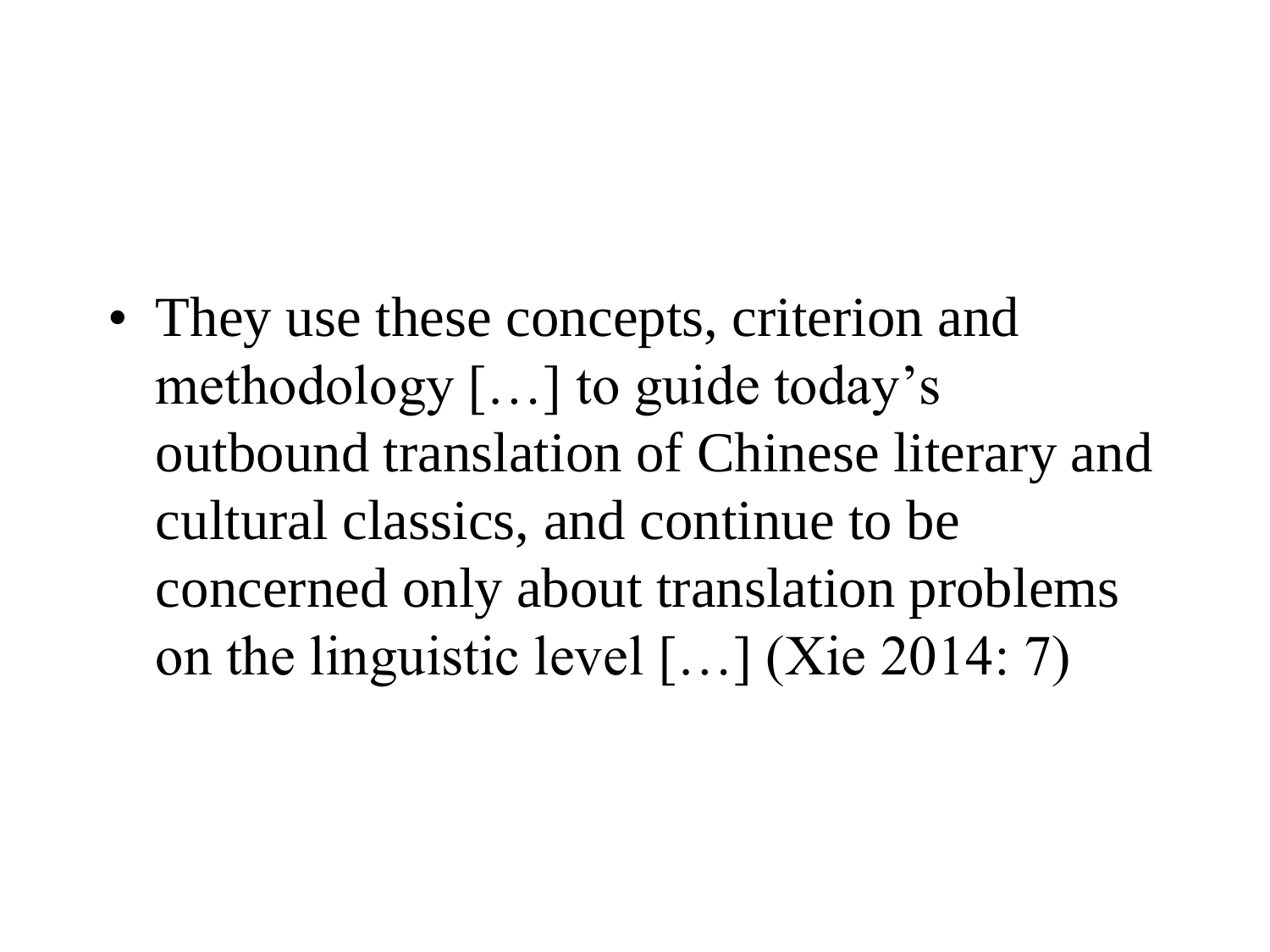• 在两千年来的译入翻译实践 (从古代的佛经翻 译到清末民初以来的文学名著、社科经典翻译) 中形成的译学理念———奉"忠实原文"为翻译 的唯一标准、拜"原文至上"为圭臬等———已 经深深地扎根在这些领导和翻译工作者的脑海 之中,他们以建立在译入翻译实践基础上的这 些翻译理念、标准、方法论来看待和指导今天 中国文学、文化典籍的译出行为 […]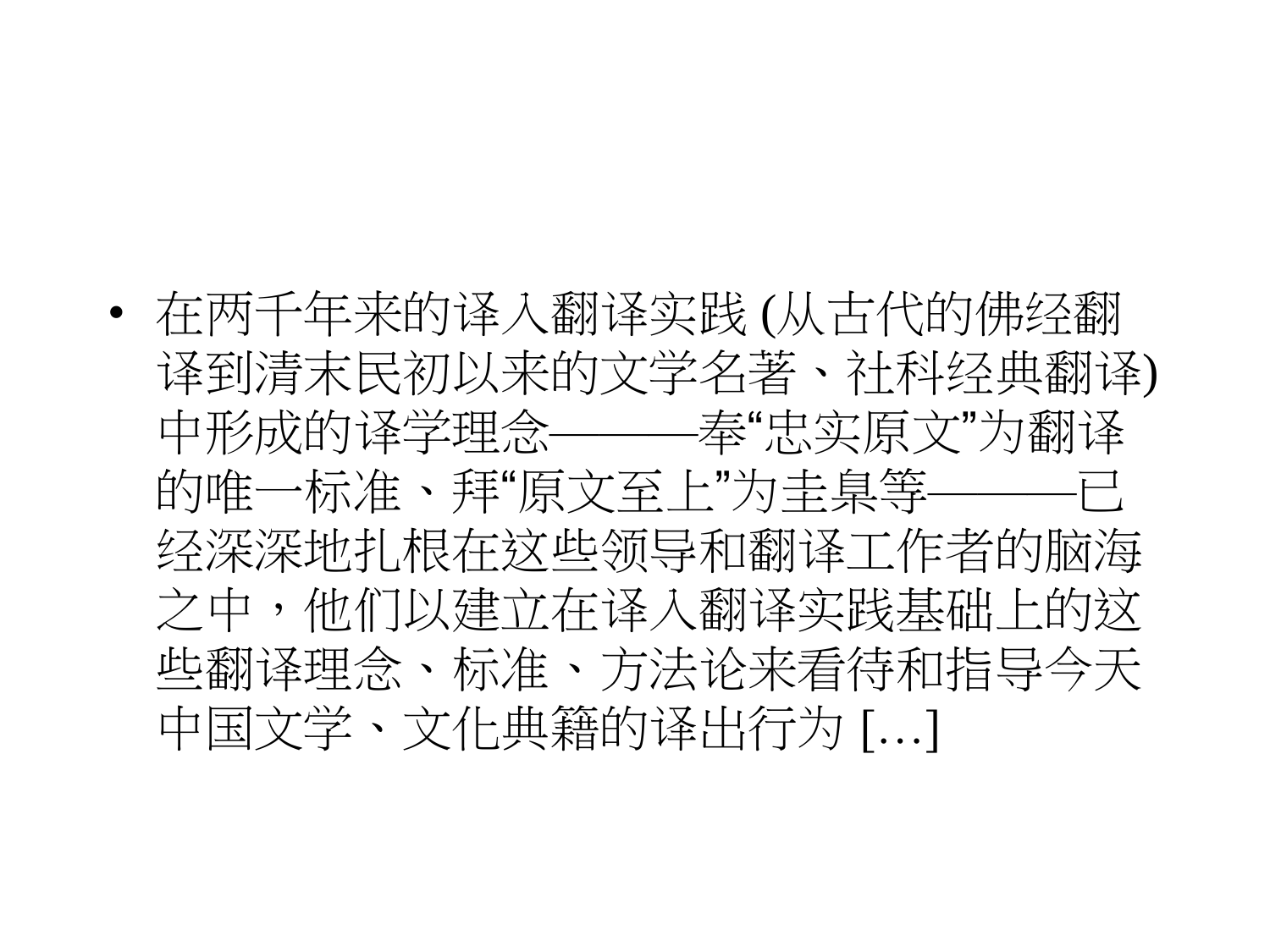• However, findings from a case study indicate a gradual shifts of translation norms (in translations done by Yang Xianyi and Gladys Young) since the 1950s: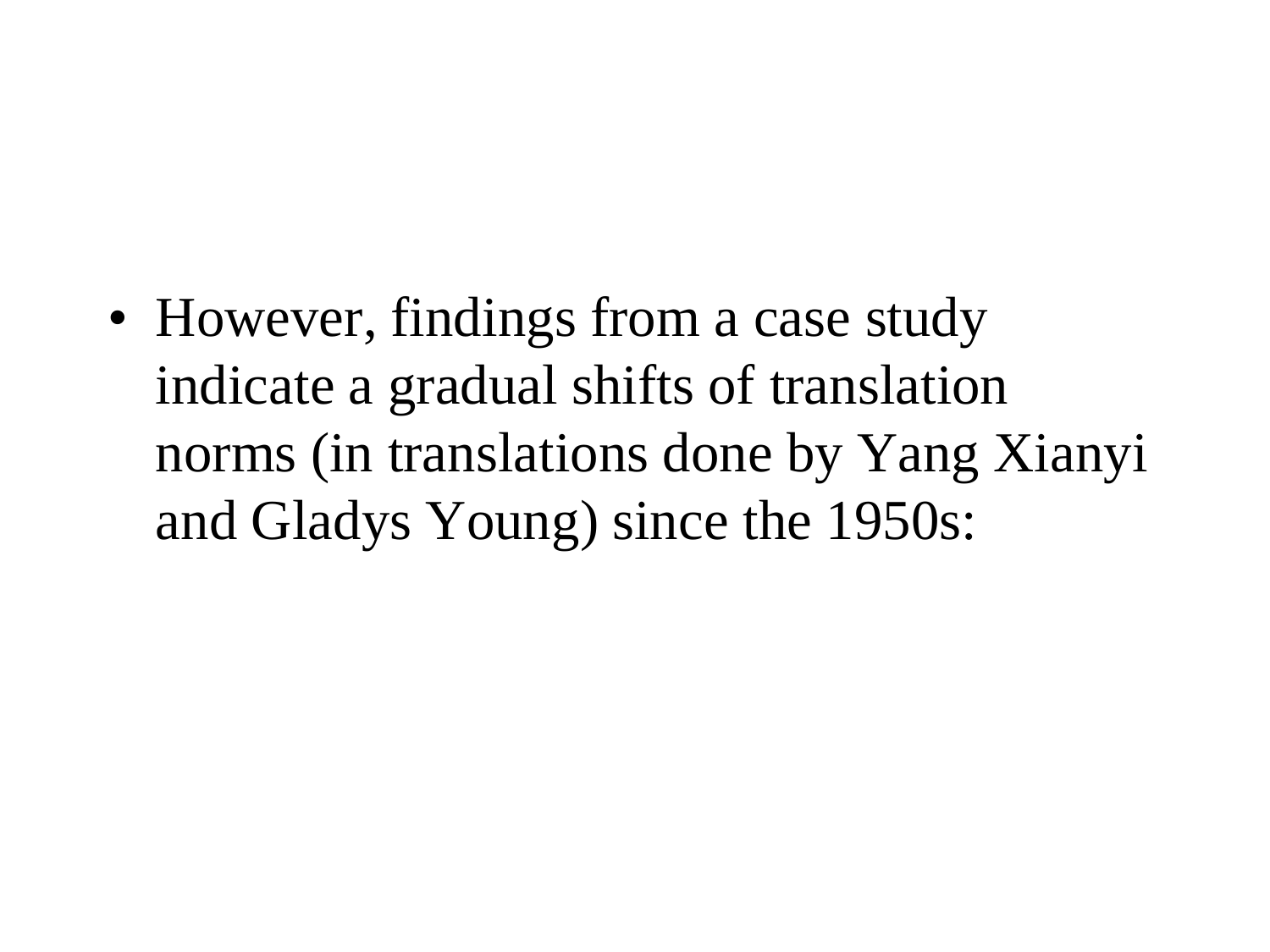## Shift of norms in the translation of Chinese weights and measures

| Unit 1940s 1950s                                 |                                                        | $\sqrt{270s}$ 1988- |    |
|--------------------------------------------------|--------------------------------------------------------|---------------------|----|
| $\dot{\mathbb{H}}$ ( <i>mu</i> ) acre <b>mou</b> |                                                        | mu                  |    |
| $\mathbb{H}(li)$ miles miles                     |                                                        | $\blacksquare$      | li |
|                                                  | $\int \int f(i\pi)$ catty catty/pound catty <i>jin</i> |                     |    |
| $\bigcap$ (chi) foot foot                        |                                                        | foot <i>chi</i>     |    |

- $\dot{\mathbb{H}}$  *(mu)*: unit of area, 1/6 acre
- $\equiv$  *(li)*: less than 1/3mile
- 斤 *(jin*): 1.1—1.3 pound
- $\in$  *(chi)*: a little longer than 1 foot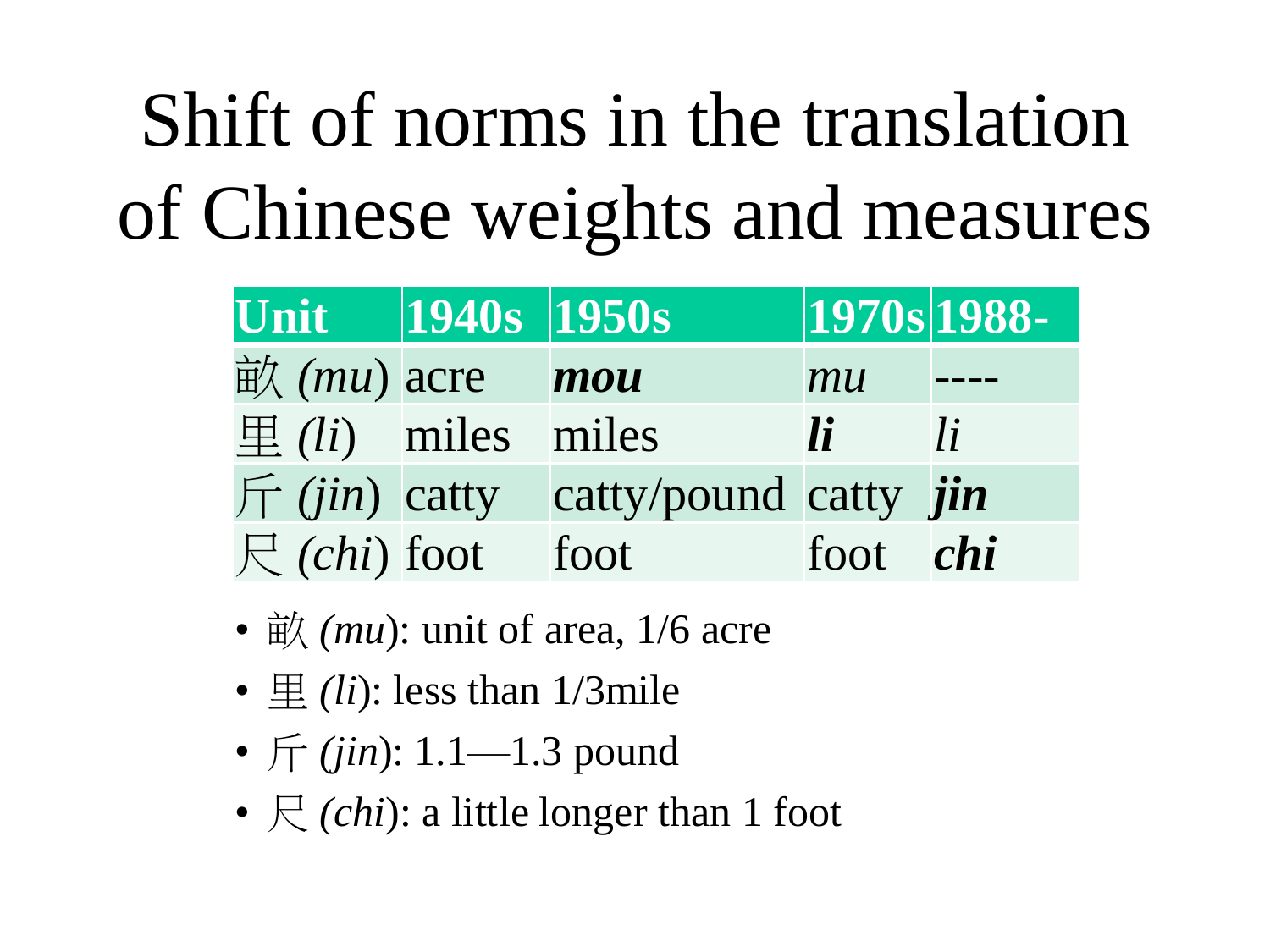• Since the traditional concept of translation remains relatively stable, there must have been changes in some other socio-cultural factors that induce the shift of norms for outbound translation.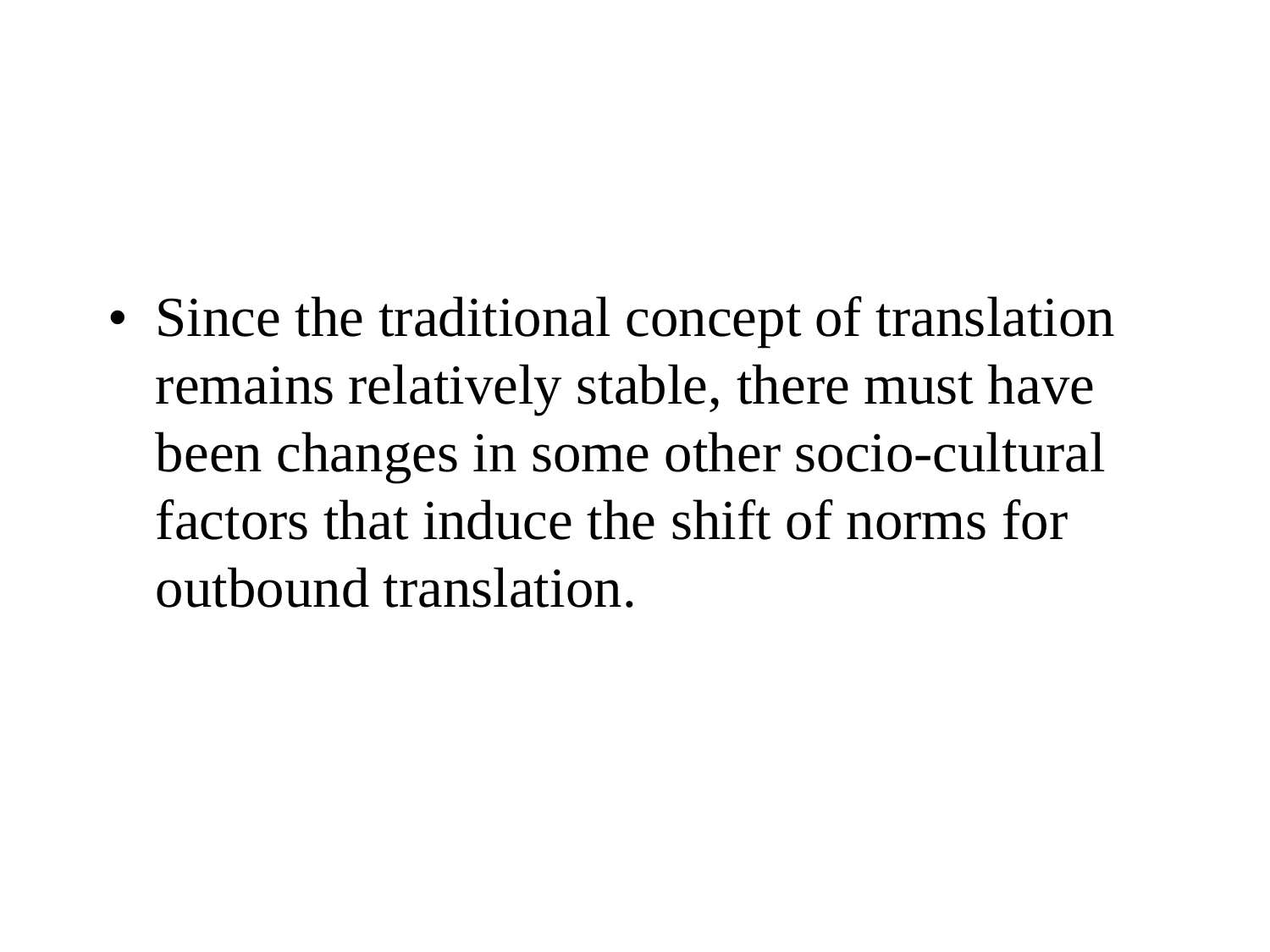- Where can we find the explanations?
	- Translated literature in central position: sourceoriented
	- Translated literature in peripheral position: target-oriented
- This applies to target-initiated, inbound translation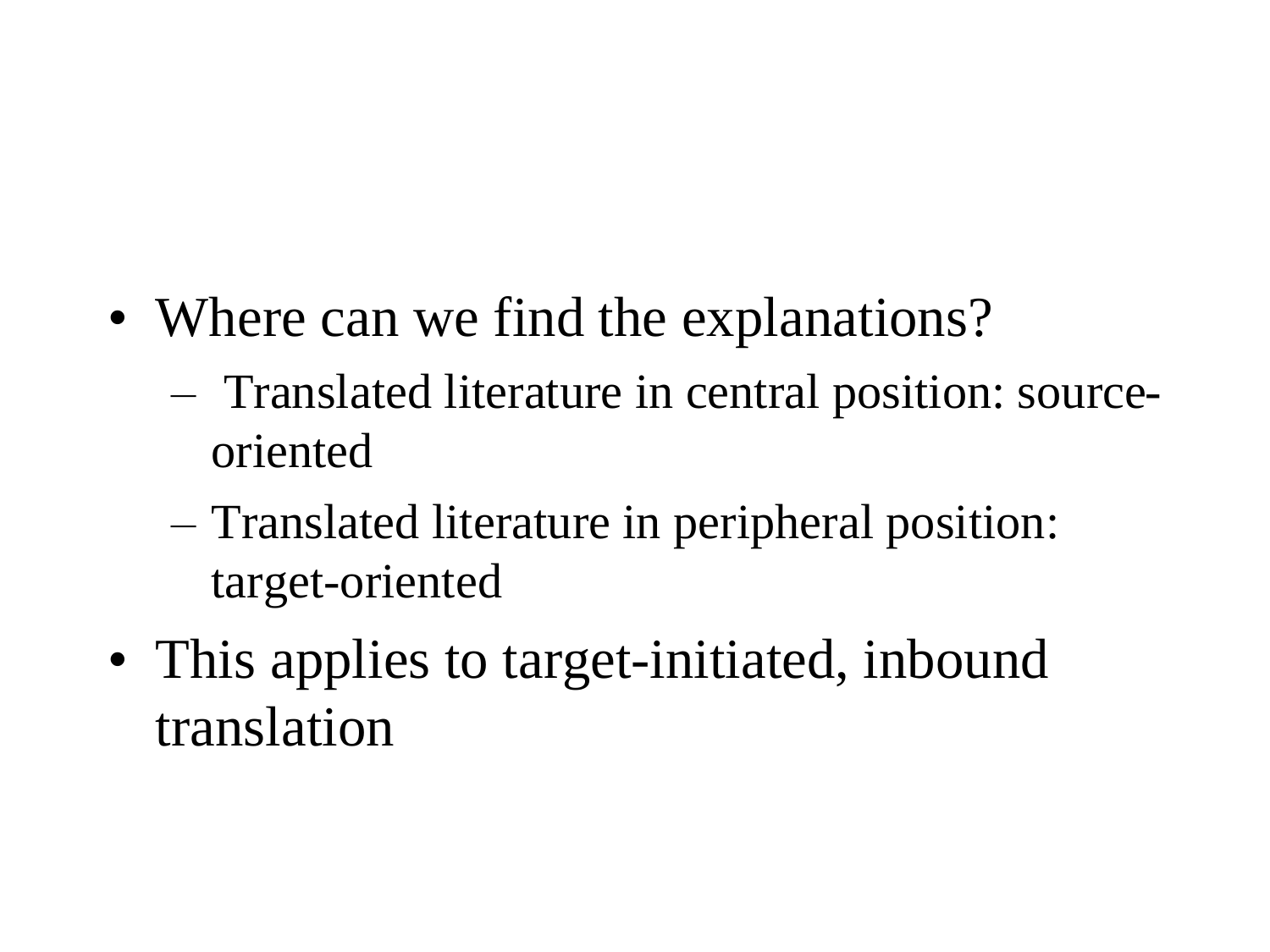- Gideon Toury:
- Translations are facts of the target culture and that they are "as good as initiated by the target culture" (Toury 1995: 23–27)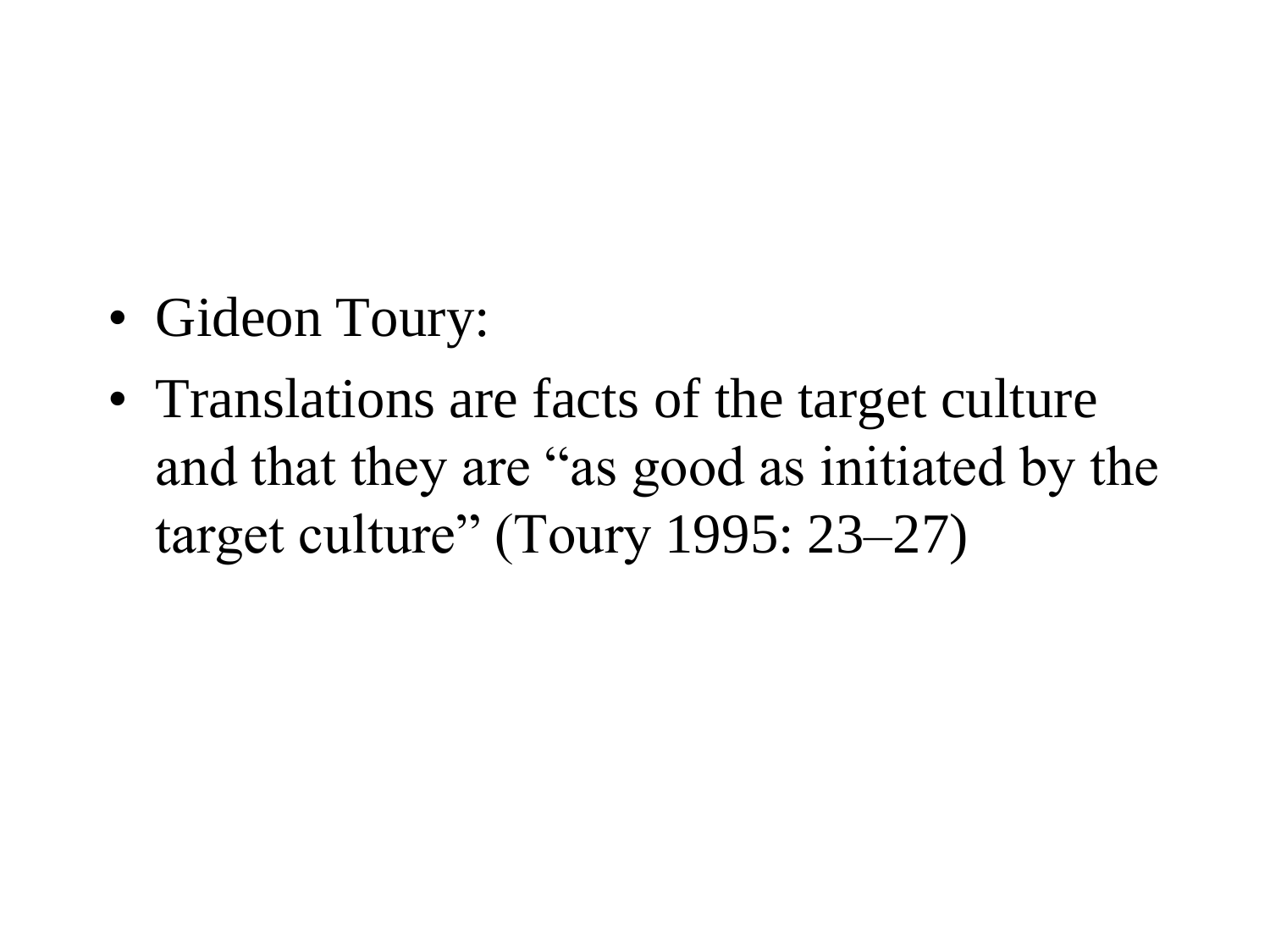• As I argued in another paper, since it is all agreed, by Even-Zohar and his critics alike, that it is the people's perception of their culture's situation that determines the position of translated literature, this hypothesis can be reformulated as follows: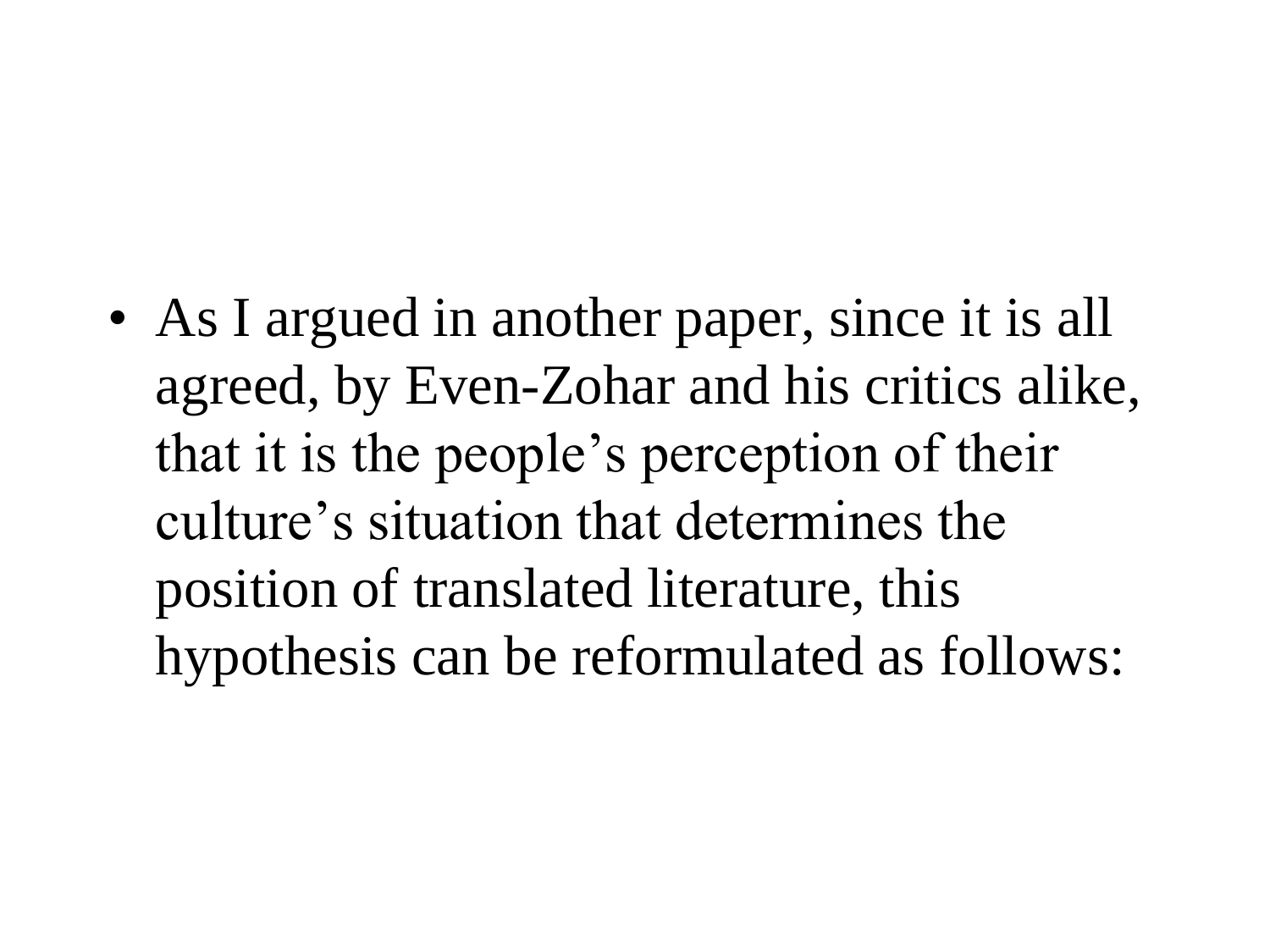• Translated literature tends to assume a central position in the literary polysystem **when there is a general sense of selfinsufficiency**, which is likely to arise in three situations: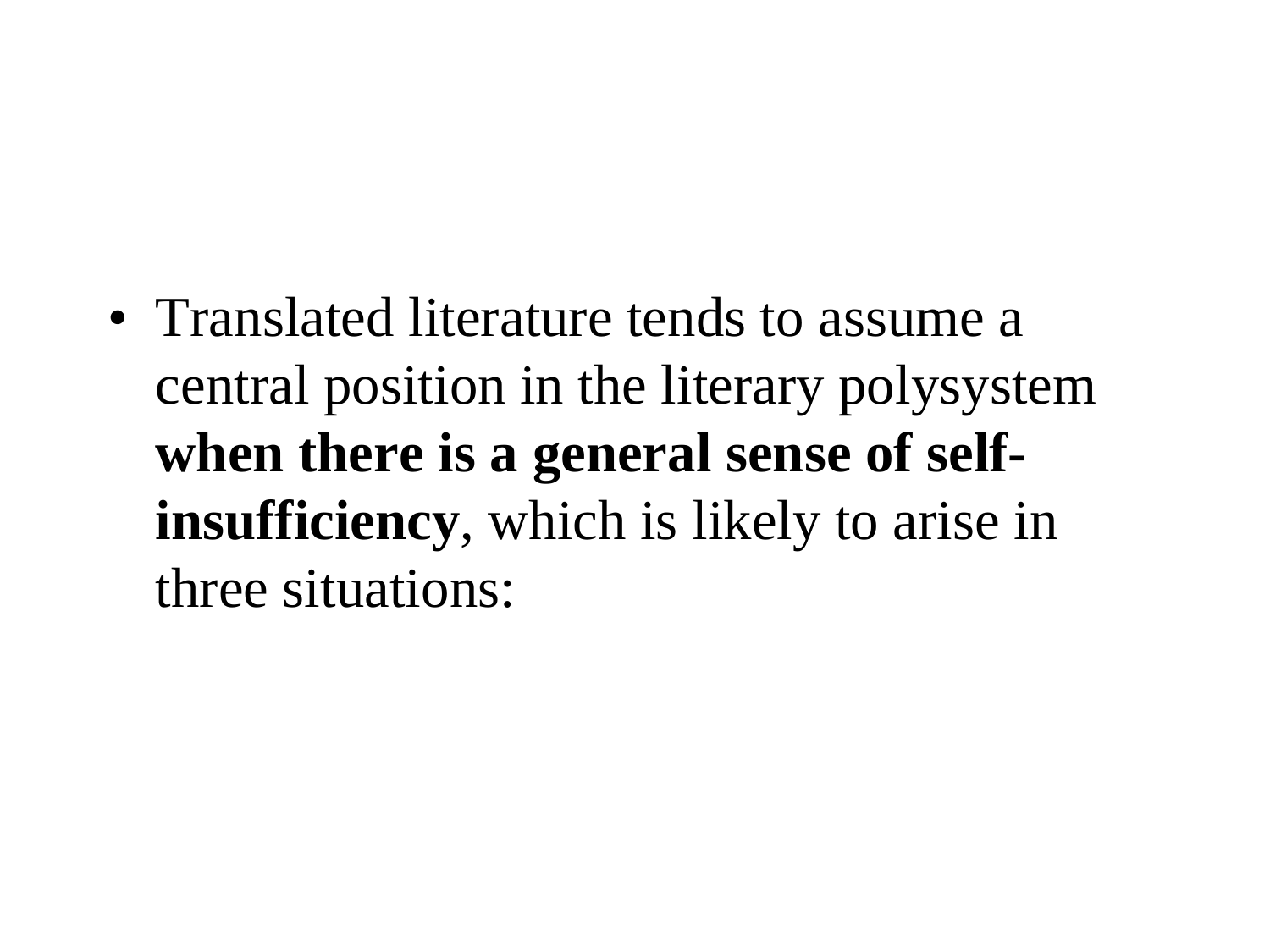- when a literature is "young;"
- when a literature is "peripheral;" and
- when there are turning points, crises, or vacuums in a literature. (Chang 2011: 316–318)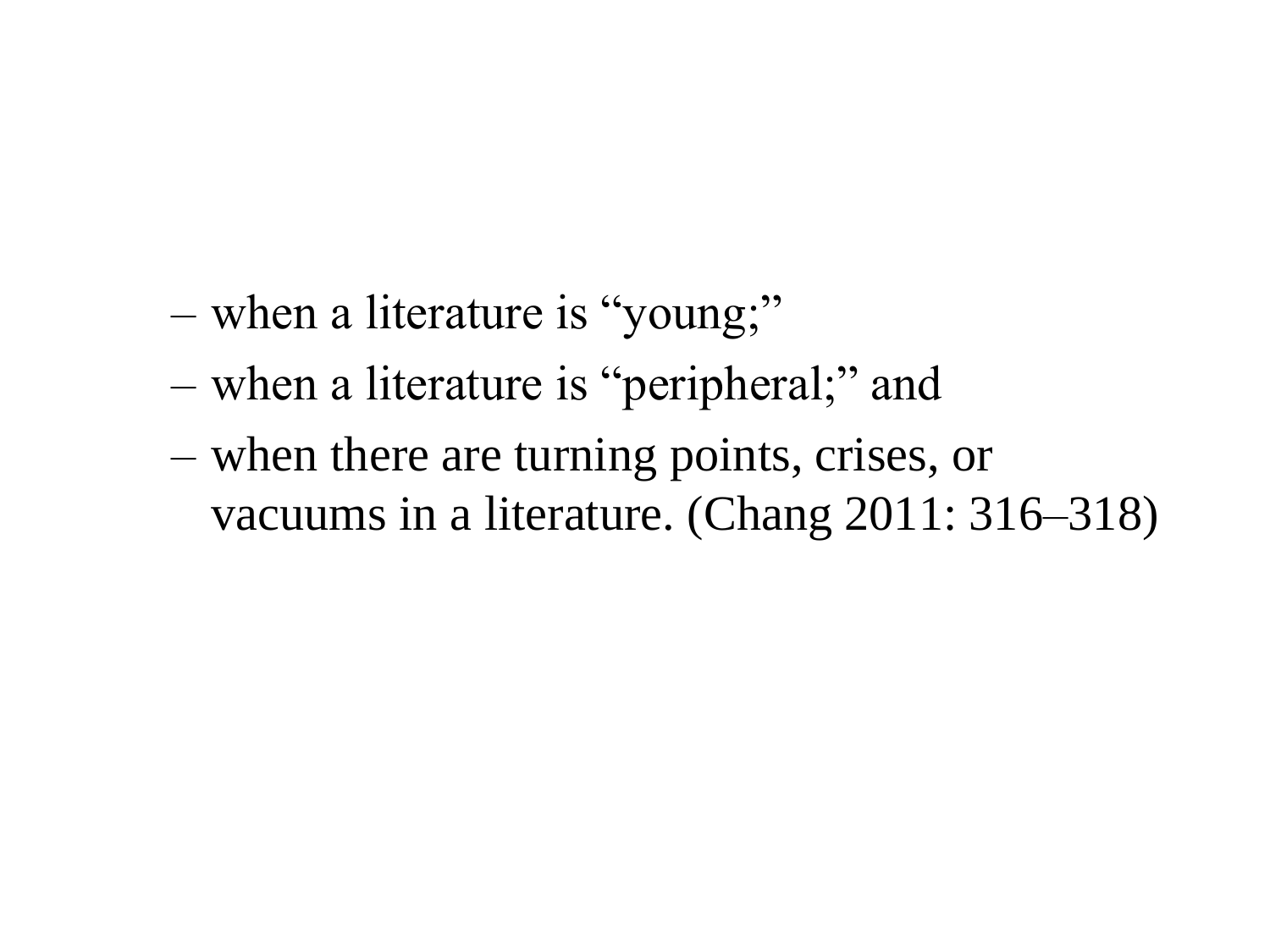• sense of self-insufficiency = sense of weakness  $=$  sense of inferiority  $=$  low selfimage

• the position of in-bound translated literature is in inverse relation to the self-image of the target literature or culture.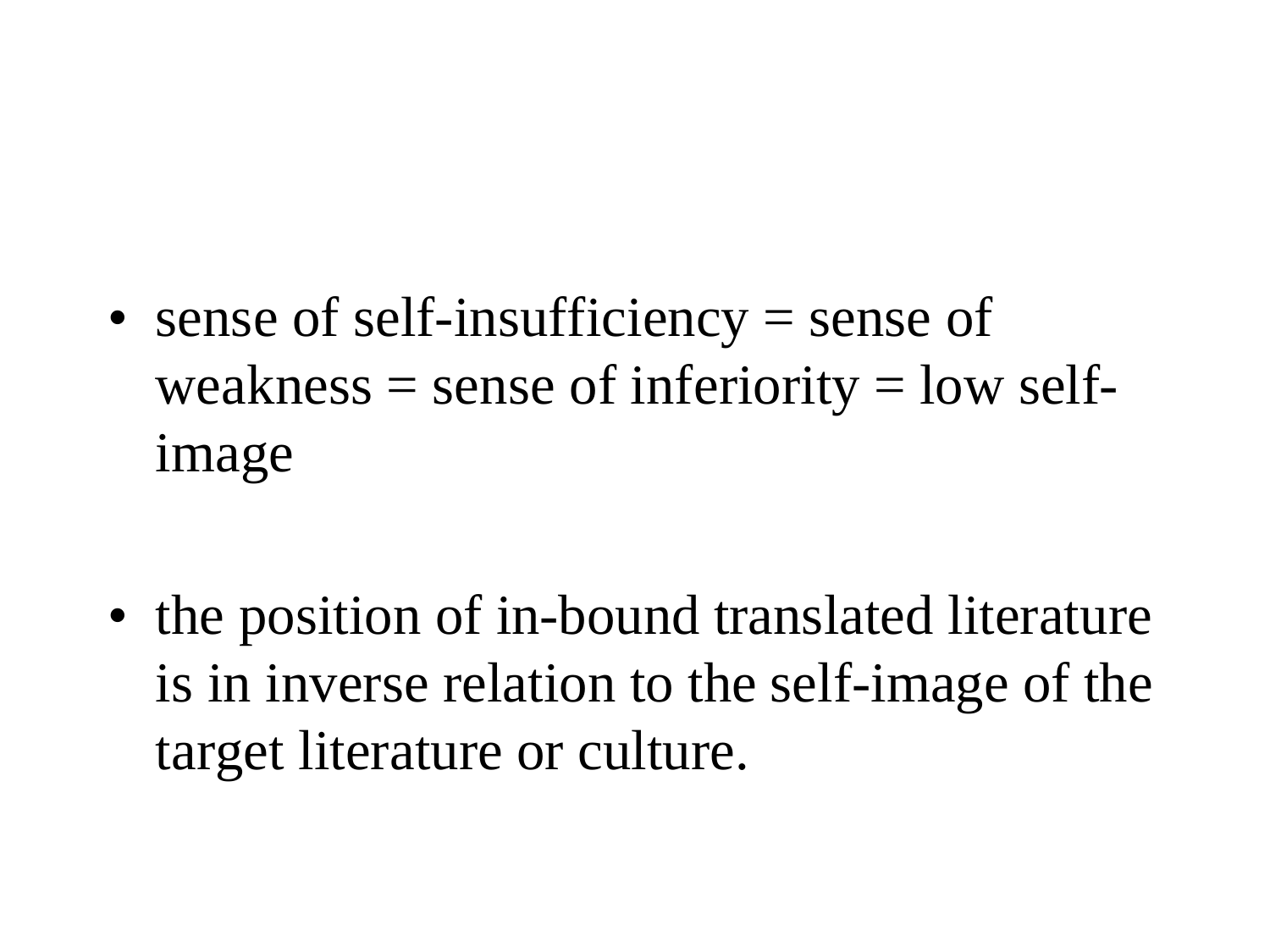• Where inbound translation is concerned, a high cultural auto-image will favour targetoriented translation norms while a low one will favour source-oriented norms, but where outbound translation is concerned, I suggest that the opposite is usually true.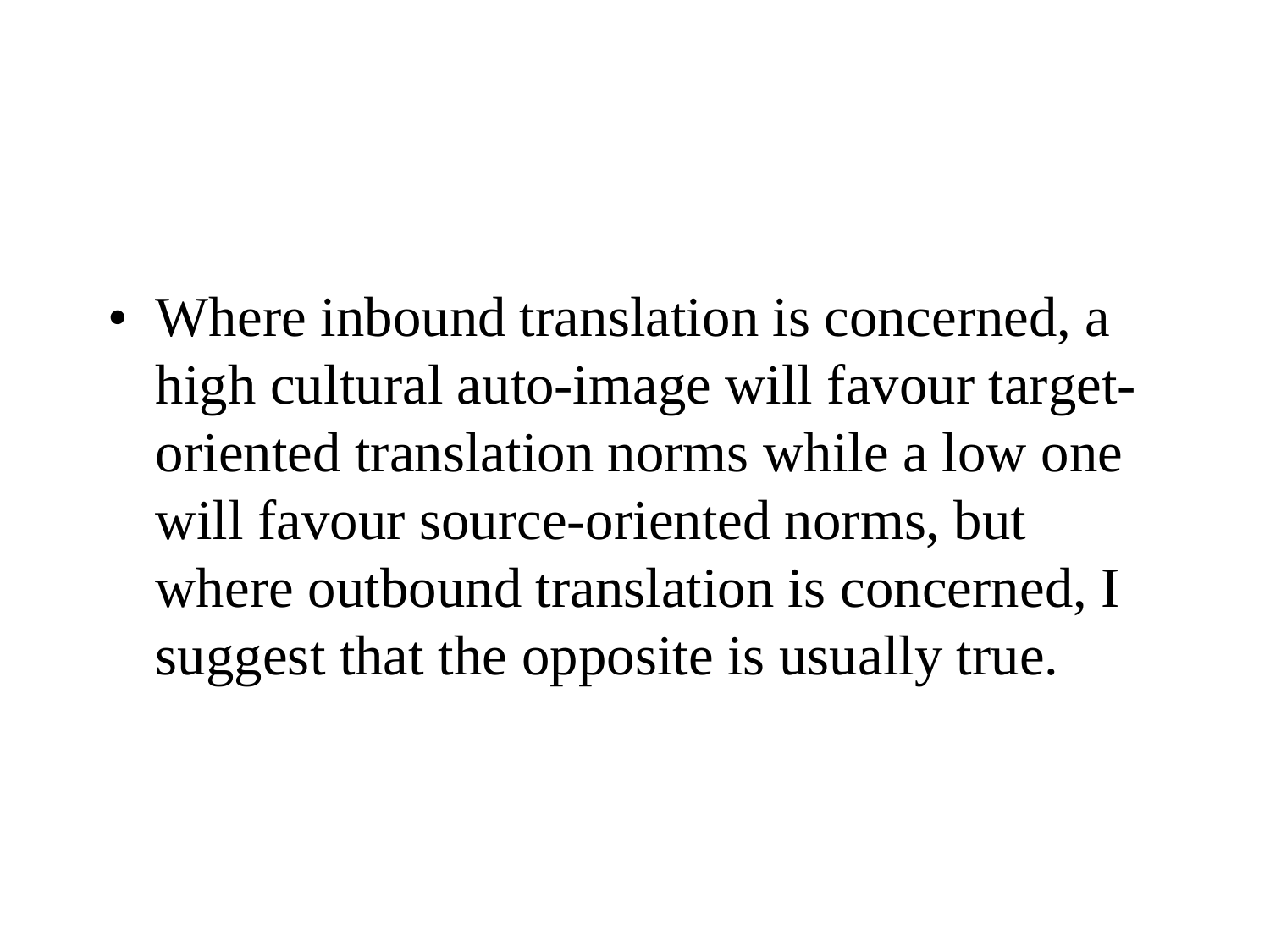- Out-bound translation
	- Low self-image: target-oriented strategies
	- High self-image: source -oriented strategies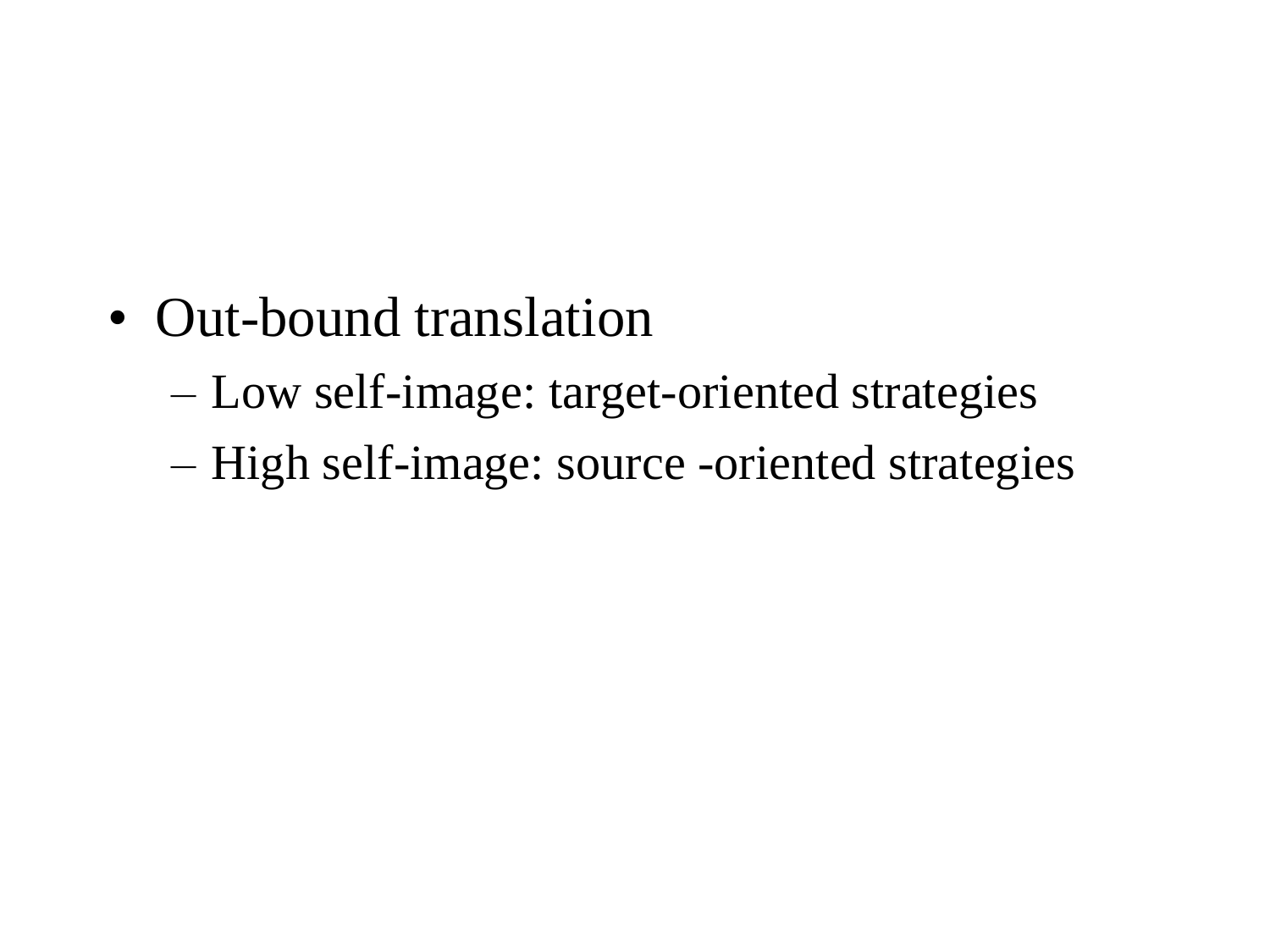• These translations in effect served to enhance the self-image of (official) Chinese culture rather than improve the position of Chinese culture in the polysystem of the world (Chang 2004: 224-225).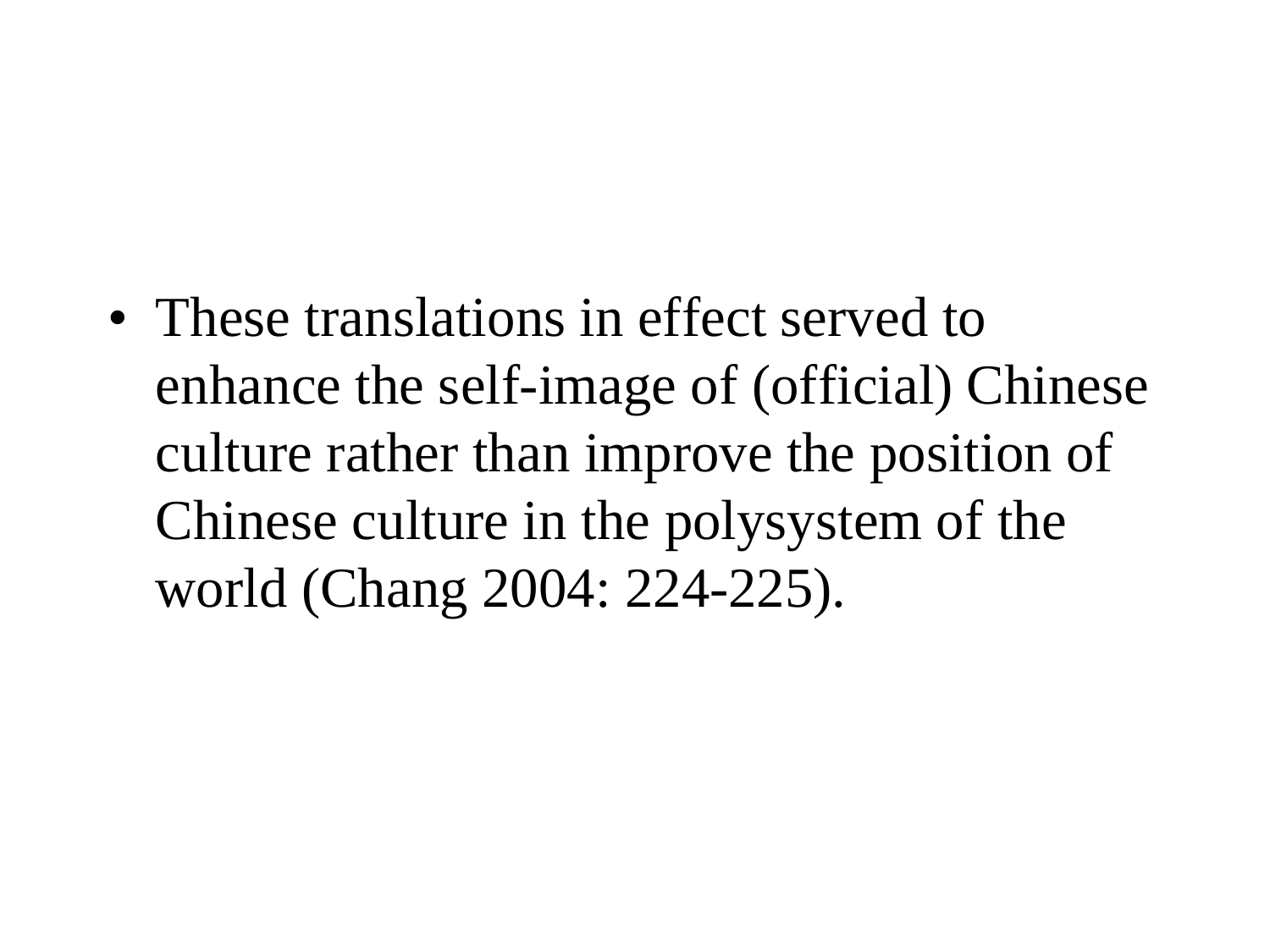• Self-manufactured symbolic cultural goods that signified prestige for Chinese literature and culture to the Chinese people-in-culture

• Largely facts of one culture only—that of the source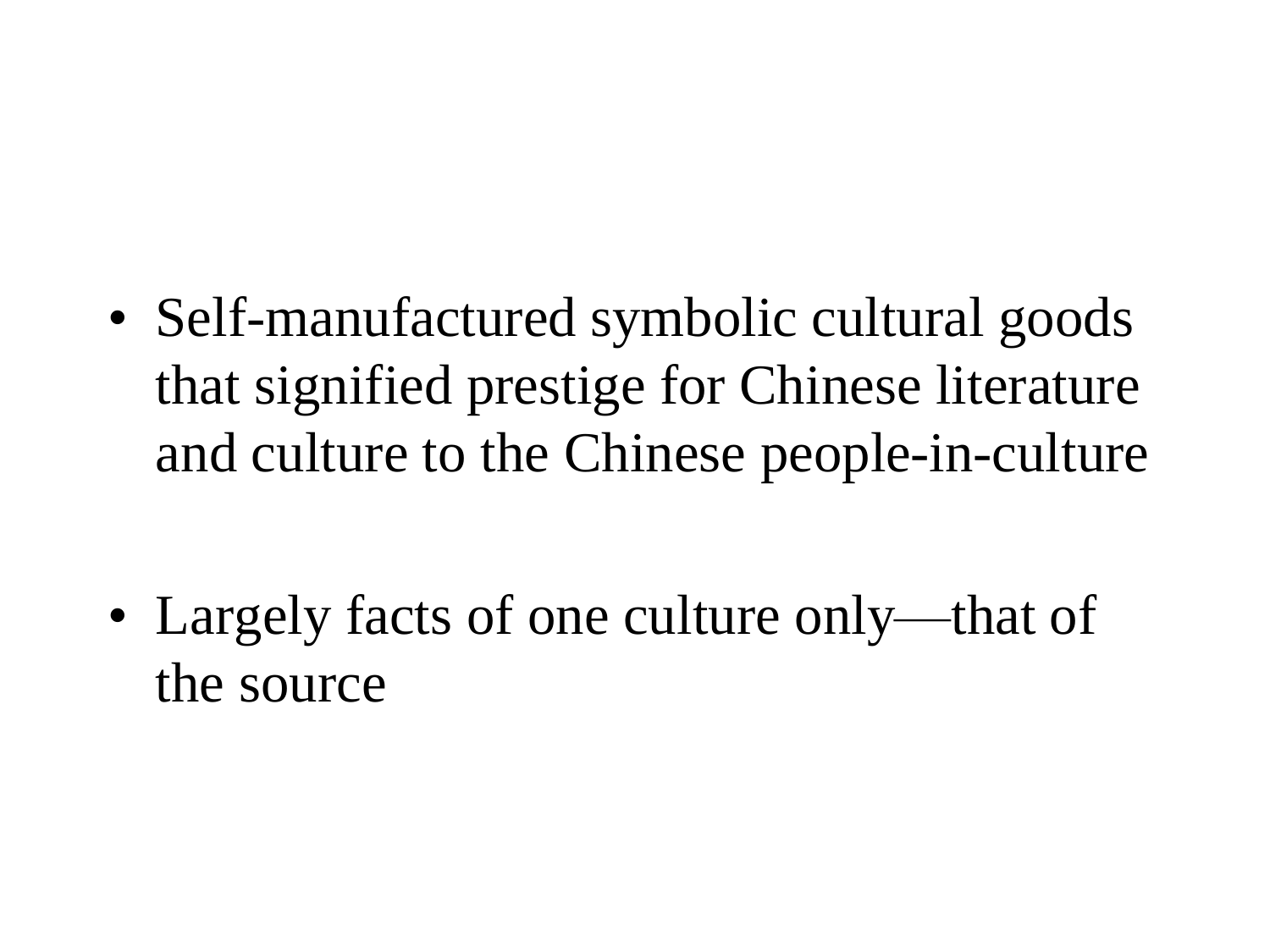• Self-image of official/mainstream Chinese culture in the past 100 years:

• Lowest to very high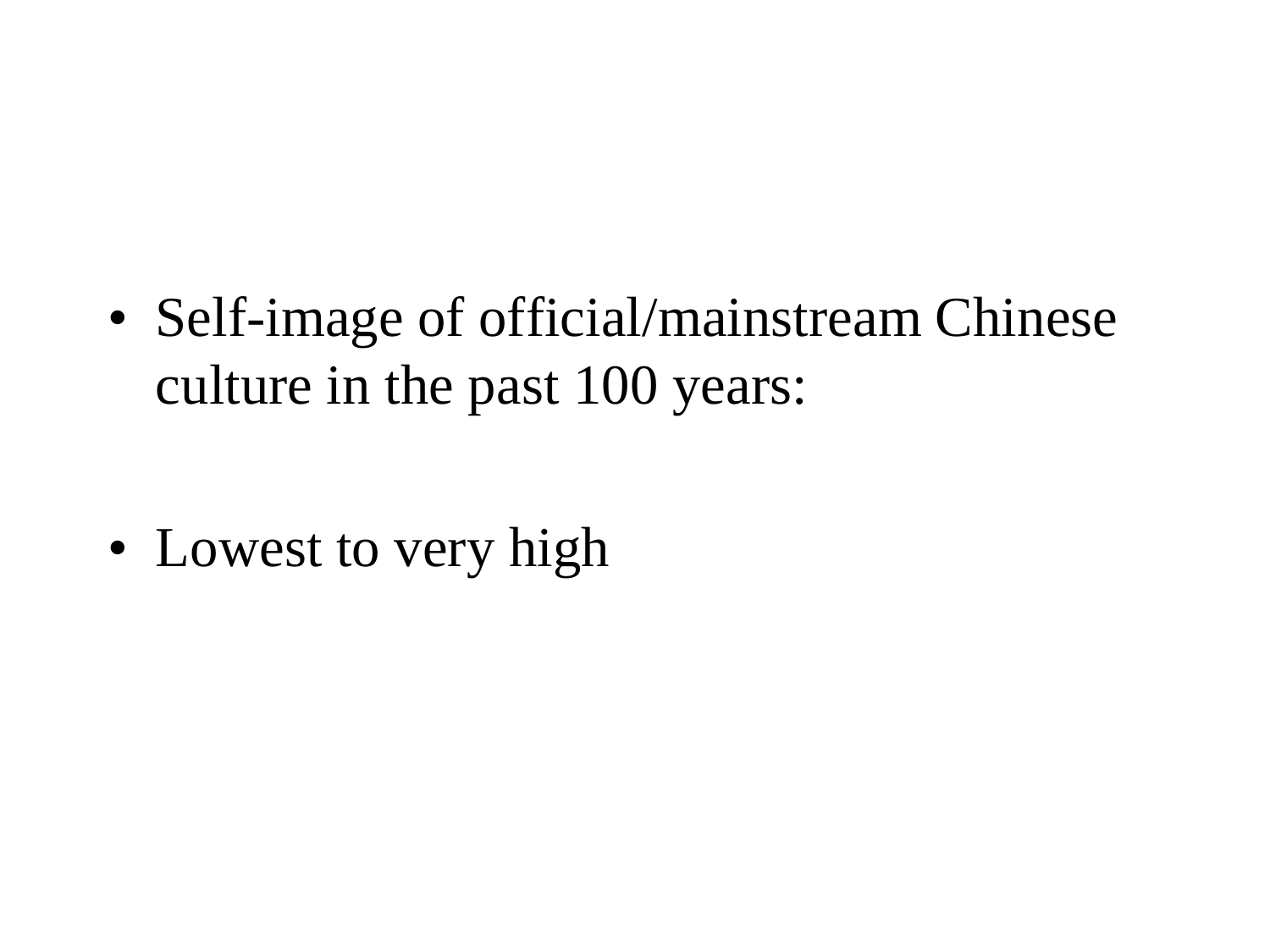- The 1920s: inbound translation was used as a means to reform the target language and culture
- The 2000s: one of the purposes of outbound translation is supposedly to impose the linguistic norms of the source language on English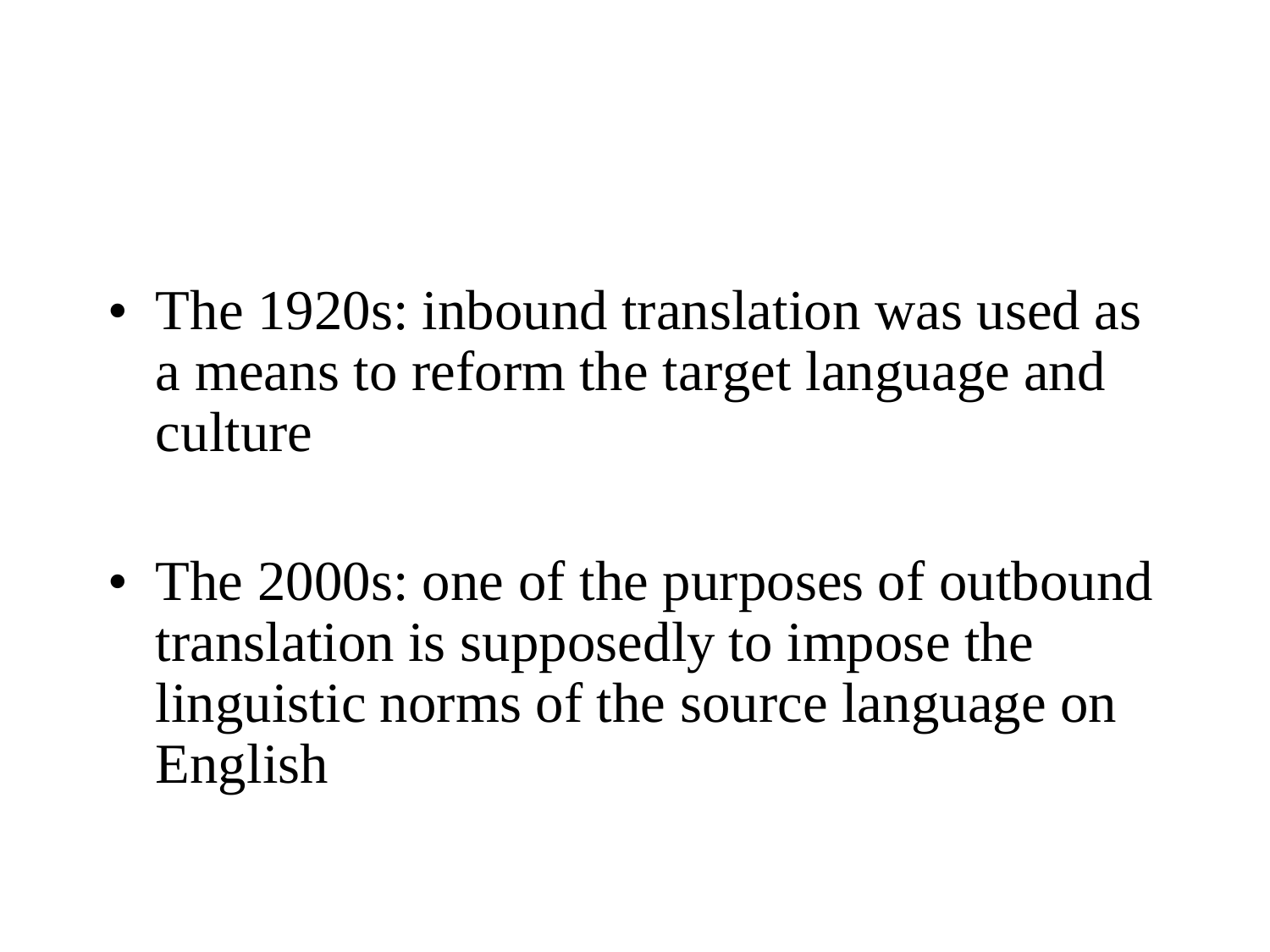• Foreignization in translation is a means to establish "Sino-English" as a new variety of internationalized English, which is a natural consequence of China's enhanced prestige and the increasing role she plays in international affairs. (Pan 2004)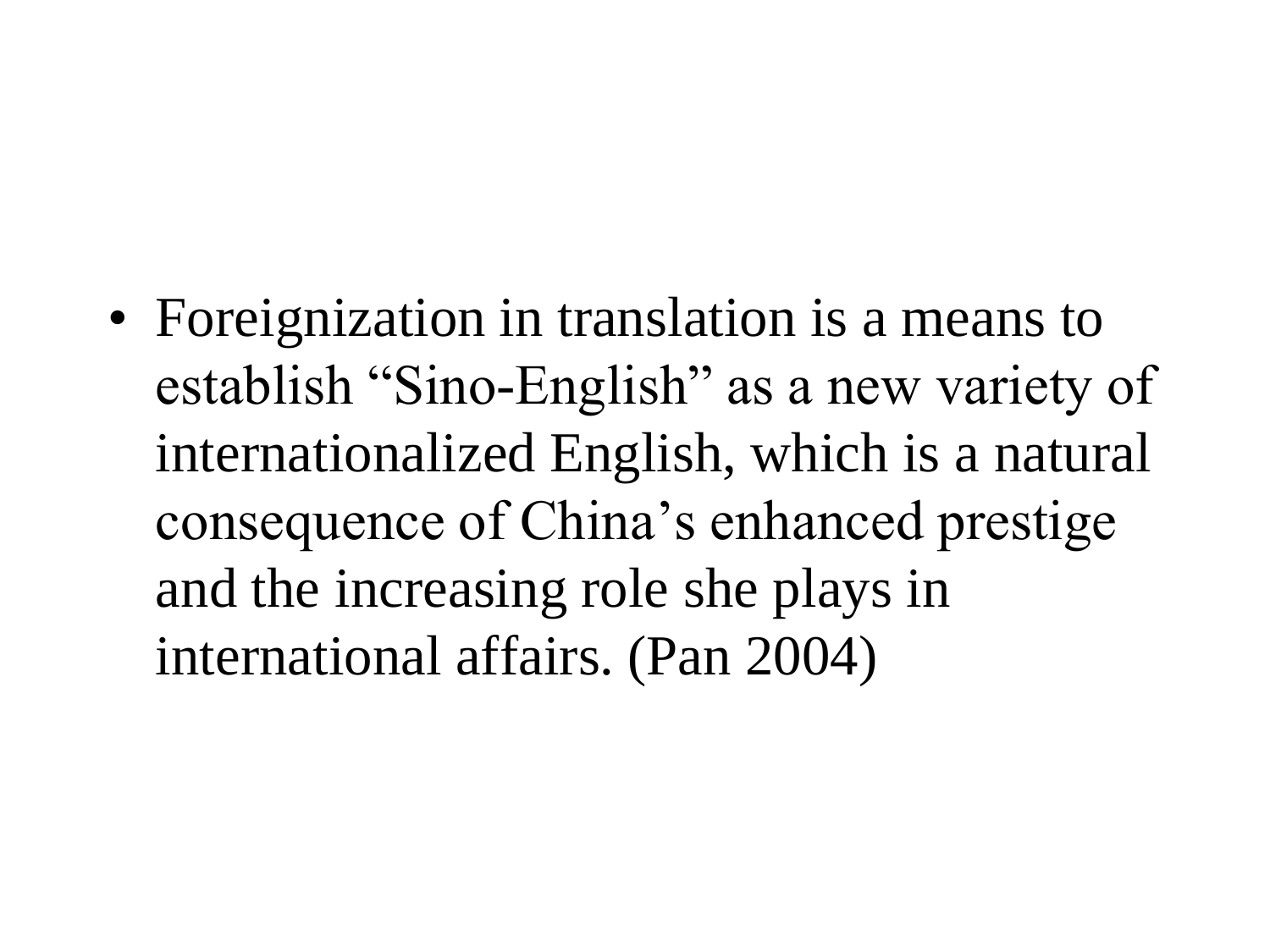• 随着中国国际威望的提高, 通过异化翻 译来给英语增加"中国英语"这个变体,挑 战英语国家的霸权主义,令英语进一步 国际化,既合乎情理,也合乎"新的翻译 理论潮流"(潘文国 2004)。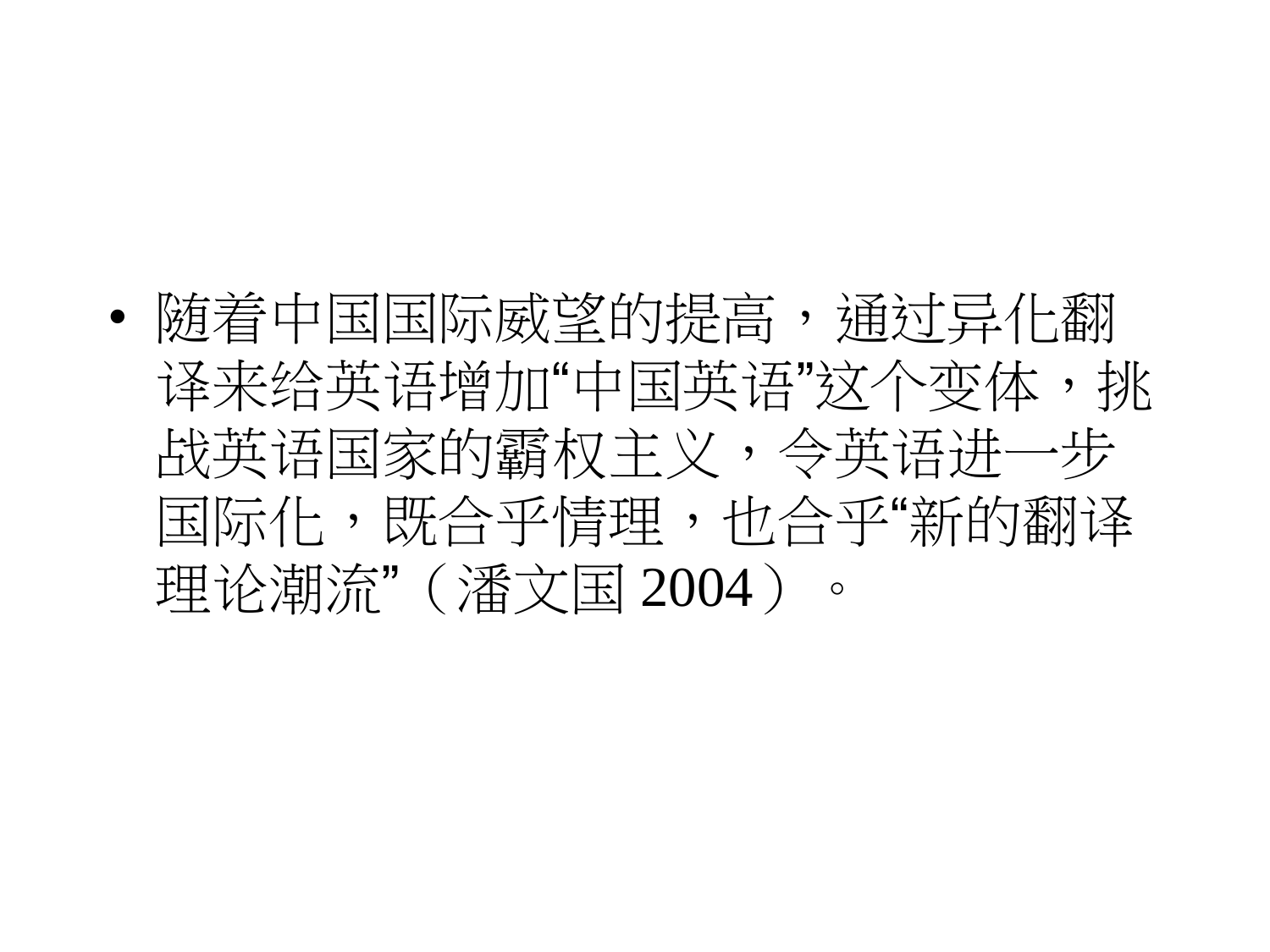• In the 1950s, the same translator adopted source-oriented strategies in inbound translation but target-oriented ones in outbound translation when dealing with weights and measures.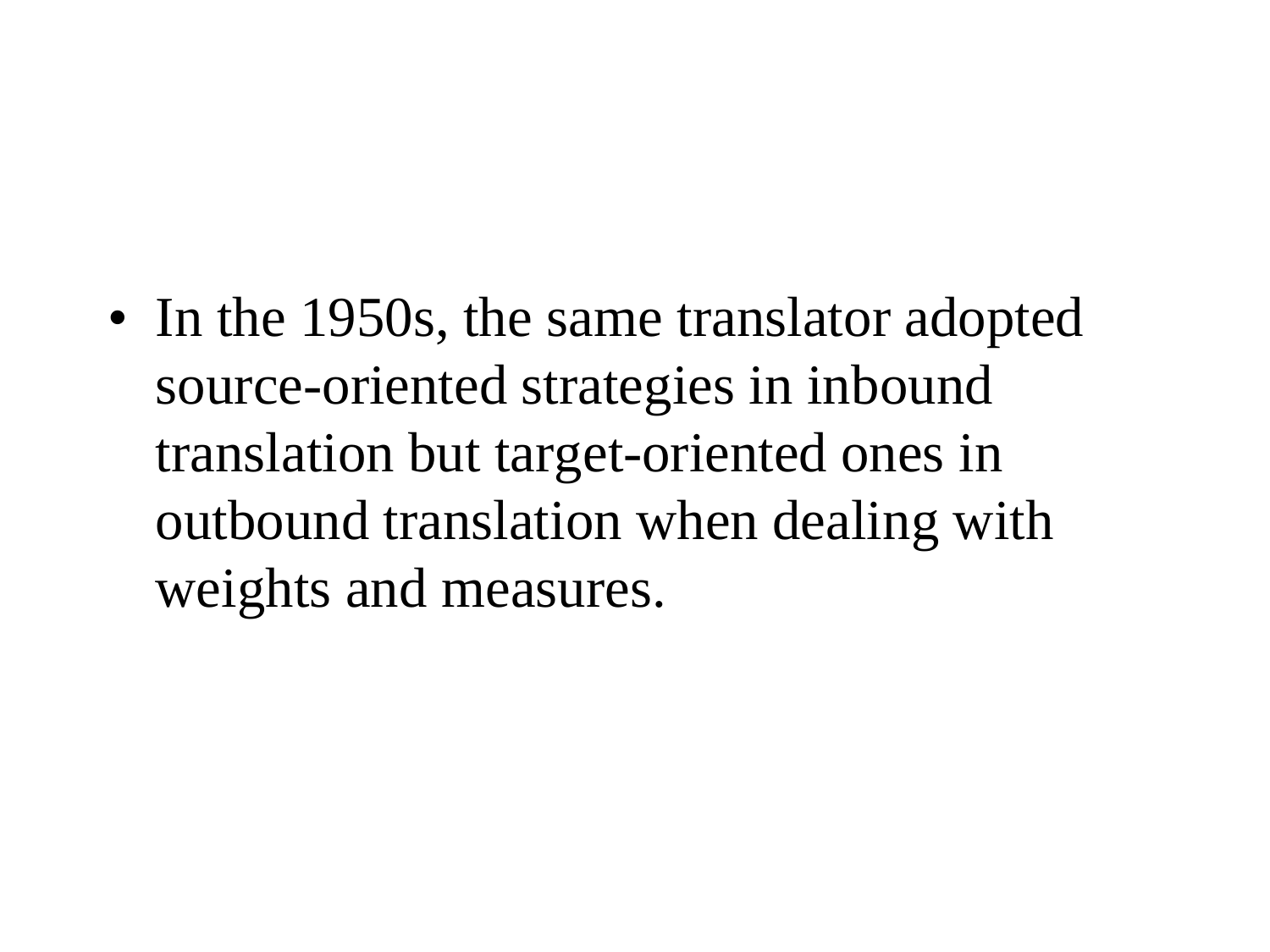• Anxiety about the lack of success: appeared only around or after the late 1990s

• Contentment or resignation before the 1990s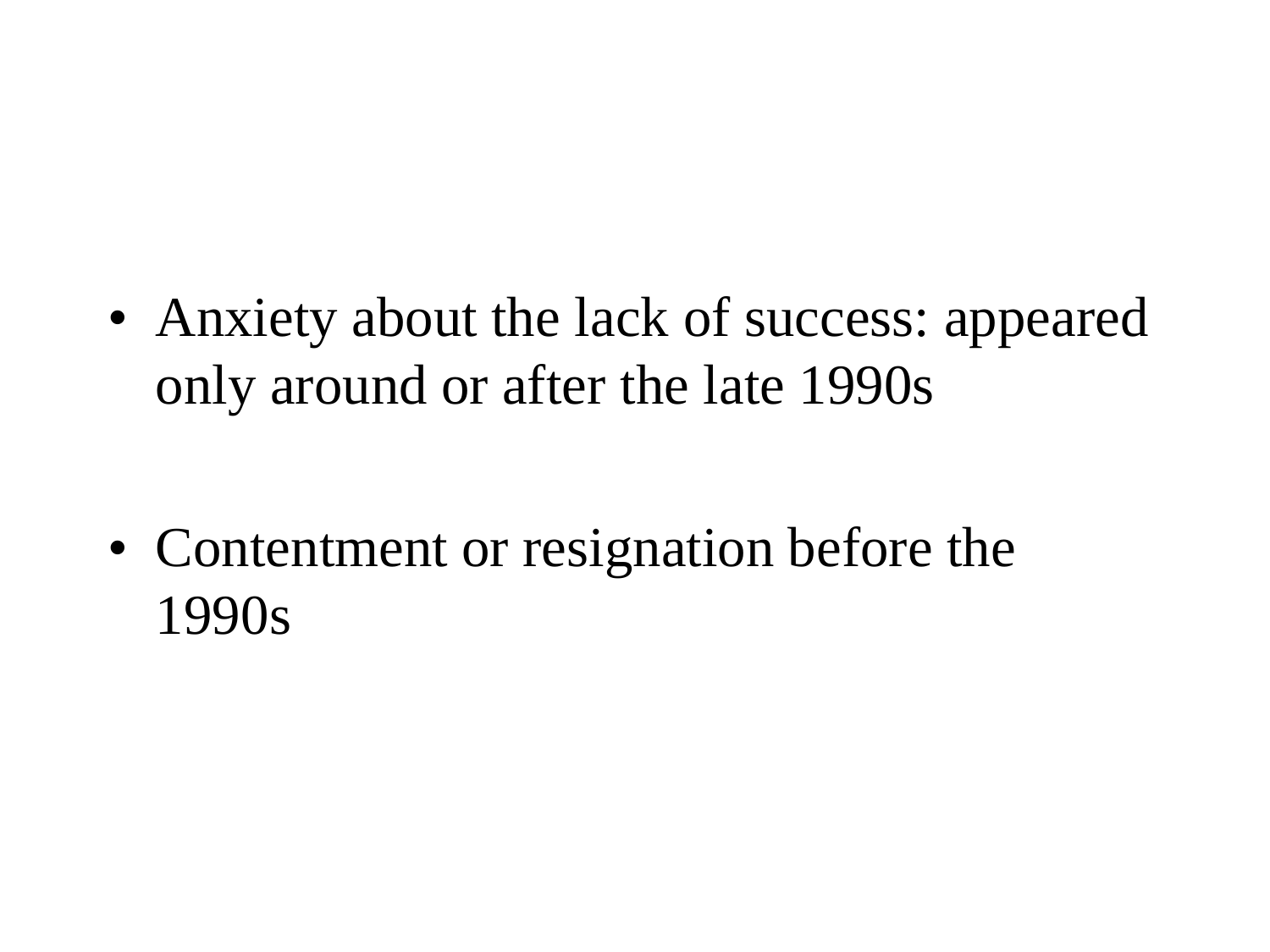- 戲曲中心 "Xiqu Centre" in Hong Kong:
- Runs counter to the translation tradition in Hong Kong in two ways:
	- Chinese-English translation strategies have tended to be target-oriented
	- transliteration into English has mostly been based on pronunciation in Cantonese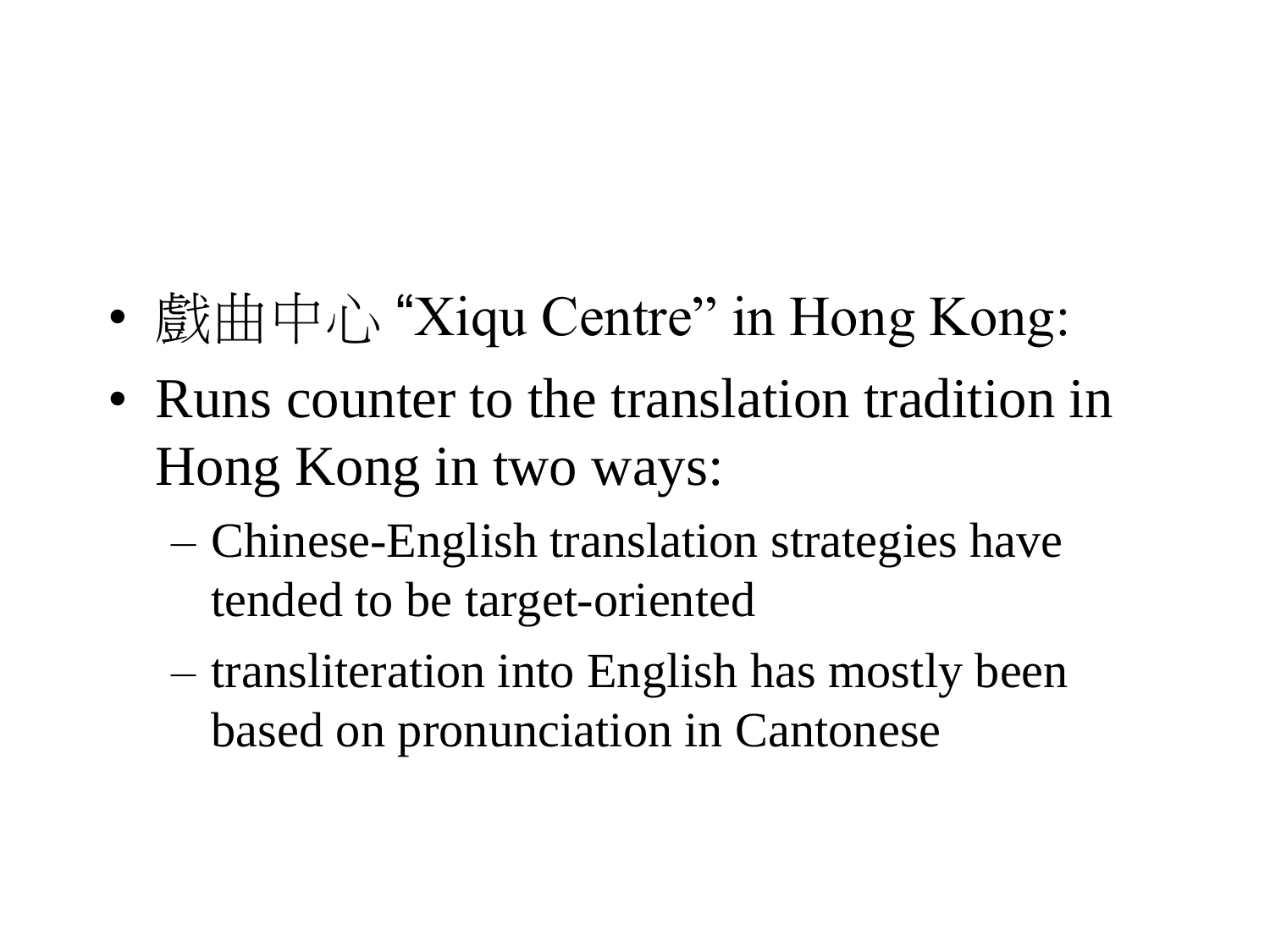- 戲曲中心 "Xiqu Centre" in Taiwan:
- Taiwan Minister of Culture:
	- declaration of cultural subjectivity
	- 文化主體性的宣示
	- invite the Western World to learn the word xiqu
	- 請西方世界學會認識Xiqu (戲曲)這個詞
		- (*United Daily News* 2014 )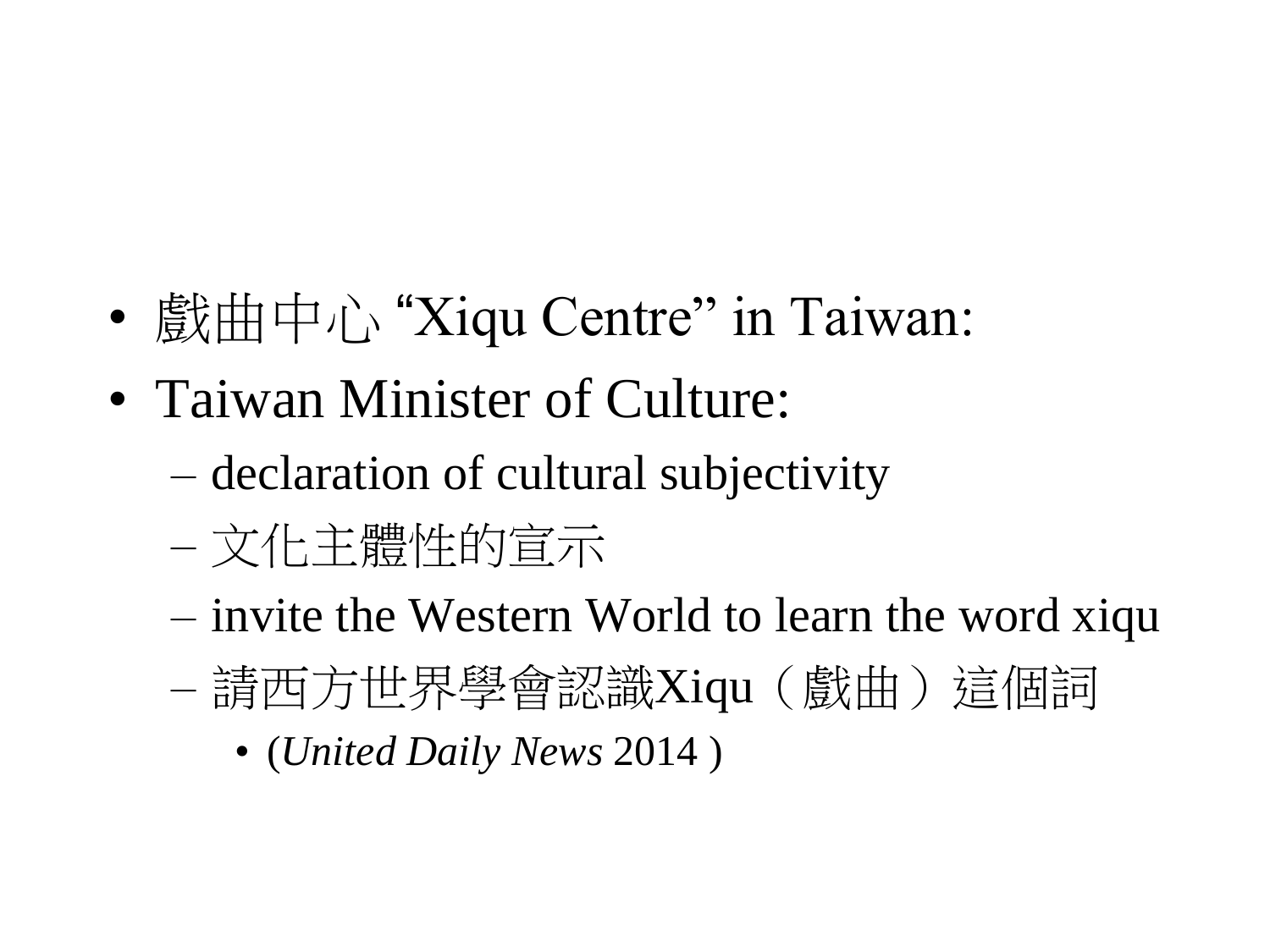• The heightening of cultural self-image in Taiwan must have been a spillover from mainland China, across the ideological and political divide.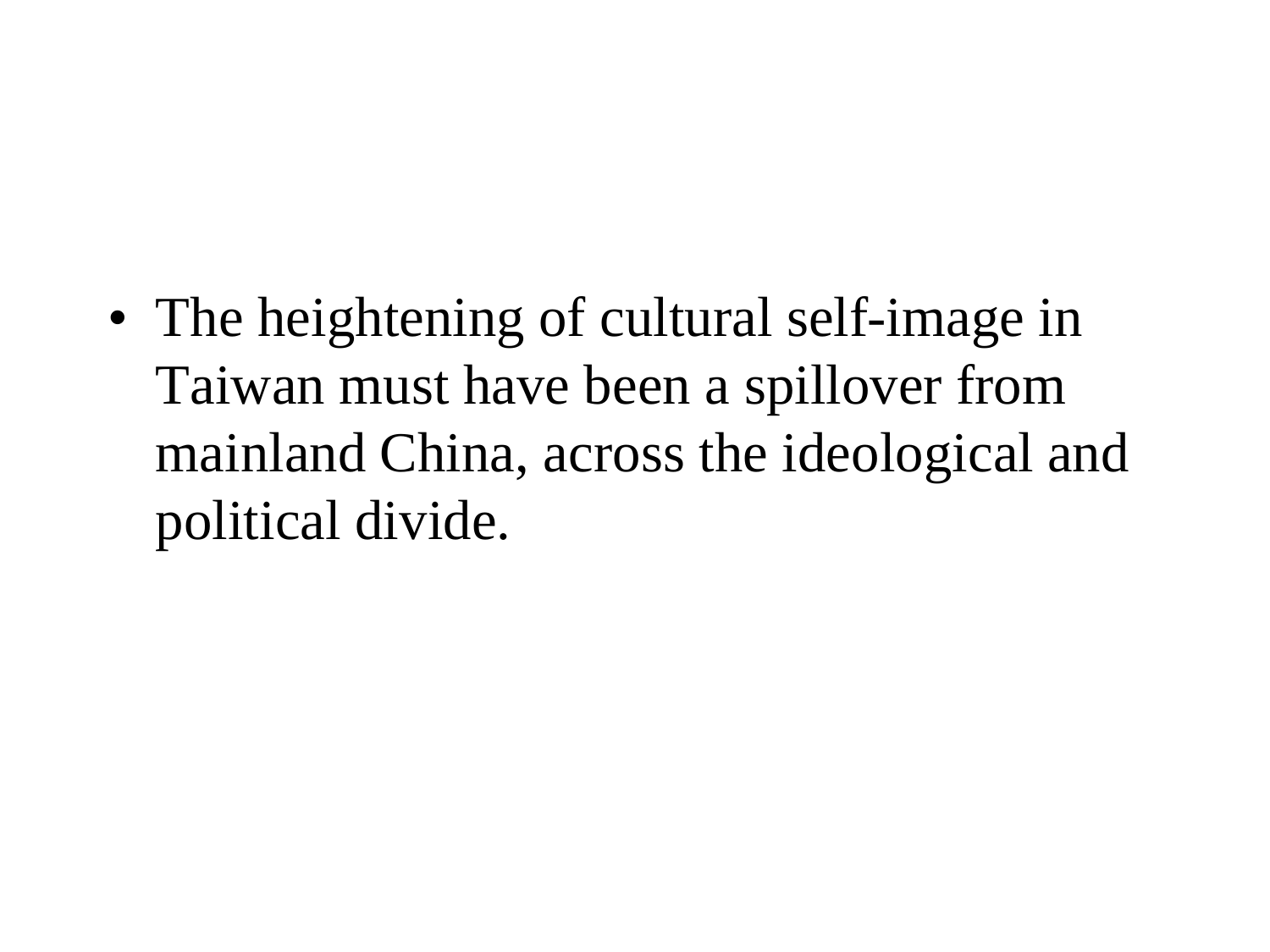Confucius Institutes:

• One of the most aggressive forms of cultural export in the world today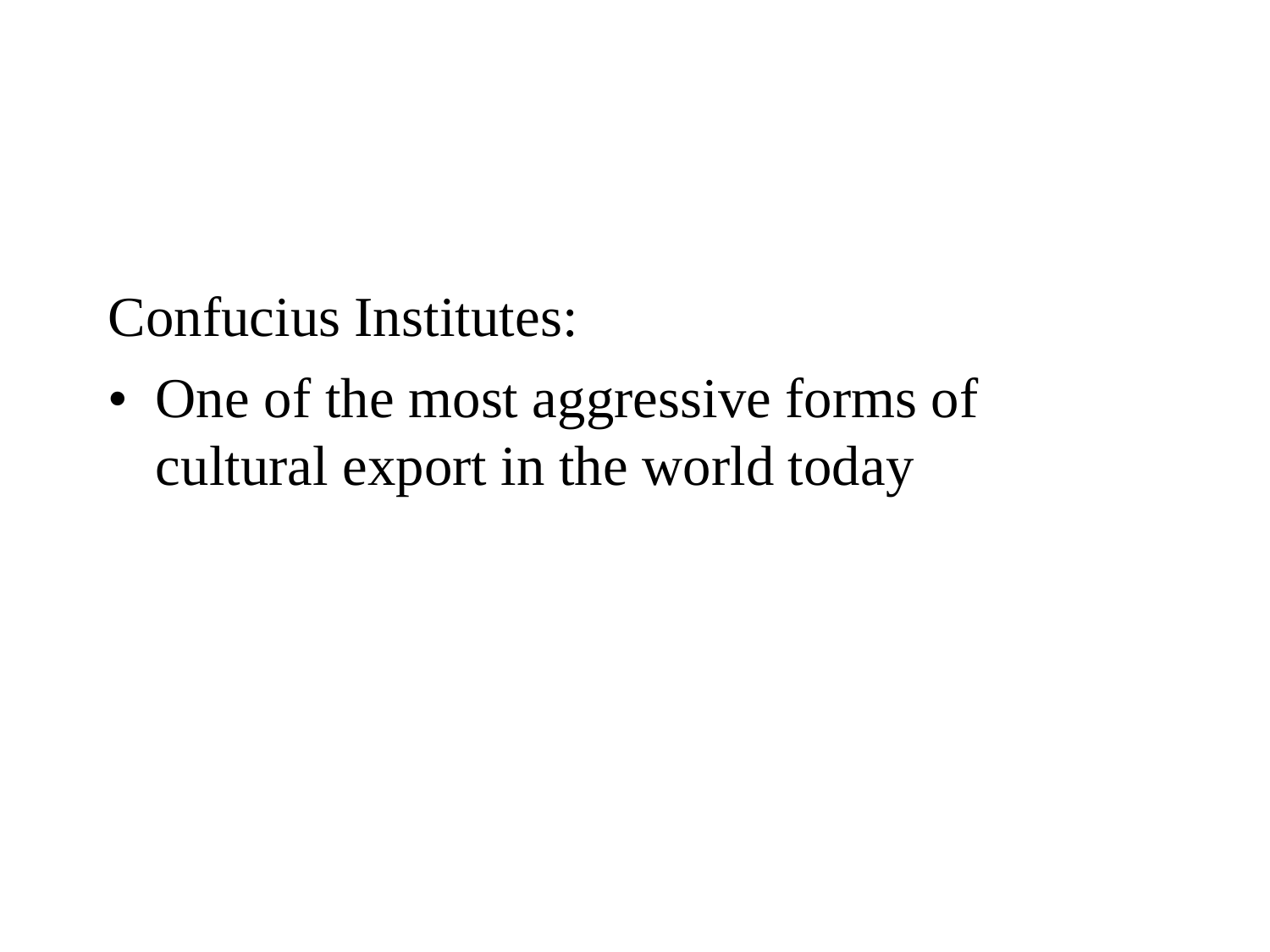• Affiliated to a local university but "exists as a virtually autonomous unit within the regular curriculum of the host school", conducting its business according to Chinese laws and the policies of the Chinese authorities, sometimes in breach of local norms and laws.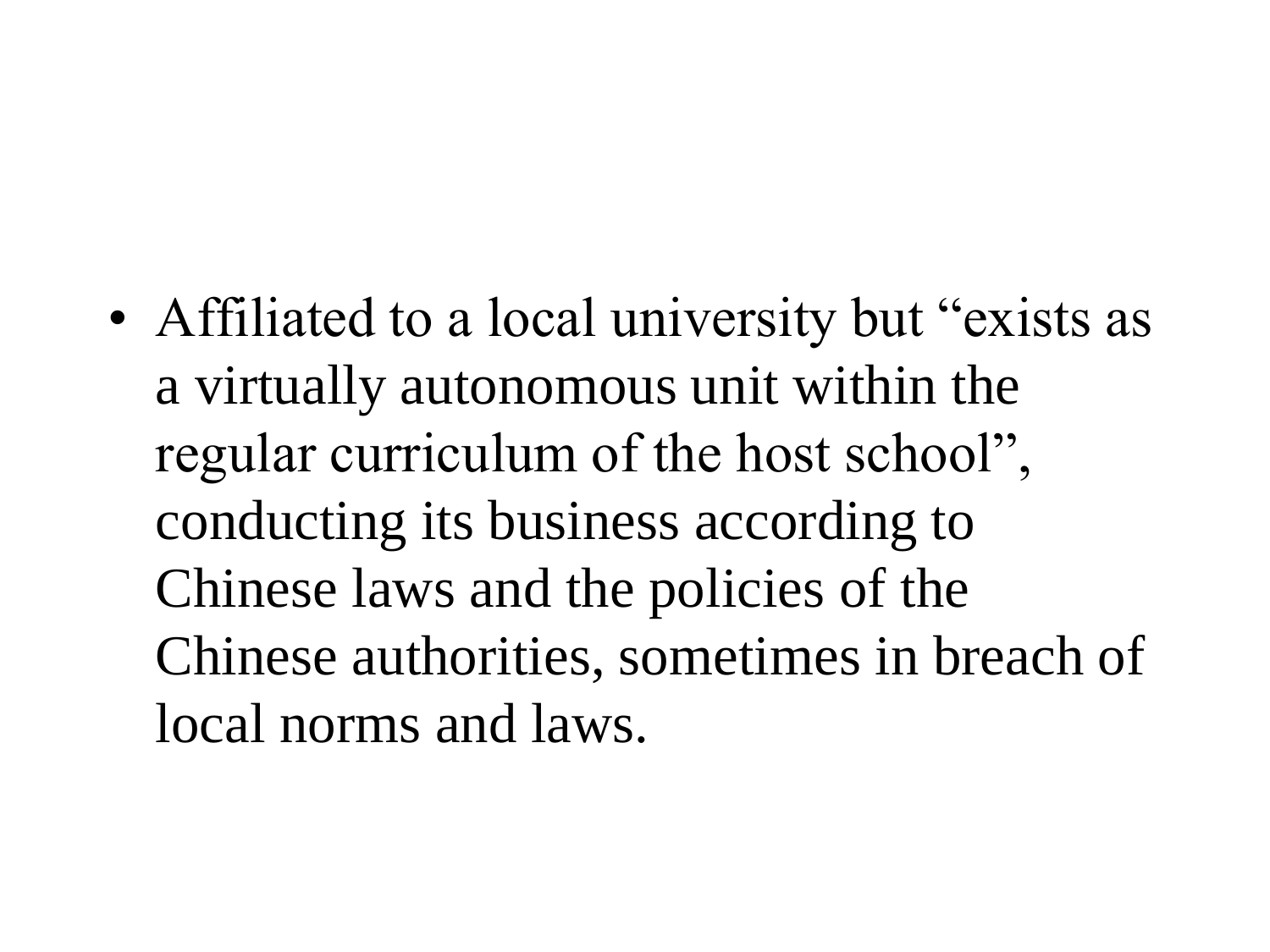• A number of Confucius Institutes have been closed by the host universities

• The Director General of Hanban has antagonized the European Association for Chinese Studies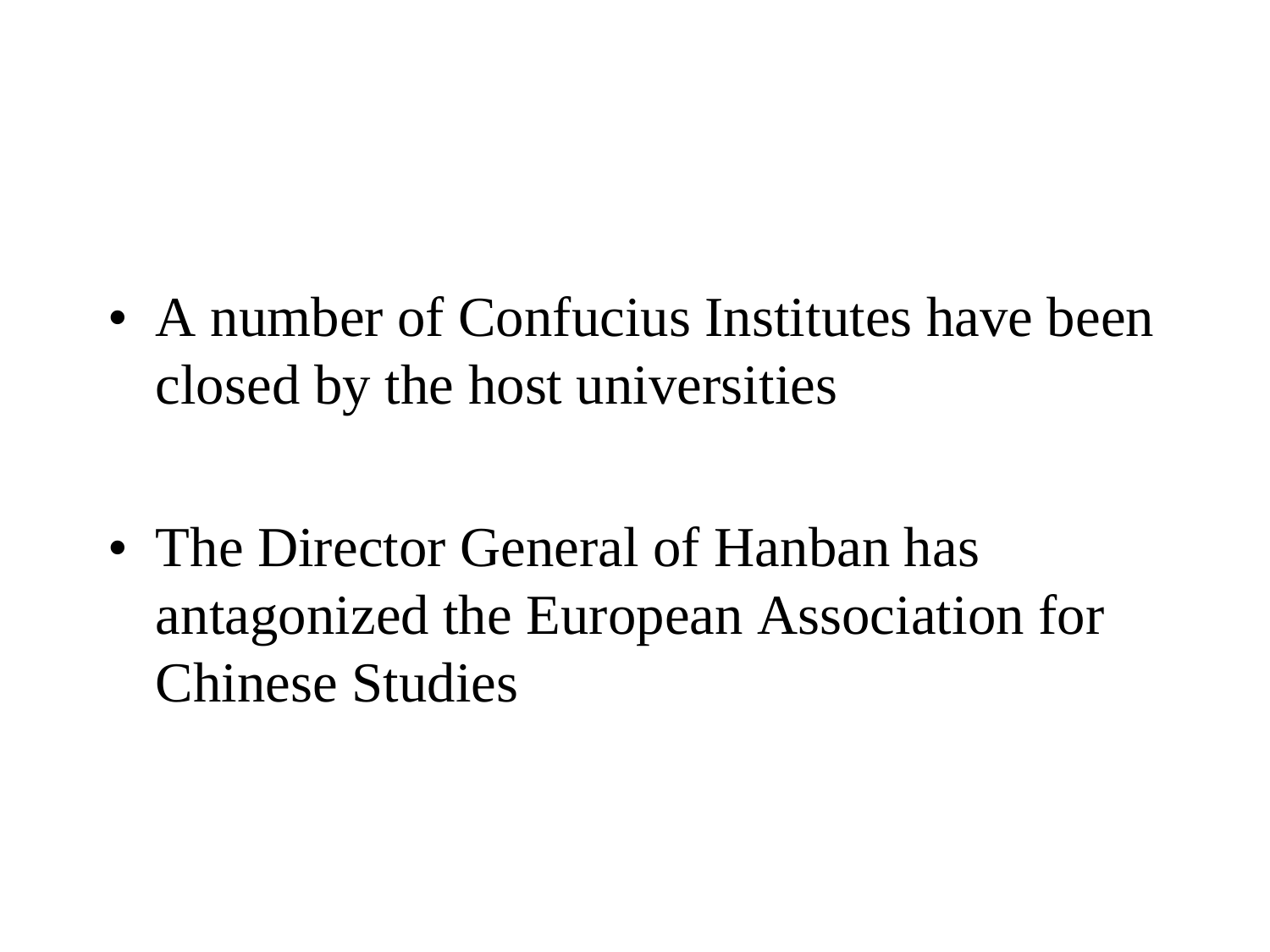• Chinese "dancing aunties", that is, groups of elderly women dancing in public squares with loud boomboxes, have made their presence felt in front of the Louvre in Paris, in Sunset Park in New York City, and in the Red Square in Moscow, sometimes necessitating the intervention of the police

– (*Wall Street Journal* 2014)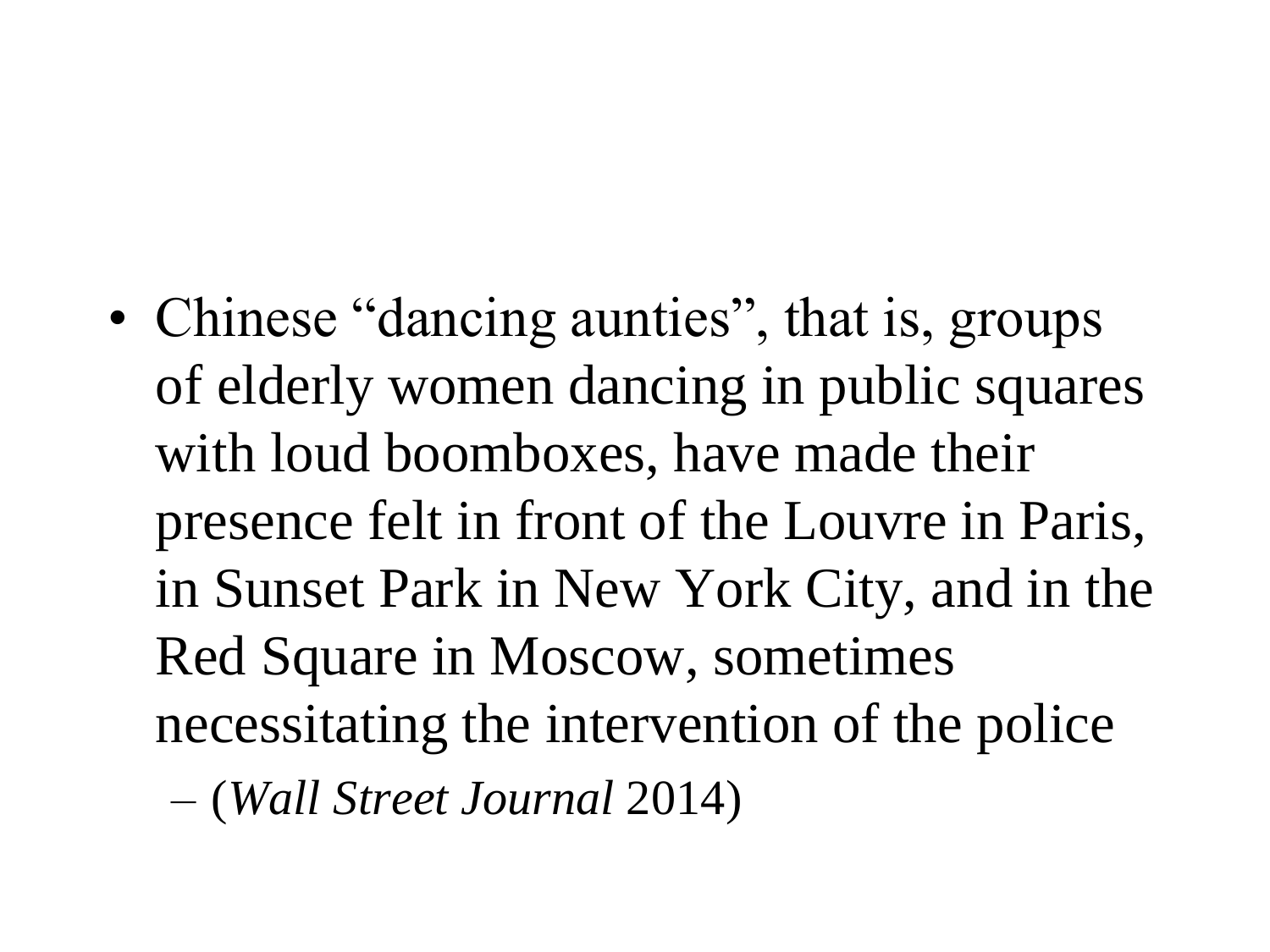• Another attempt by Chinese culture to assert itself/export or at least display its repertoires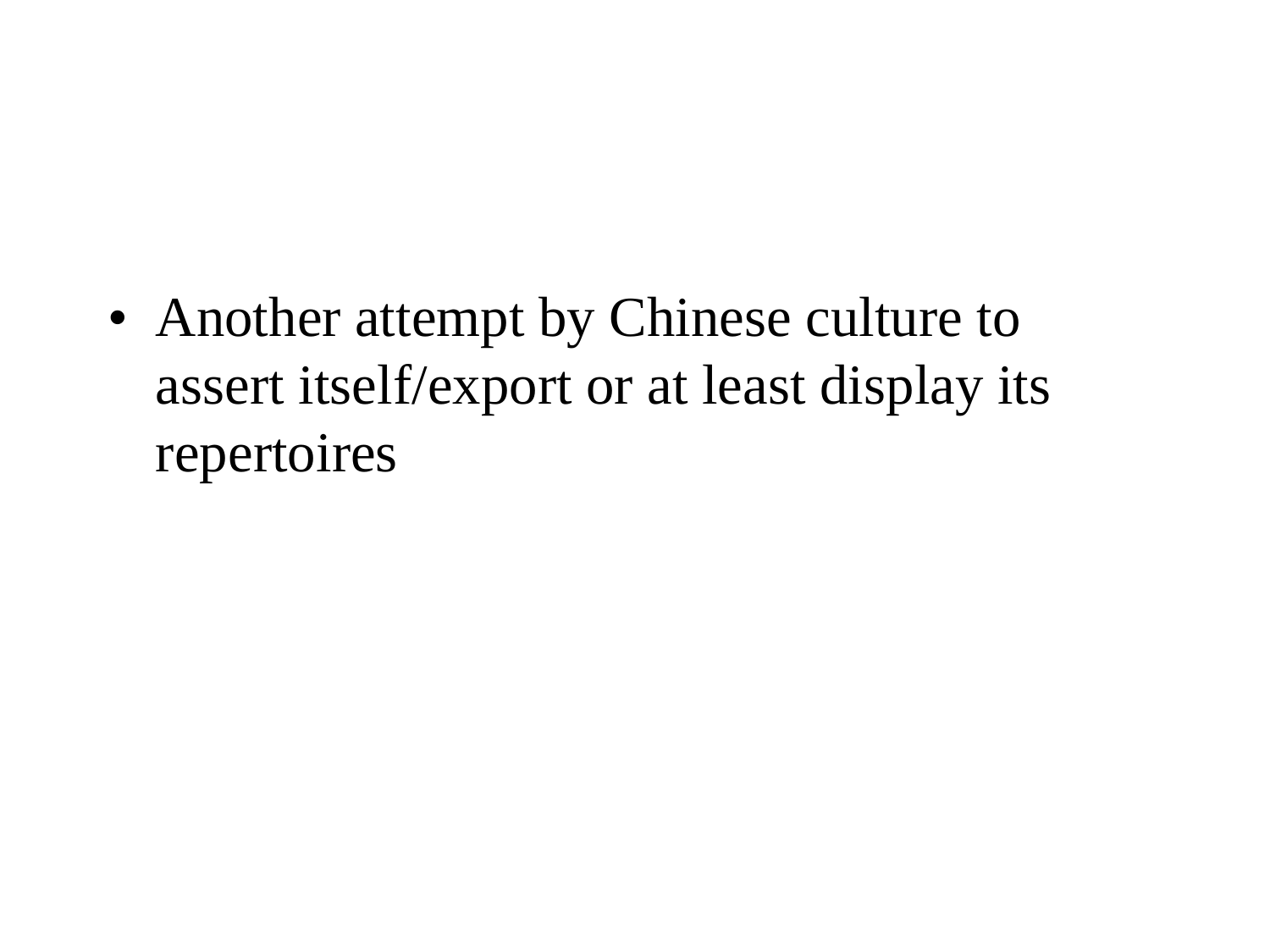- A further question:
- What has caused this heightening of cultural self-image?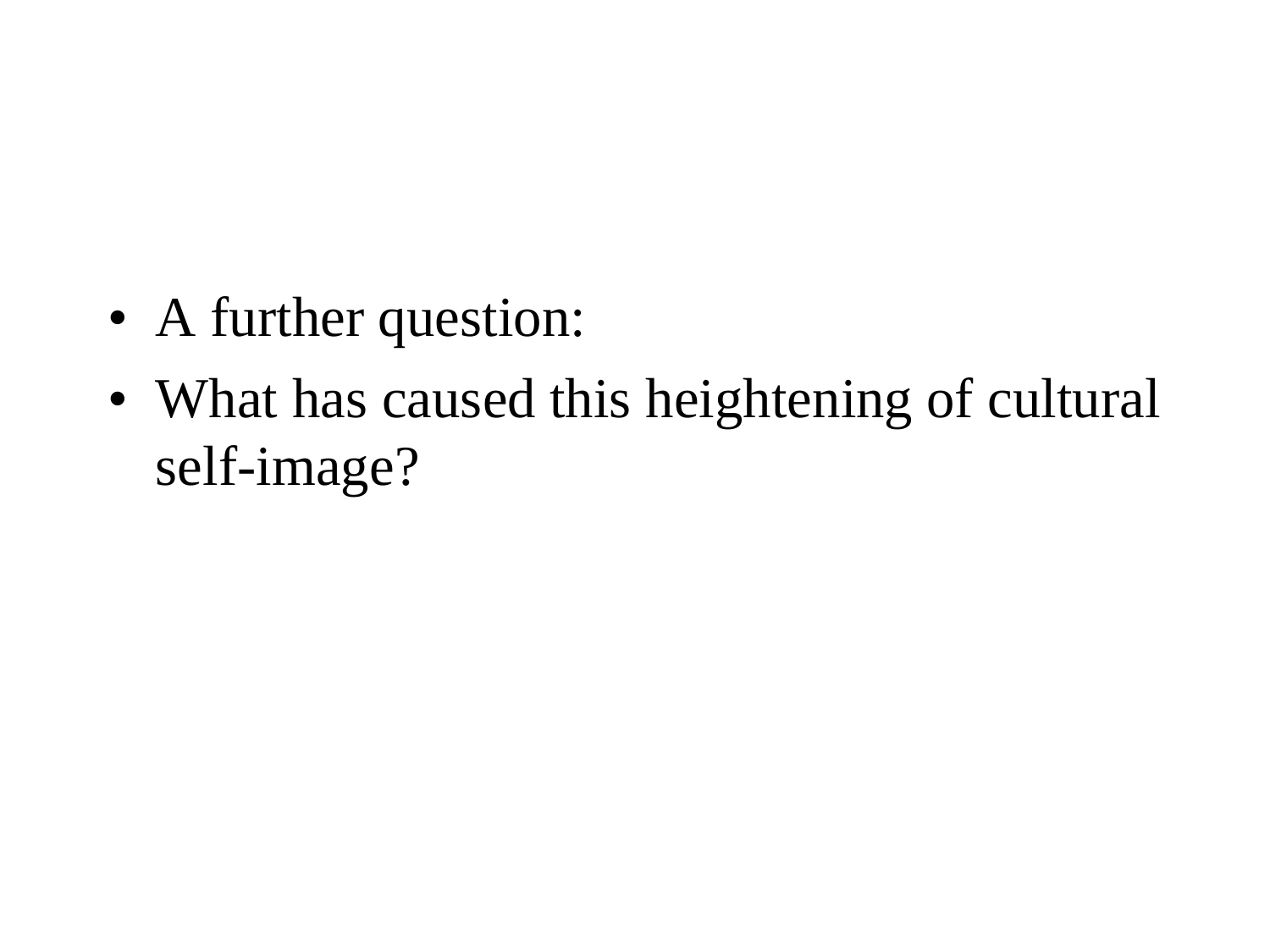- Economic growth
- (Analogy: a nouveau riche wishing to be accepted into "society")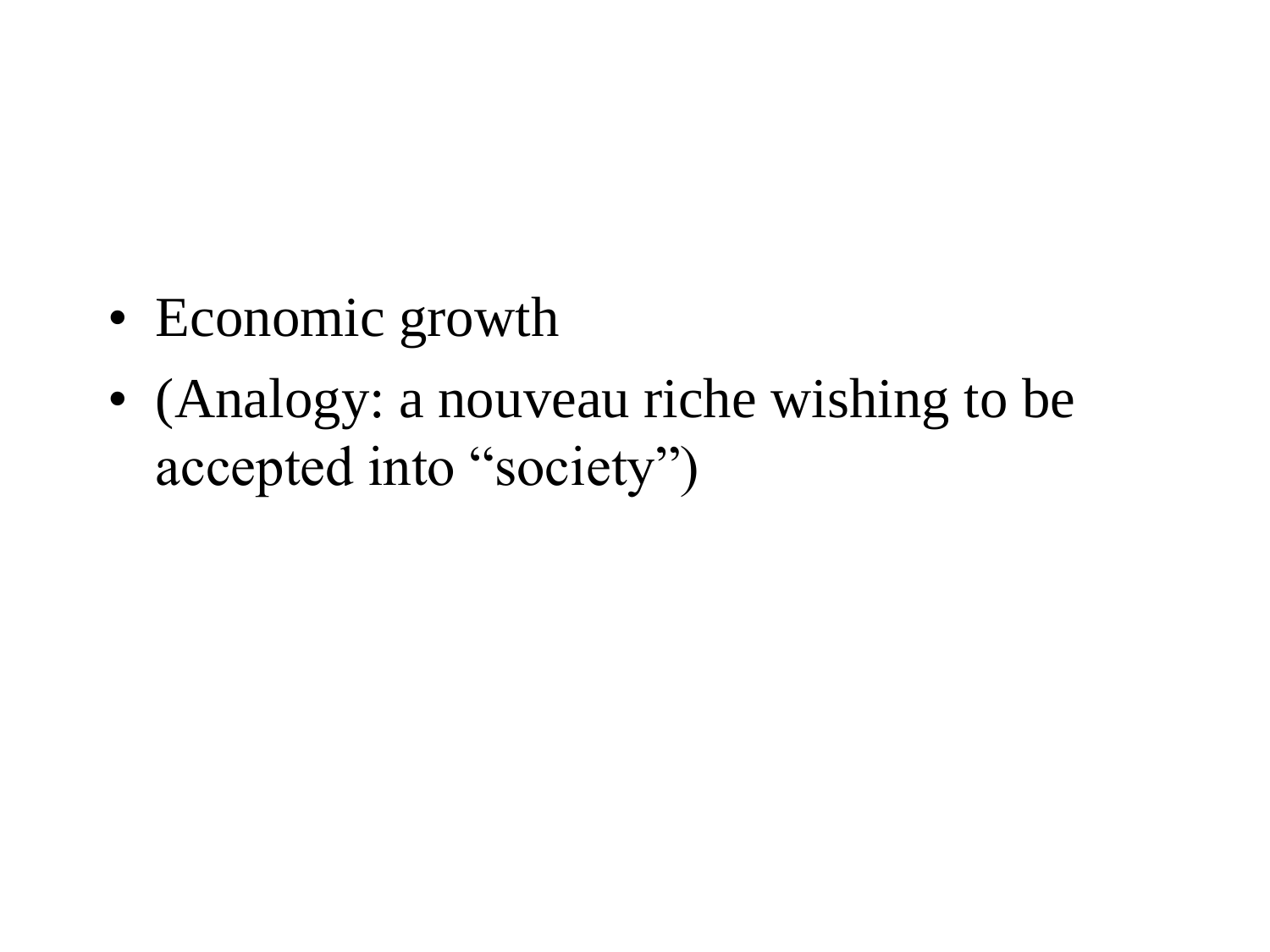- Do wealth and military might bring instant cultural prestige?
- Even-Zohar's research on French culture says there is no necessary link between the two. (Even-Zohar 2010: 64)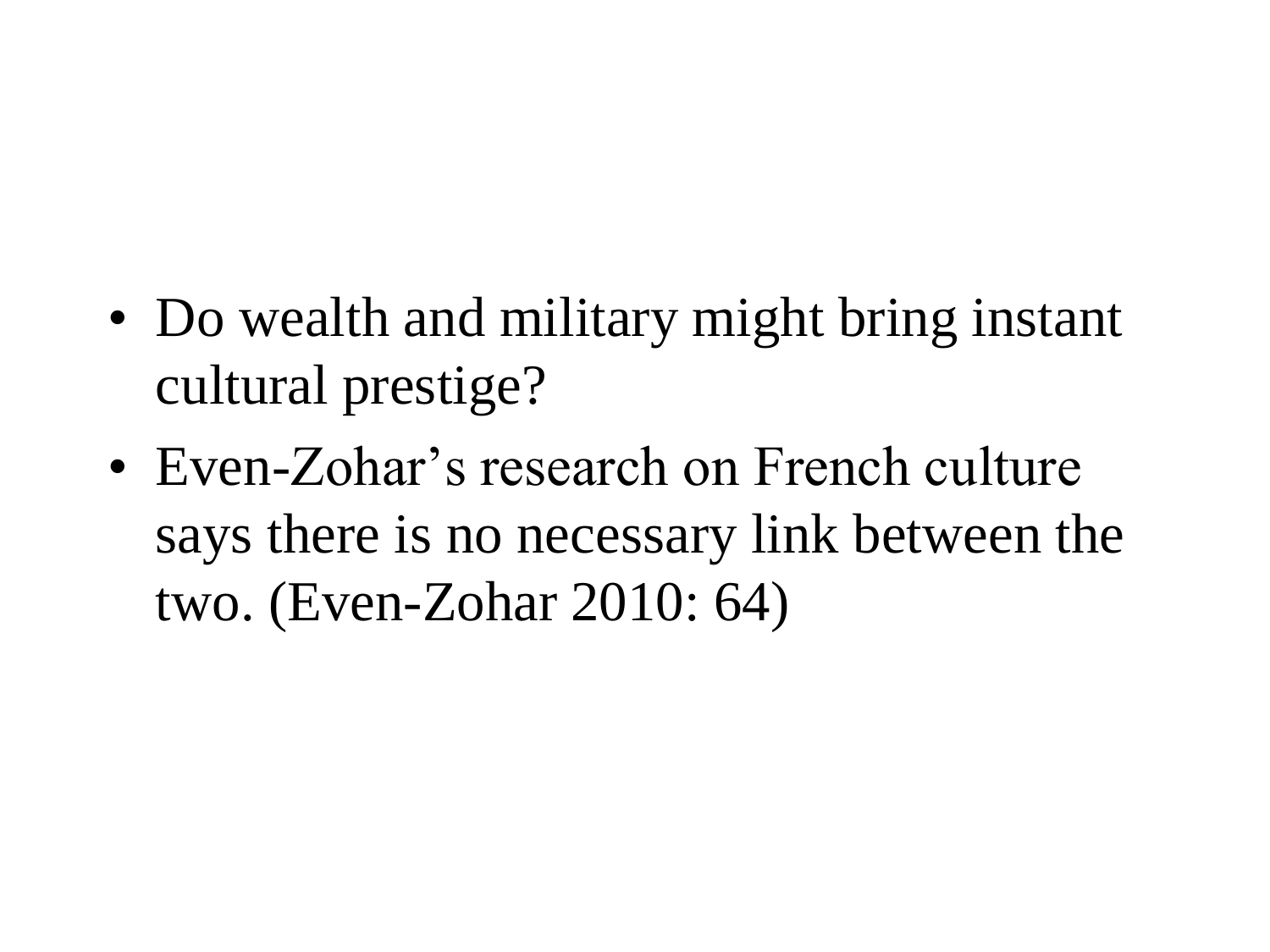- Result of heightening of self-image:
	- Increasing gap between self-image of Chinese culture and its image abroad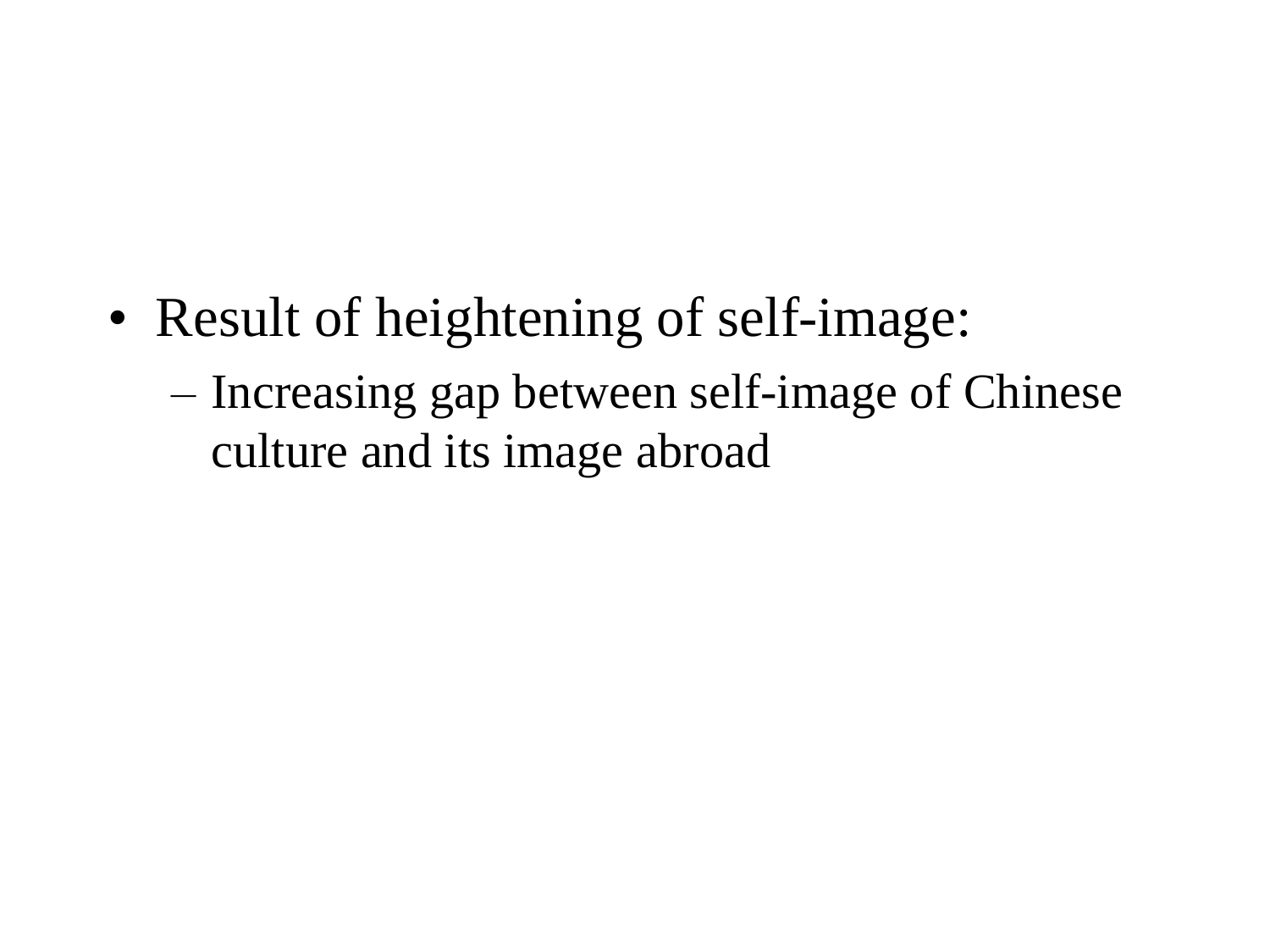- Solutions:
	- Improve English proficiency?
	- Modify translation strategies?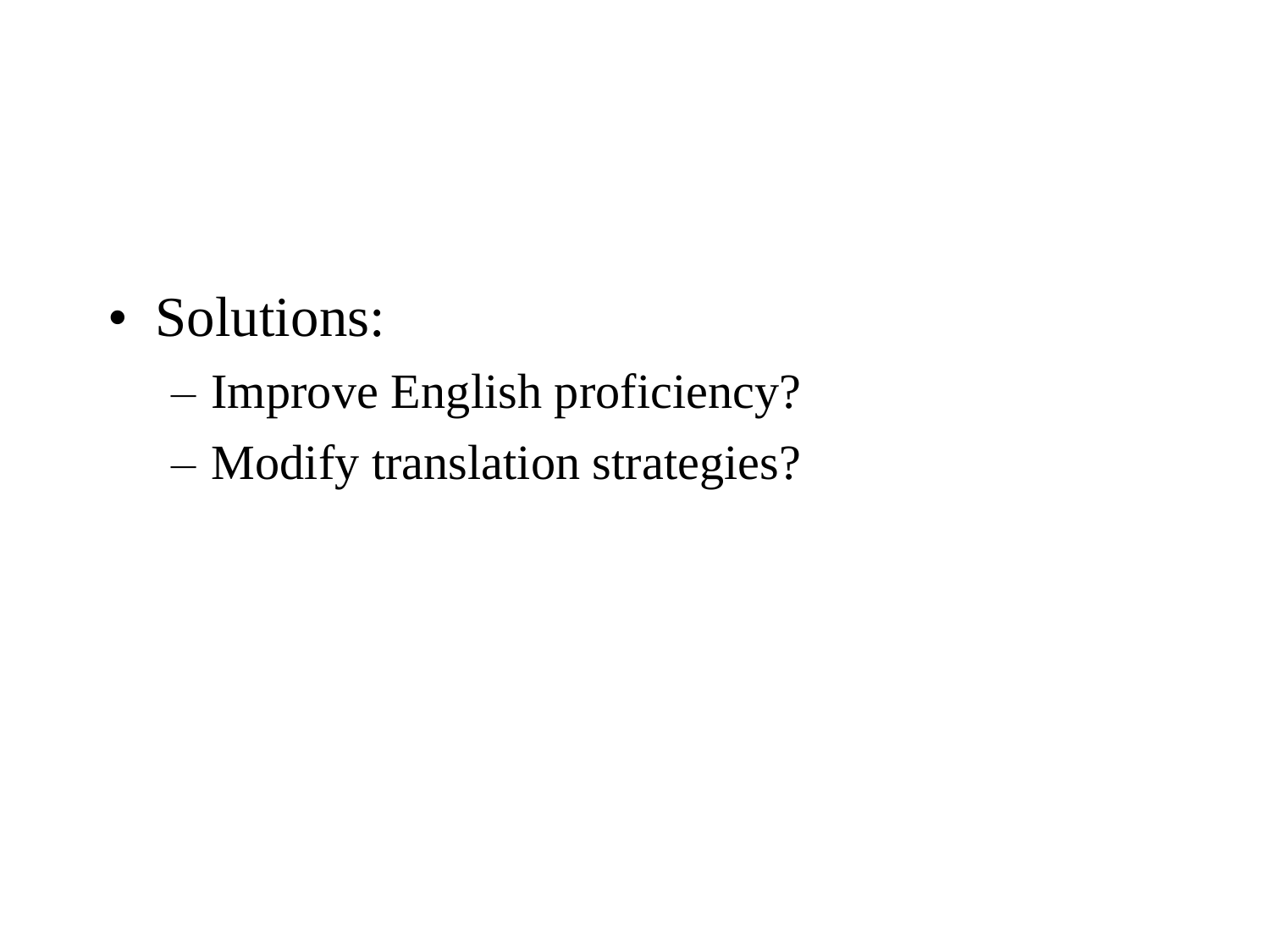- Cultural self-reflection
- Wisdom of knowing oneself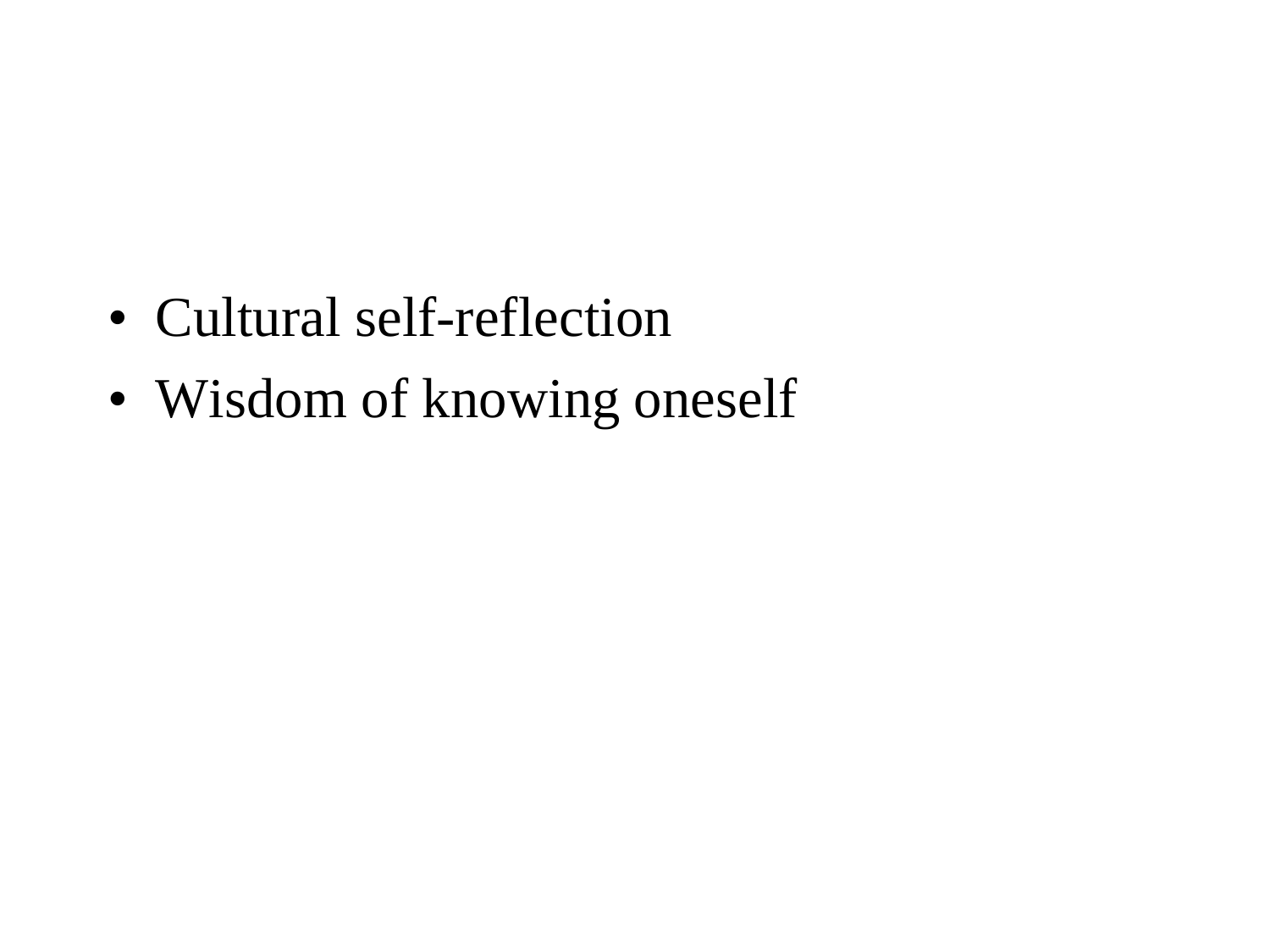# Criticisms of PS Theory

• Even-Zohar seldom relates texts to the 'real conditions' of their production, only to hypothetical structural models and abstract generalizations" (Gentzler 1993: 123)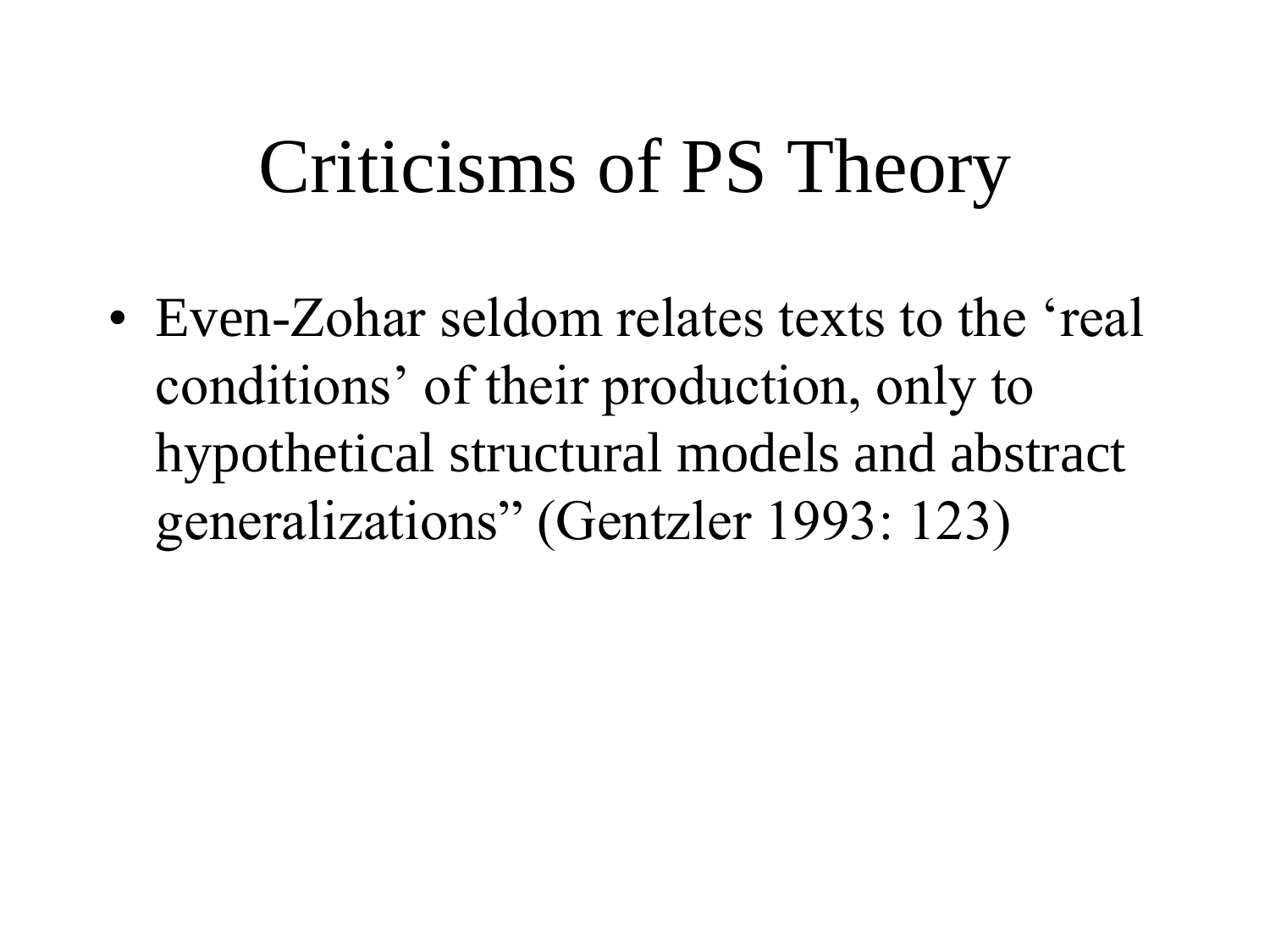• abstract and depersonalized; ultimately deterministic; take little heed of actual political and social power relations or more concrete entities; as if the whole thing were on automatic pilot; shies away from speculating about the underlying causes; refrain from locating the factors motivating literary or cultural development. (Hermans 1999: 118)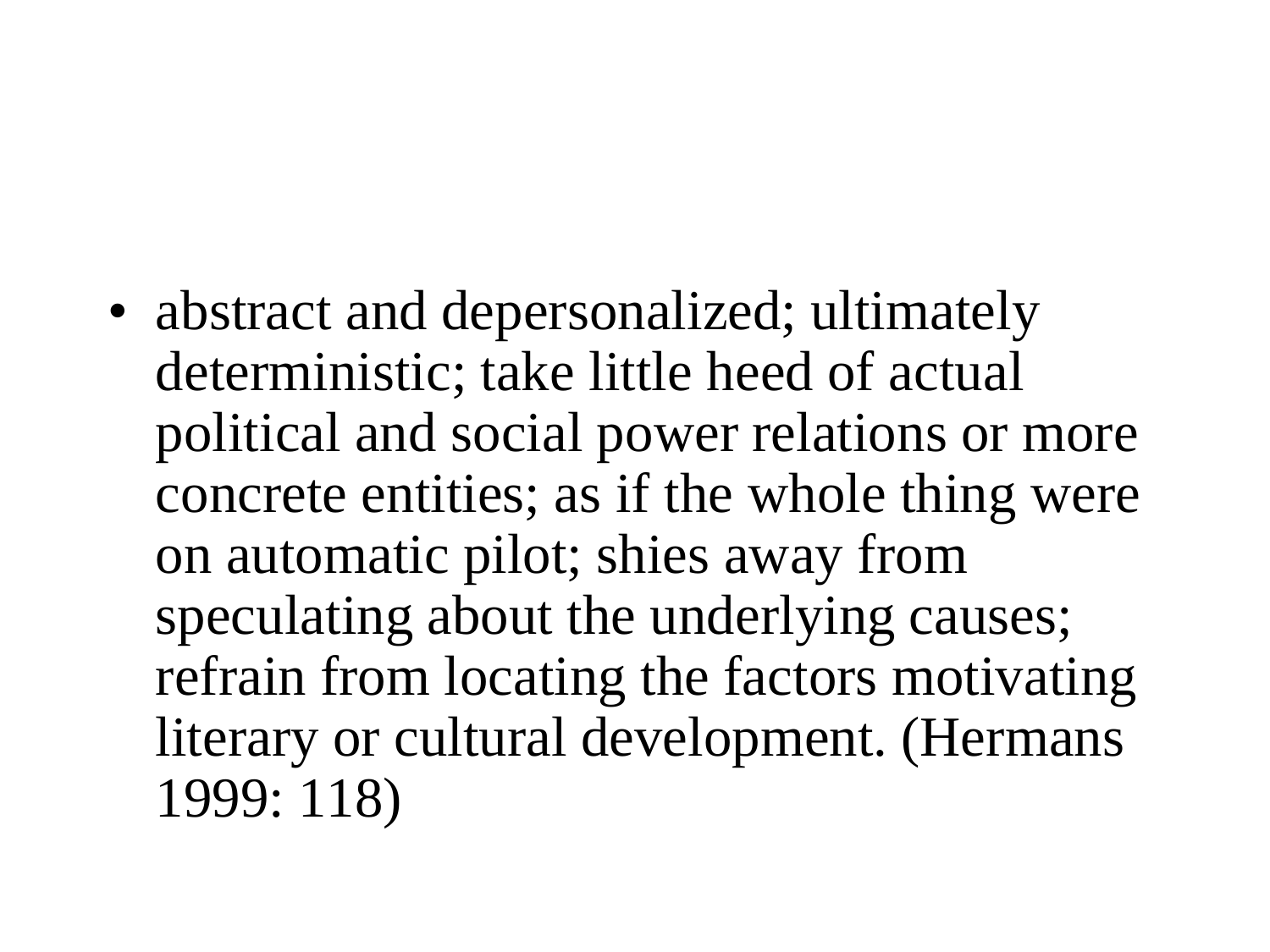• "daunting level of abstraction" (Hermans 1999: 115)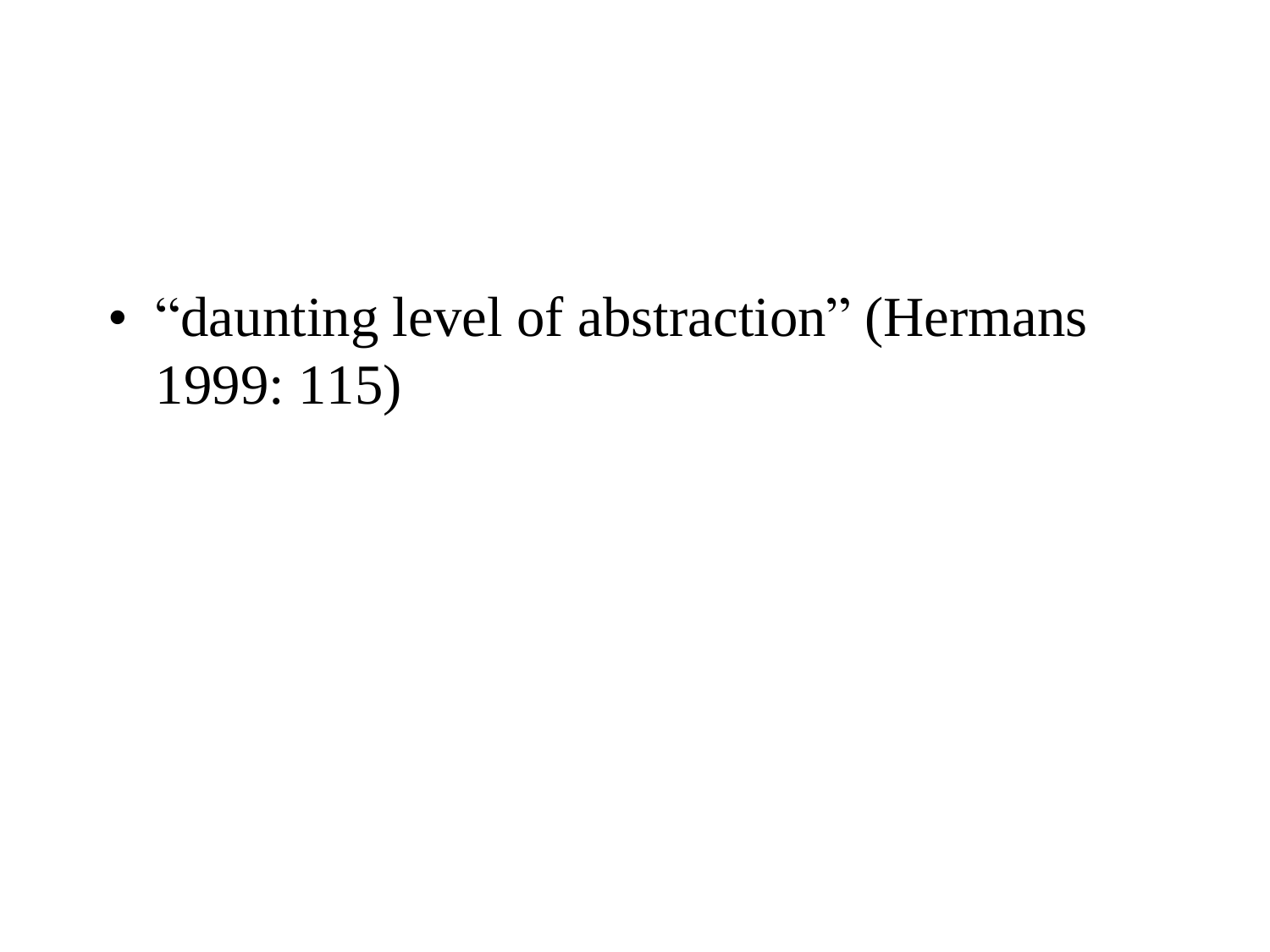• because Even-Zohar "masks issues related to [power and political engagement] with his rather **sanitized** vocabulary", "it is difficult to tease out the geopolitical implications of centre and periphery, cultural prestige and so forth in his presentation of the issues" (Tymoczko 2000: 31).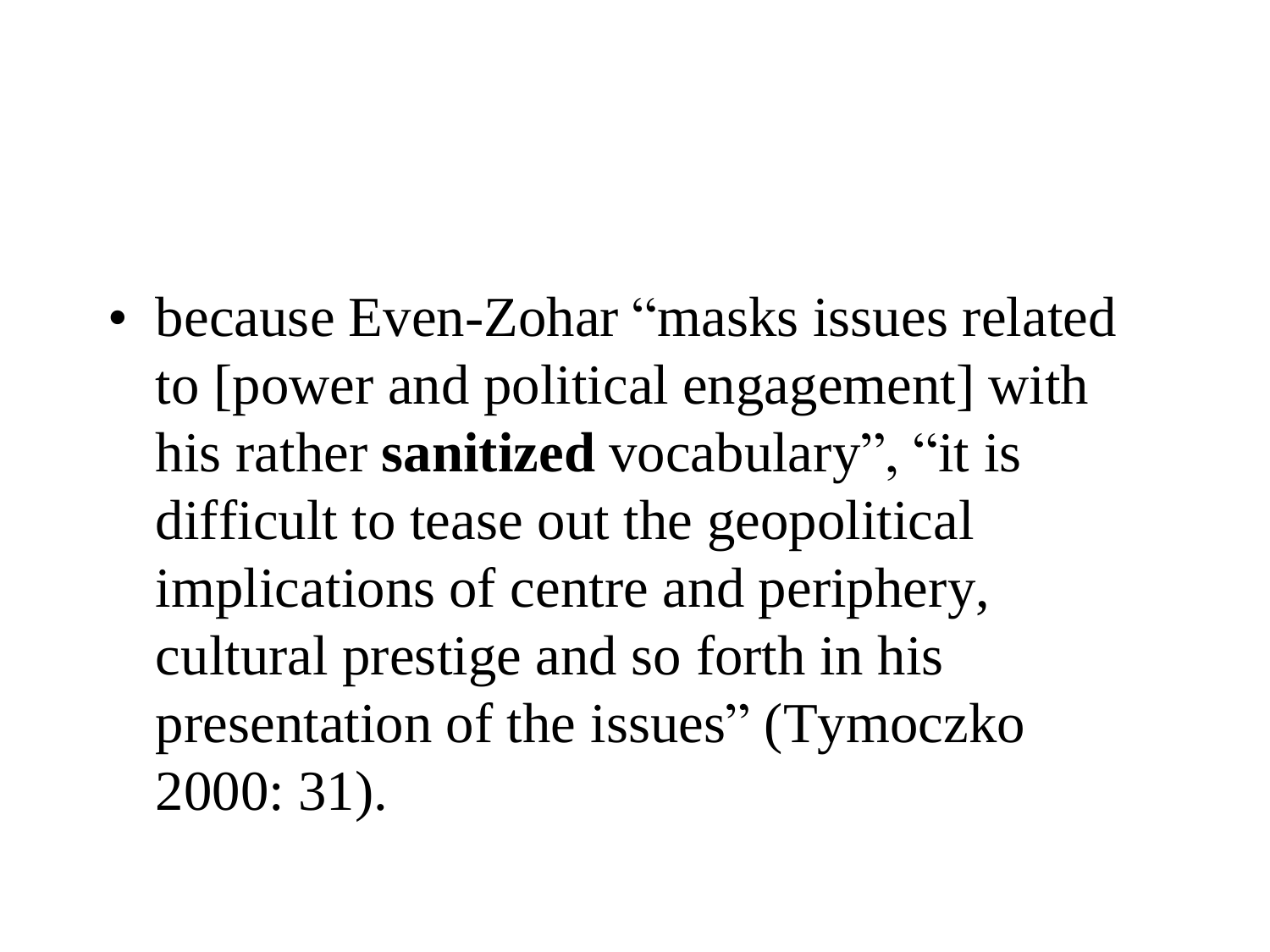### Answers

- Is Official/mainstream Chinese culture an abstract and depersonalized concept?
- A sanitized term?

•

• Do we need to name names?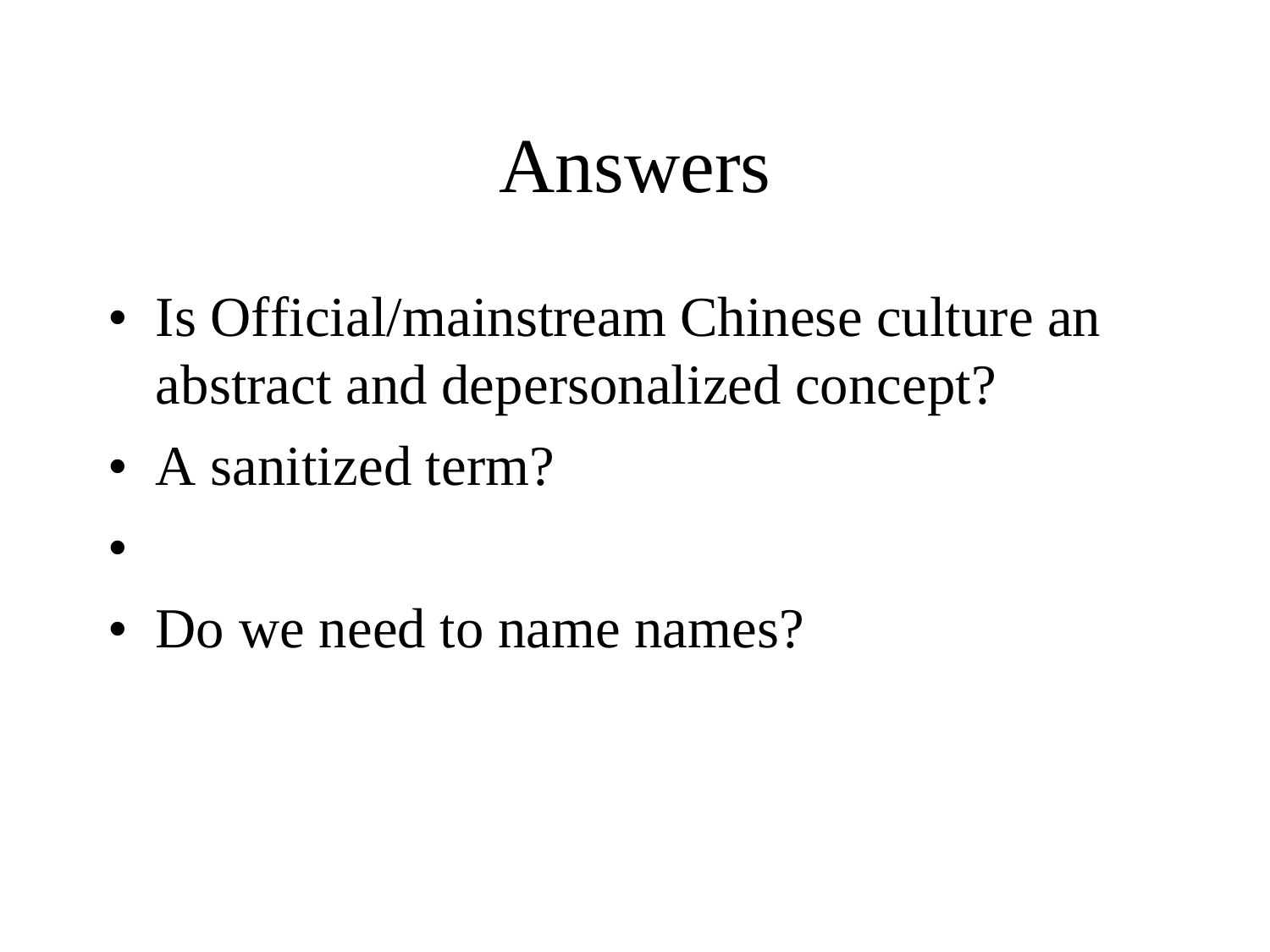#### Another example

• In cultures which think that the people need to be governed, the political and the ideological system are central systems, while other systems, being in more peripheral positions, are more heteronomous than autonomous […] the academic system being no exception (Chang 2010: 78, my translation)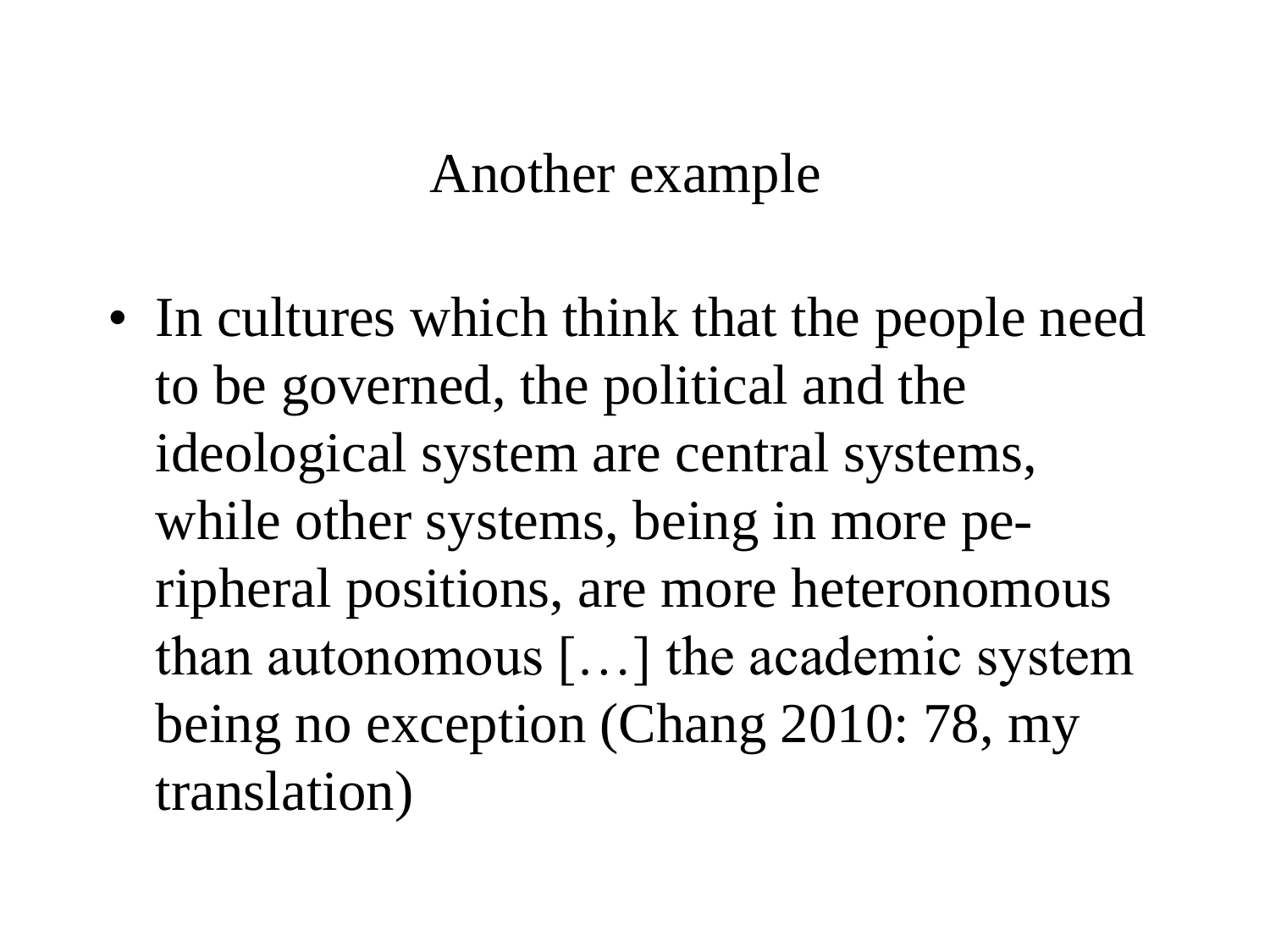– (Translation Studies, Academic Norms and Cultural Traditions)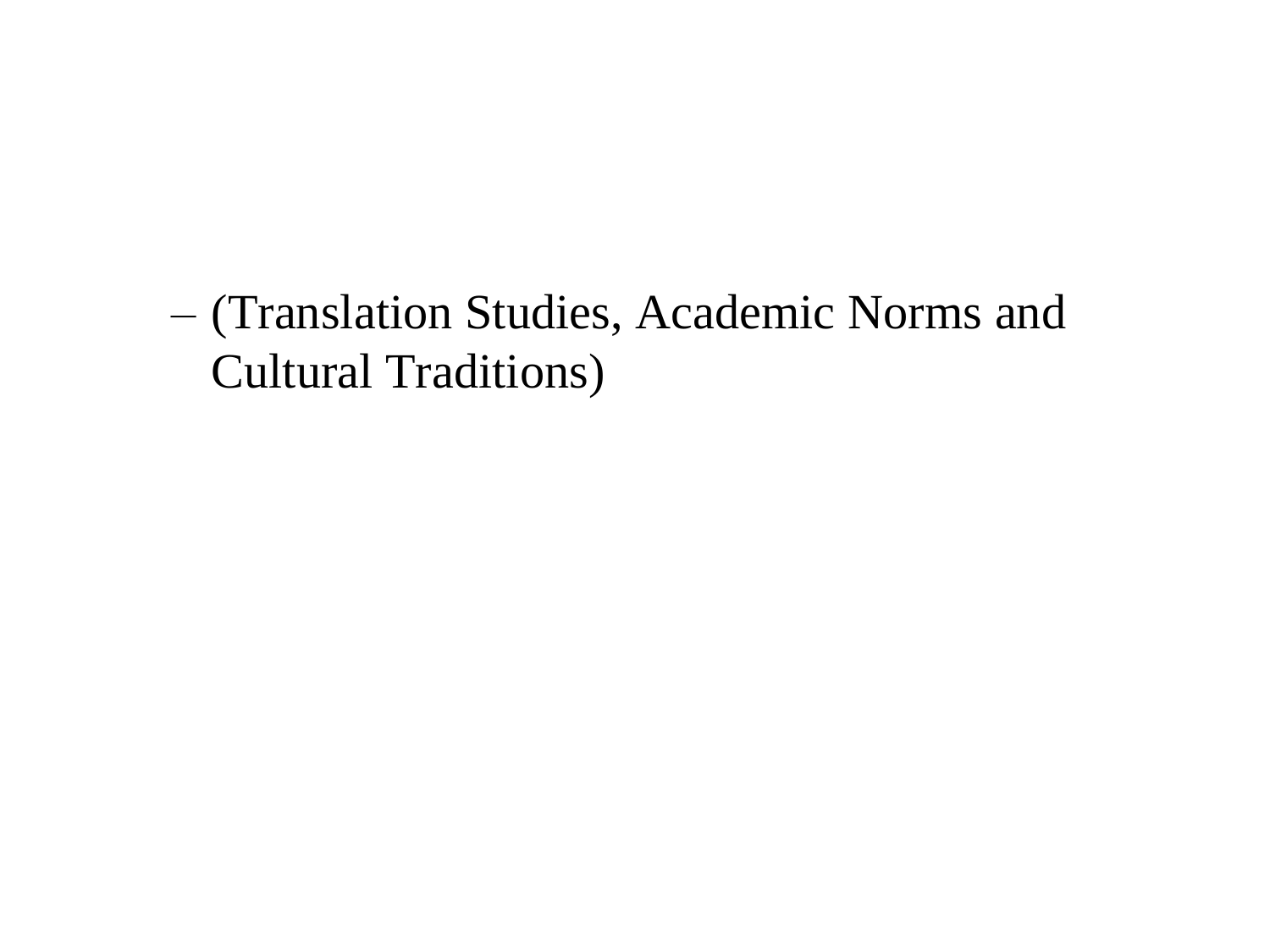• If it is to be expressed in terms that are more concrete, taking heed of "actual political and social power relations or more concrete entities", it will become something like this: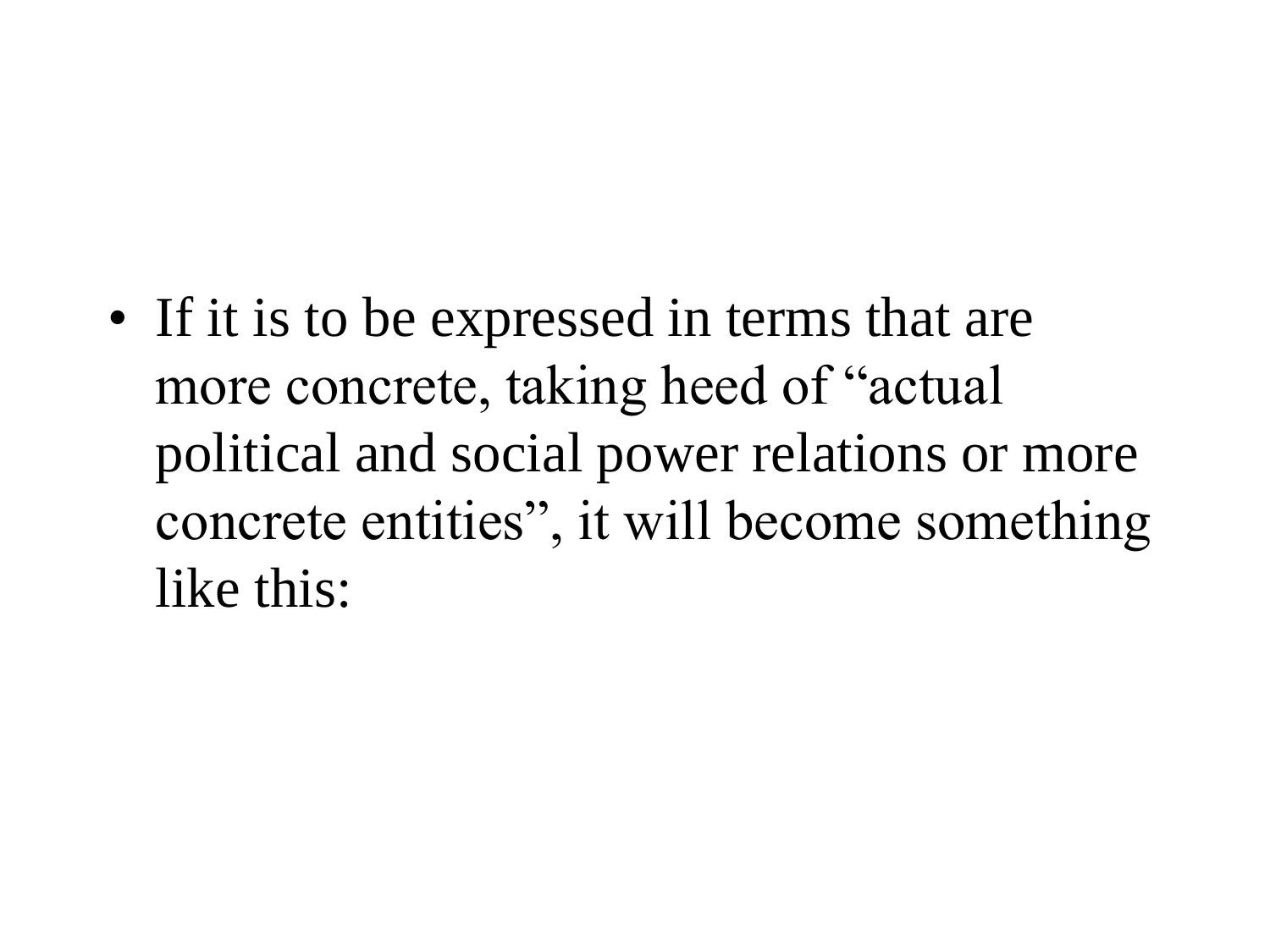• In the People's Republic of China, where the social elite think that the people should be governed rather than be governing, the Communist Party controls ev- ery social domain, and academics are expected to say what the ruler wants them to say more than tell the truth.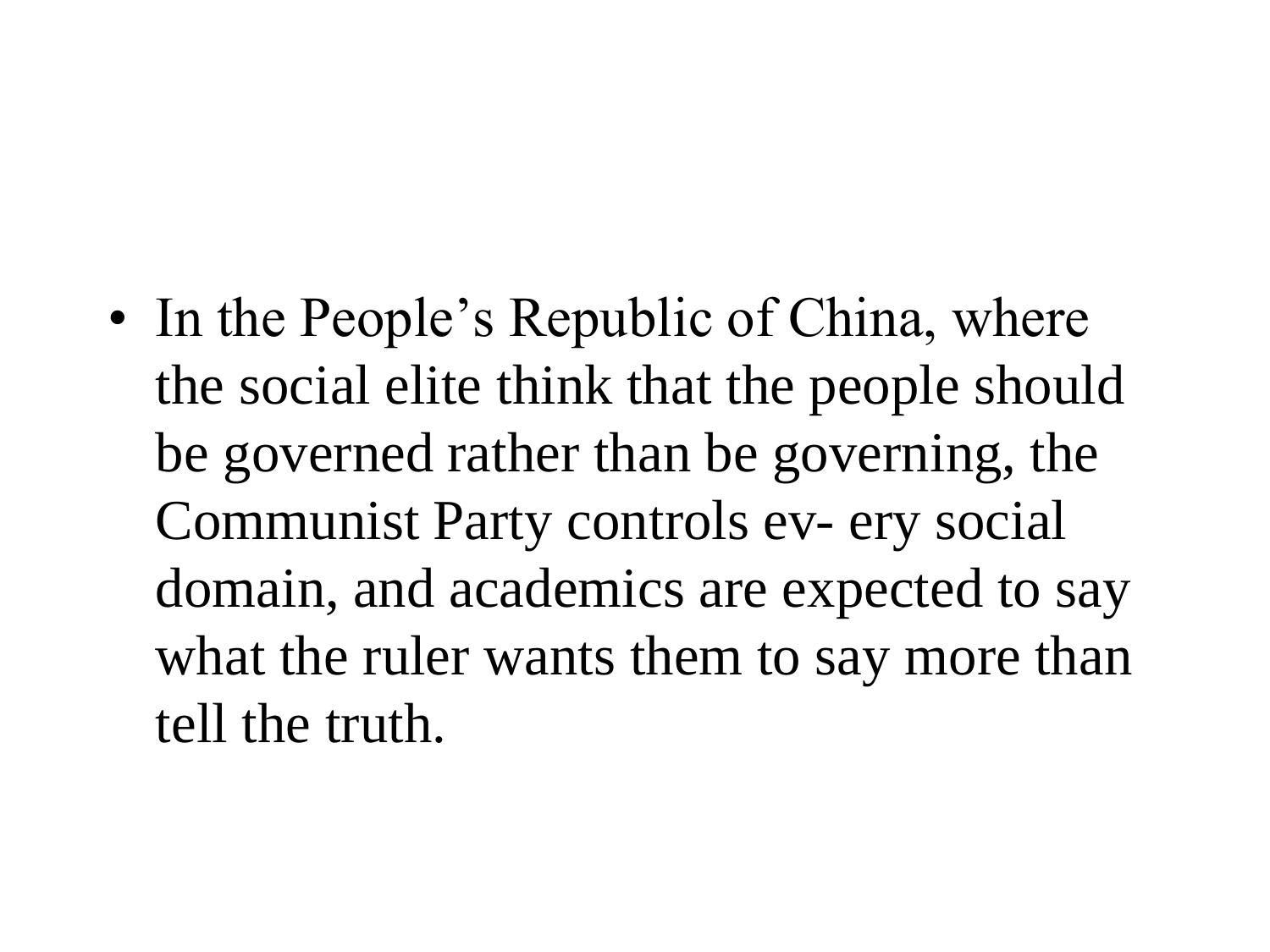## Postscript

• Observing and making observations from Hong Kong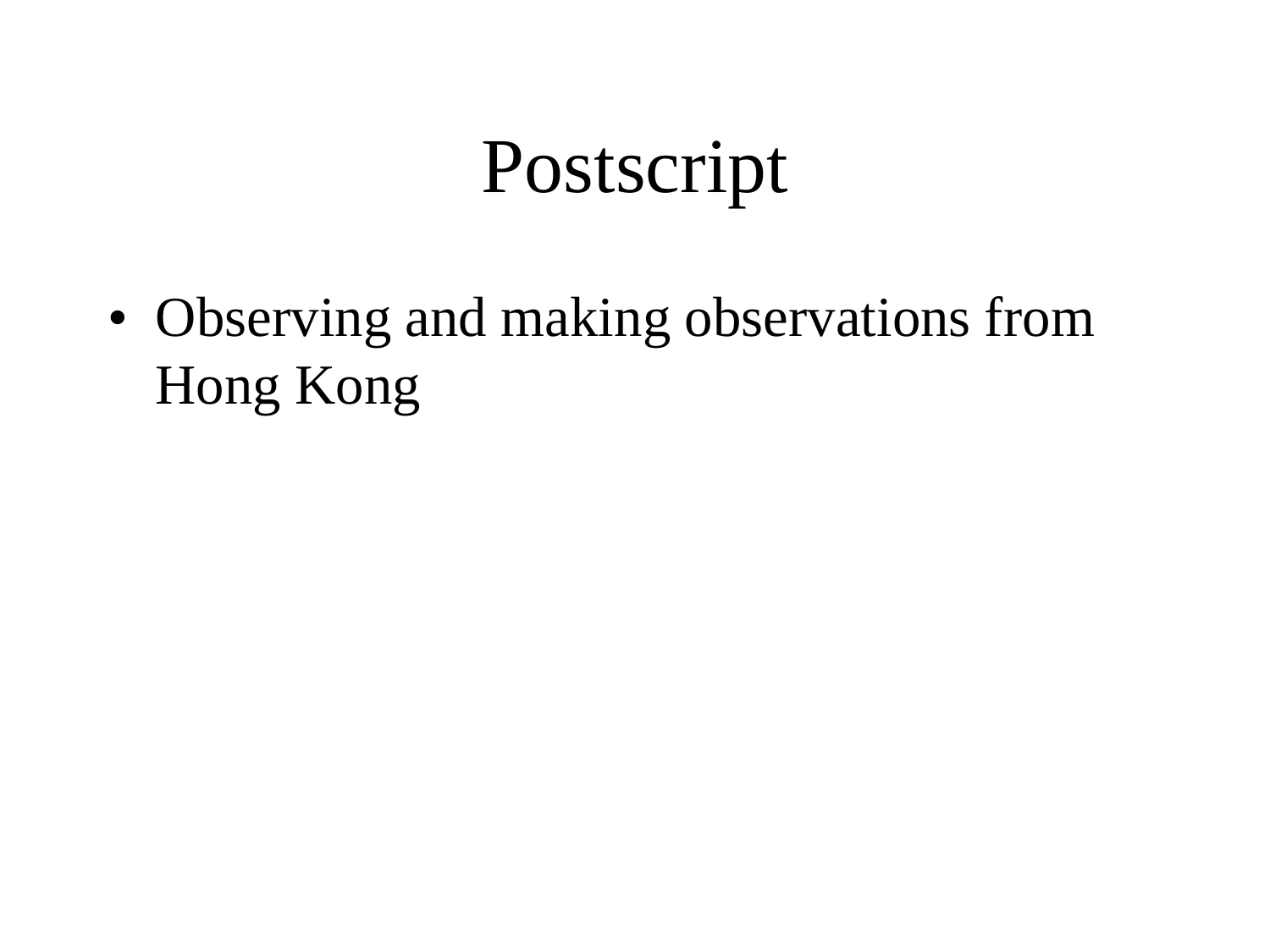- Wang Yi, the Foreign Minister of China, told a Canadian reporter, "the people who know best about the human rights situations in China are the Chinese people themselves, not you. You don't have the right to speak."
	- 最了解中國人權狀况的不是你,而是中國人 自己。你沒有發言權 […]

– https://zh.wikiquote.org/zh-hk/%E7%8E%8B%E6%AF%85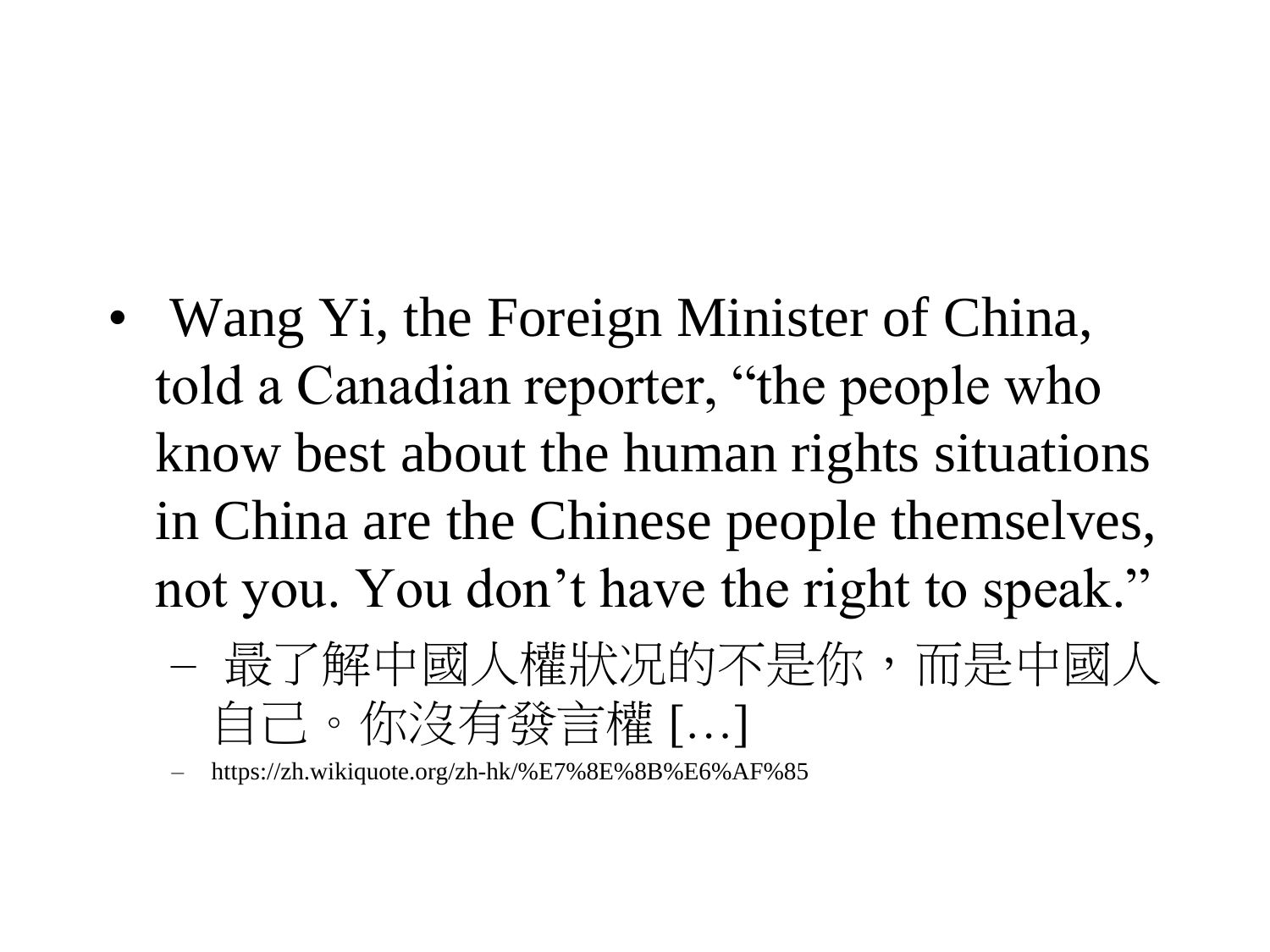## References

- Even-Zohar, Itamar. 1978. "The Polysystem Hypothesis Revisited". *Papers in Historical Poetics*. Tel Aviv: Tel Aviv University. 28-35.
- ──. 1979. "Polysystem Theory". *Poetics Today* 1:1-2. 287-310.
- — 1990. "Polysystem Theory". *Polysystem Studies*, *Poetics Today* 11:1. 9-26.
- —, 1990a. "The Position of Translated Literature within the Literary Polysystem". *Polysystem Studies*, *Poetics Today* 11:1. 45-51.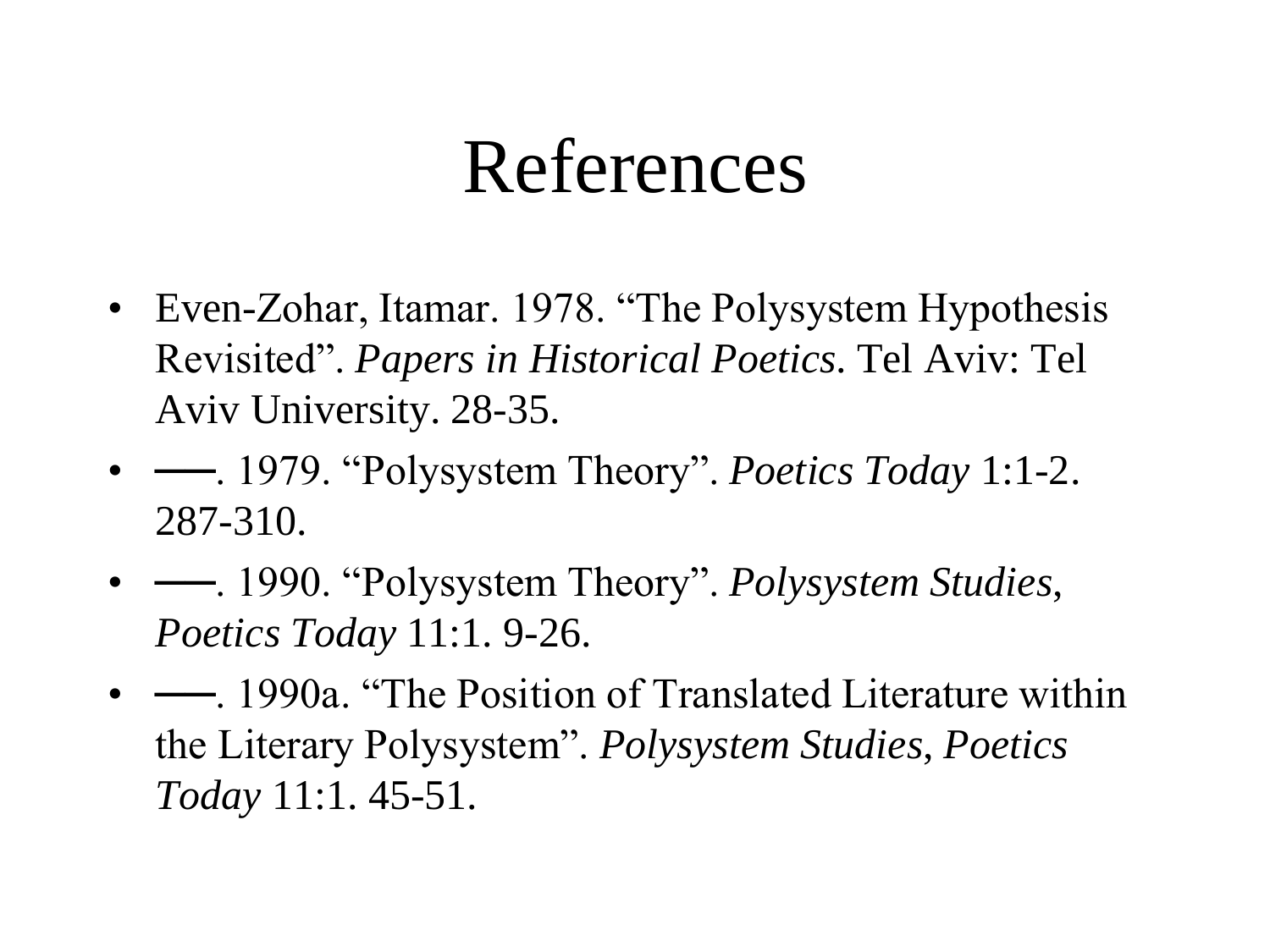- — 2010. "Laws of Cultural Interference". *Papers in Culture Research*. 52-69, available at [http://www.tau.ac.il/~itamarez/works/books/EZ-CR-](http://www.tau.ac.il/~itamarez/works/books/EZ-CR-2005_2010.pdf)[2005\\_2010.pdf](http://www.tau.ac.il/~itamarez/works/books/EZ-CR-2005_2010.pdf) (last accessed 10 March 2012).
- Gentzler, Edwin. 1993. *Contemporary Translation Theories*. London: Routledge.
- Hermans, Theo. 1999. *Translation in Systems: Descriptive and System-oriented Approaches Explained*. Manchester: St. Jerome.
- Holmes, James S. 1988. *Translated!*. Amsterdam: Rodopi.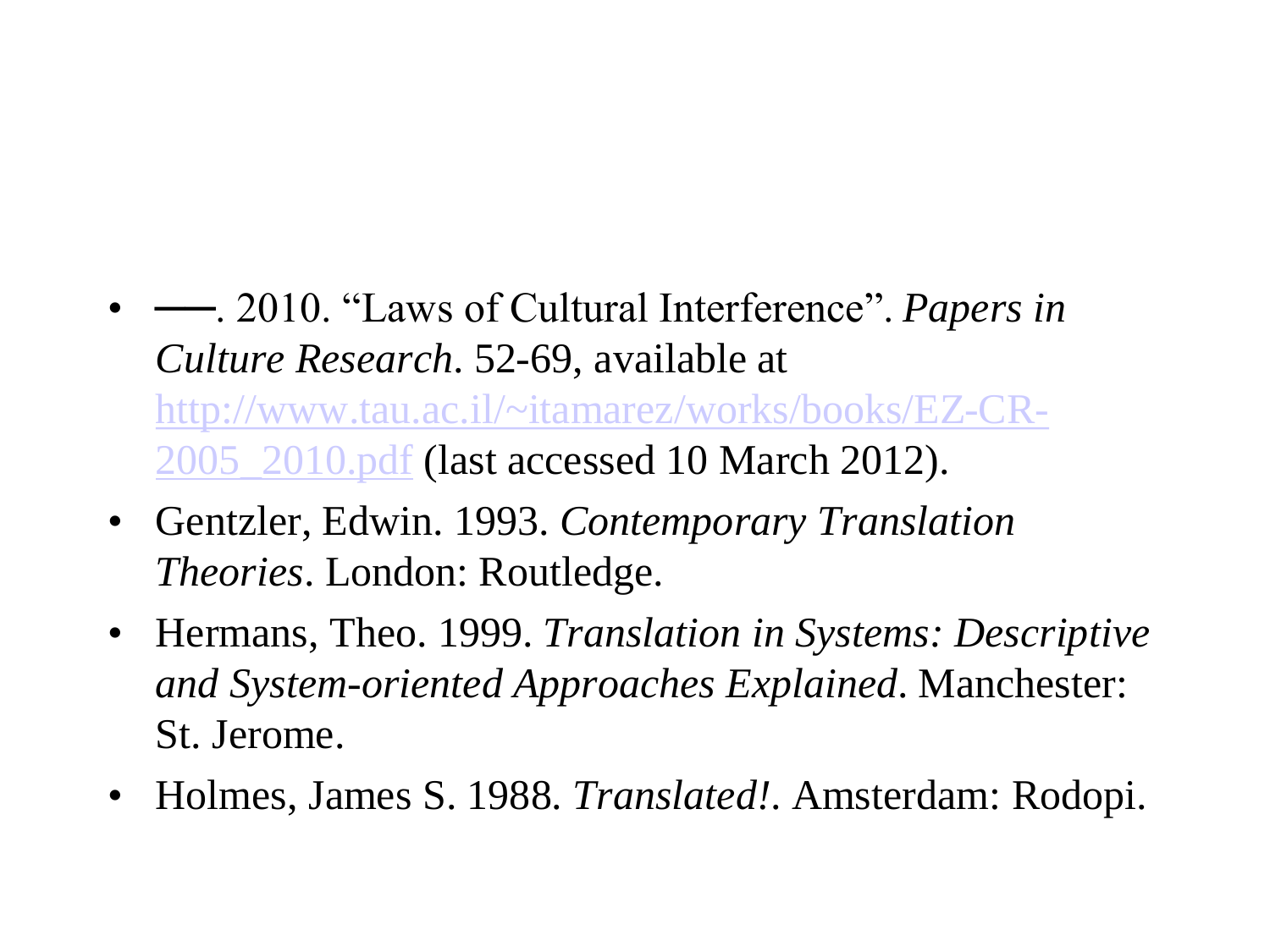- Lambert, José. 1995. "Translation, Systems and Research: The Contribution of Polysystem Studies to Translation Studies". *TTR* 1. 105-152.
- Lefevere, André. 1987. "Systems Thinking and Cultural Relativism". *JLS/TLW* 3:4. 23-34.
- Pan, Wenguo. 2004. "Translating into/out of One's Mother Tongue: On the Feasibility of Translating Chinese Classics into English by Native Chinese Translators [in Chinese]." *Chinese Translators Journal* 2: 40-43.
- Toury, Gideon. (interviewed by Miriam Shlesinger). 2000. "My Way to Translation Studies". *Across Languages and Cultures* 1:2. 275-286.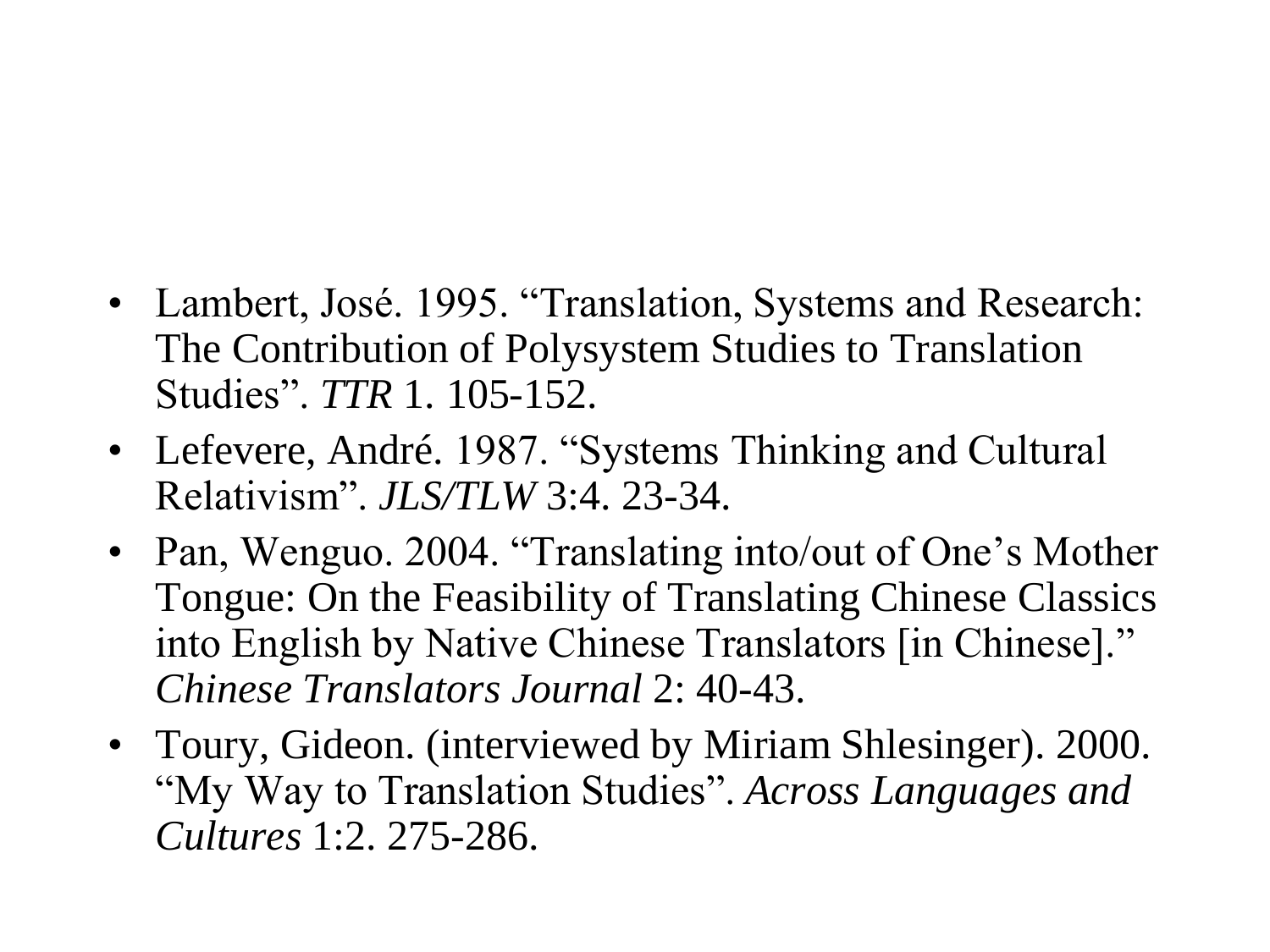- — 1995. *Descriptive Translation Studies and Beyond*. Amsterdam and Philadelphia: John Benjamins.
- Tymoczko, Maria. 2000. "Translation and Political Engagement: Activism, Social Change and the Role of Translation in Geopolitical Shifts". *The Translator* 6-1. 23-47.
- *United Daily News*. 2014. "Taiwan xiqu zhongxin zuo dingming [Taiwan xiqu center named yesterday]." 24 April, A13.